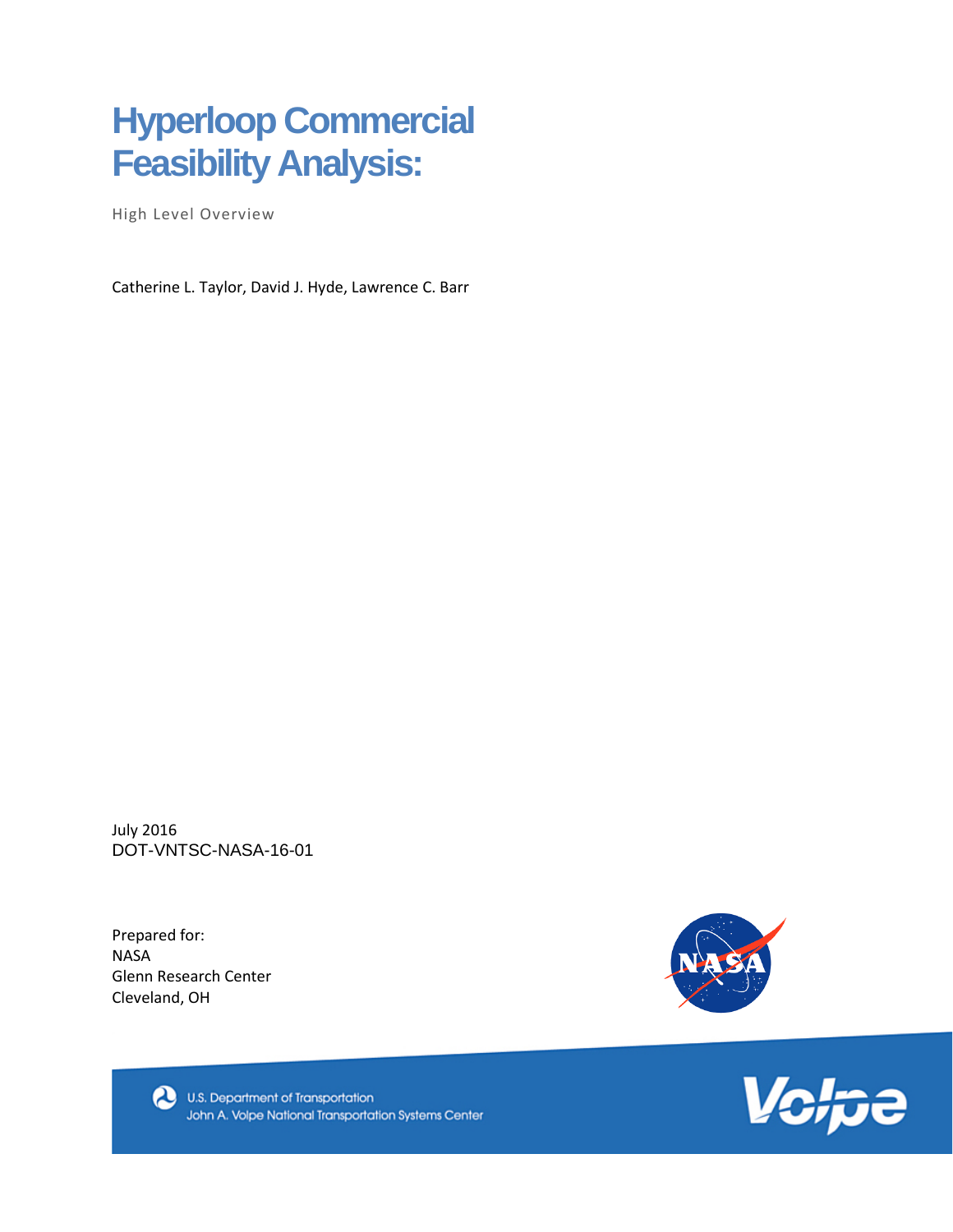Notice

This document is disseminated under the sponsorship of the Department of Transportation in the interest of information exchange. The United States Government assumes no liability for the contents or use thereof.

The United States Government does not endorse products or manufacturers. Trade or manufacturers' names appear herein solely because they are considered essential to the objective of this report.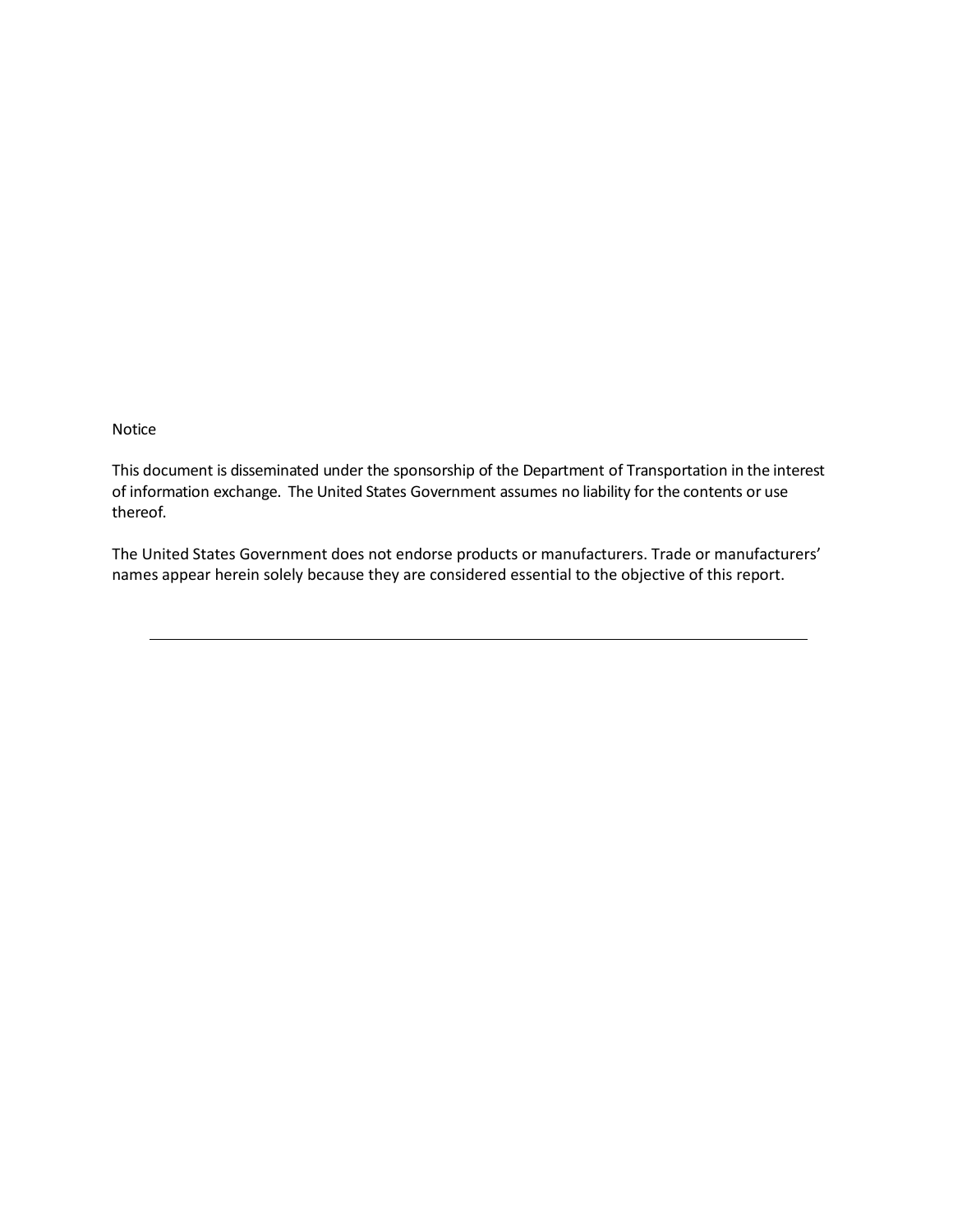| REPORT DOCUMENTATION PAGE                                                                                                                                        |                                                                                                                                                                                                           |                |                                   |                     | Form Approved<br>OMB No. 0704-0188                                         |  |
|------------------------------------------------------------------------------------------------------------------------------------------------------------------|-----------------------------------------------------------------------------------------------------------------------------------------------------------------------------------------------------------|----------------|-----------------------------------|---------------------|----------------------------------------------------------------------------|--|
| Public reporting burden for this collection of information is estimated to average 1 hour per response, including the time for                                   |                                                                                                                                                                                                           |                |                                   |                     |                                                                            |  |
| reviewing instructions, searching existing data sources, gathering and maintaining the data needed, and completing and                                           |                                                                                                                                                                                                           |                |                                   |                     |                                                                            |  |
| reviewing the collection of information. Send comments regarding this burden estimate or any other aspect of this collection of                                  |                                                                                                                                                                                                           |                |                                   |                     |                                                                            |  |
| information, including suggestions for reducing this burden, to Washington Headquarters Services, Directorate for Information                                    |                                                                                                                                                                                                           |                |                                   |                     |                                                                            |  |
|                                                                                                                                                                  |                                                                                                                                                                                                           |                |                                   |                     |                                                                            |  |
|                                                                                                                                                                  | Operations and Reports, 1215 Jefferson Davis Highway, Suite 1204, Arlington, VA 22202-4302, and to the Office of Management<br>and Budget, Paperwork Reduction Project (0704-0188), Washington, DC 20503. |                |                                   |                     |                                                                            |  |
| 1. AGENCY USE ONLY (Leave blank)                                                                                                                                 |                                                                                                                                                                                                           | 2. REPORT DATE |                                   |                     | 3. REPORT TYPE AND DATES COVERED                                           |  |
|                                                                                                                                                                  |                                                                                                                                                                                                           | June 2016      |                                   | <b>Final Report</b> |                                                                            |  |
| <b>4. TITLE AND SUBTITLE</b>                                                                                                                                     |                                                                                                                                                                                                           |                |                                   |                     | <b>5a. FUNDING NUMBERS</b>                                                 |  |
| Hyperloop Commercial Feasibility Analysis: High Level Overview                                                                                                   |                                                                                                                                                                                                           |                |                                   |                     |                                                                            |  |
| 6. AUTHOR(S)                                                                                                                                                     |                                                                                                                                                                                                           |                |                                   |                     | <b>5b. CONTRACT NUMBER</b>                                                 |  |
| Catherine L. Taylor, David J. Hyde, Lawrence C. Barr                                                                                                             |                                                                                                                                                                                                           |                |                                   |                     | <b>NNC13IA05I</b>                                                          |  |
| 7. PERFORMING ORGANIZATION NAME(S) AND ADDRESS(ES)                                                                                                               |                                                                                                                                                                                                           |                |                                   |                     | 8. PERFORMING ORGANIZATION                                                 |  |
| U.S. Department of Transportation                                                                                                                                |                                                                                                                                                                                                           |                |                                   |                     | <b>REPORT NUMBER</b>                                                       |  |
| John A Volpe National Transportation Systems Center                                                                                                              |                                                                                                                                                                                                           |                |                                   |                     |                                                                            |  |
| 55 Broadway                                                                                                                                                      |                                                                                                                                                                                                           |                |                                   |                     |                                                                            |  |
| Cambridge, MA 02142-1093                                                                                                                                         |                                                                                                                                                                                                           |                |                                   |                     |                                                                            |  |
| 9. SPONSORING/MONITORING AGENCY NAME(S) AND ADDRESS(ES)                                                                                                          |                                                                                                                                                                                                           |                |                                   |                     | 10. SPONSORING/MONITORING                                                  |  |
| National Aeronautics and Space Administration                                                                                                                    |                                                                                                                                                                                                           |                |                                   |                     | <b>AGENCY REPORT NUMBER</b>                                                |  |
| NASA Glenn Research Center, Mail Stop 5-11                                                                                                                       |                                                                                                                                                                                                           |                |                                   |                     |                                                                            |  |
| Propulsion Systems Analysis Branch                                                                                                                               |                                                                                                                                                                                                           |                |                                   |                     |                                                                            |  |
| 21000 Brookpark Road                                                                                                                                             |                                                                                                                                                                                                           |                |                                   |                     |                                                                            |  |
| Cleveland, Ohio 44135                                                                                                                                            |                                                                                                                                                                                                           |                |                                   |                     |                                                                            |  |
| <b>11. SUPPLEMENTARY NOTES</b>                                                                                                                                   |                                                                                                                                                                                                           |                |                                   |                     |                                                                            |  |
| 12a. DISTRIBUTION/AVAILABILITY STATEMENT                                                                                                                         |                                                                                                                                                                                                           |                |                                   |                     | 12b. DISTRIBUTION CODE                                                     |  |
|                                                                                                                                                                  |                                                                                                                                                                                                           |                |                                   |                     |                                                                            |  |
| 13. ABSTRACT (Maximum 200 words)                                                                                                                                 |                                                                                                                                                                                                           |                |                                   |                     |                                                                            |  |
| Hyperloop is a concept for very high-speed, fixed-guideway, intercity surface transportation, using capsule-like vehicles that operate in sealed partial-vacuum  |                                                                                                                                                                                                           |                |                                   |                     |                                                                            |  |
| tubes. This report provide a high-level evaluation of hyperloop in terms of its commercial potential, environmental impact, costs, safety issues, and regulatory |                                                                                                                                                                                                           |                |                                   |                     |                                                                            |  |
| issues and to identify hurdles to its commercial and/or operational feasibility.                                                                                 |                                                                                                                                                                                                           |                |                                   |                     |                                                                            |  |
| <b>14. SUBJECT TERMS</b>                                                                                                                                         |                                                                                                                                                                                                           |                |                                   |                     | 15. NUMBER OF PAGES                                                        |  |
|                                                                                                                                                                  |                                                                                                                                                                                                           |                |                                   |                     |                                                                            |  |
|                                                                                                                                                                  |                                                                                                                                                                                                           |                |                                   |                     | 16. PRICE CODE                                                             |  |
| 17. SECURITY CLASSIFICATION<br><b>18. SECURITY CLASSIFICATION</b><br>19. SECURITY CLASSIFICATION                                                                 |                                                                                                                                                                                                           |                | <b>20. LIMITATION OF ABSTRACT</b> |                     |                                                                            |  |
| OF THIS PAGE<br>OF ABSTRACT<br>OF REPORT                                                                                                                         |                                                                                                                                                                                                           |                | Unlimited                         |                     |                                                                            |  |
| Unclassified<br>Unclassified<br>Unclassified                                                                                                                     |                                                                                                                                                                                                           |                |                                   |                     |                                                                            |  |
| NSN 7540-01-280-5500                                                                                                                                             |                                                                                                                                                                                                           |                |                                   |                     | Standard Form 298 (Rev. 2-89)<br>Prescribed by ANSI Std. 239-18<br>298-102 |  |

298-102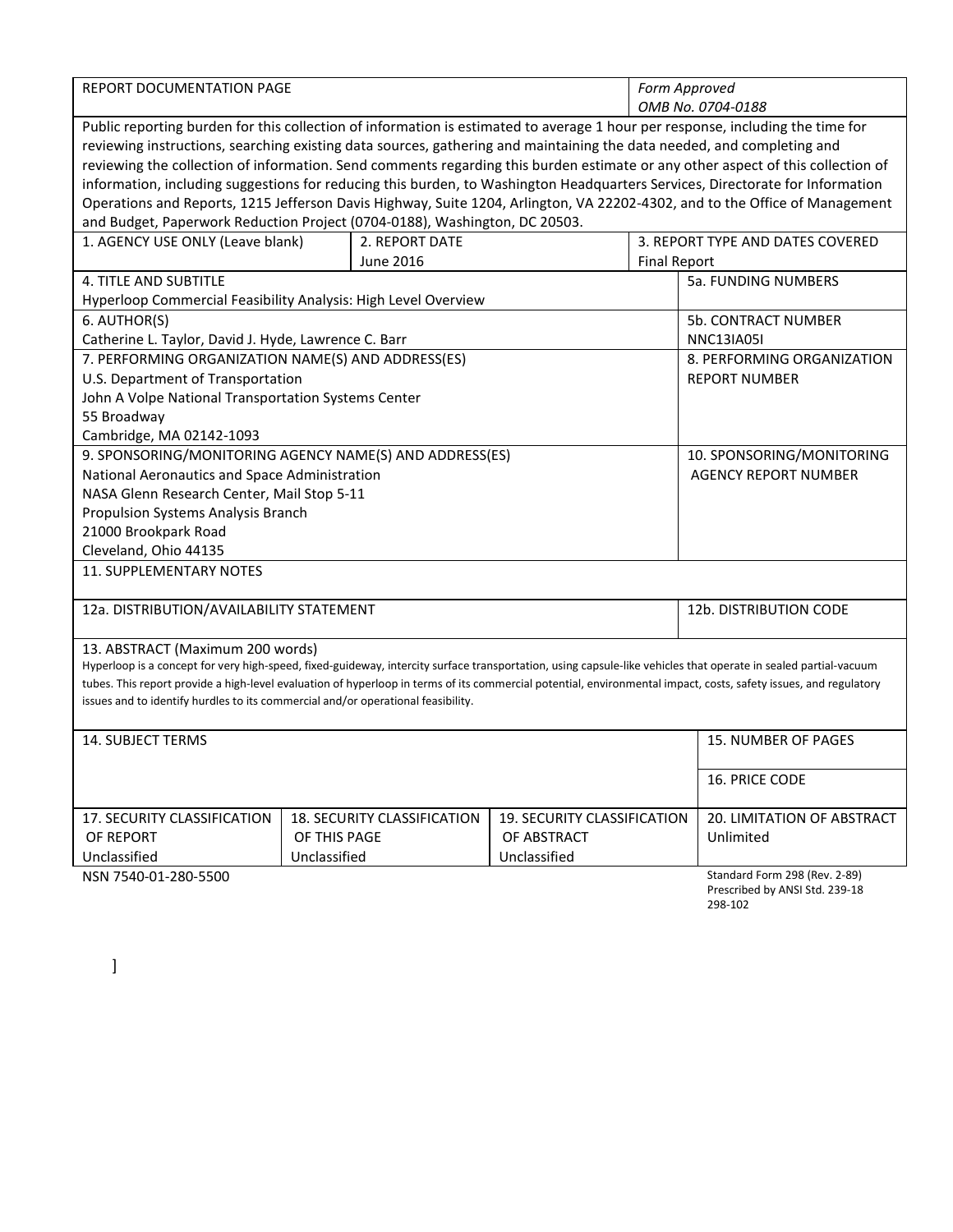# **Contents**

| 1. |     |        |  |
|----|-----|--------|--|
| 2. |     |        |  |
|    | 2.1 |        |  |
|    |     | 2.1.1  |  |
|    |     | 2.1.2  |  |
|    |     | 2.1.3  |  |
|    |     | 2.1.4  |  |
|    |     | 2.1.5  |  |
|    |     | 2.1.6  |  |
|    |     | 2.1.7  |  |
|    |     | 2.1.8  |  |
|    |     | 2.1.9  |  |
|    |     | 2.1.10 |  |
|    |     |        |  |
|    | 2.2 |        |  |
|    | 2.3 |        |  |
| 3. |     |        |  |
|    | 3.1 |        |  |
|    |     | 3.1.1  |  |
|    |     | 3.1.2  |  |
|    |     | 3.1.3  |  |
|    |     | 3.1.4  |  |
| 4. |     |        |  |
|    | 4.1 |        |  |
|    |     | 4.1.1  |  |
|    |     | 4.1.2  |  |
|    |     | 4.1.3  |  |

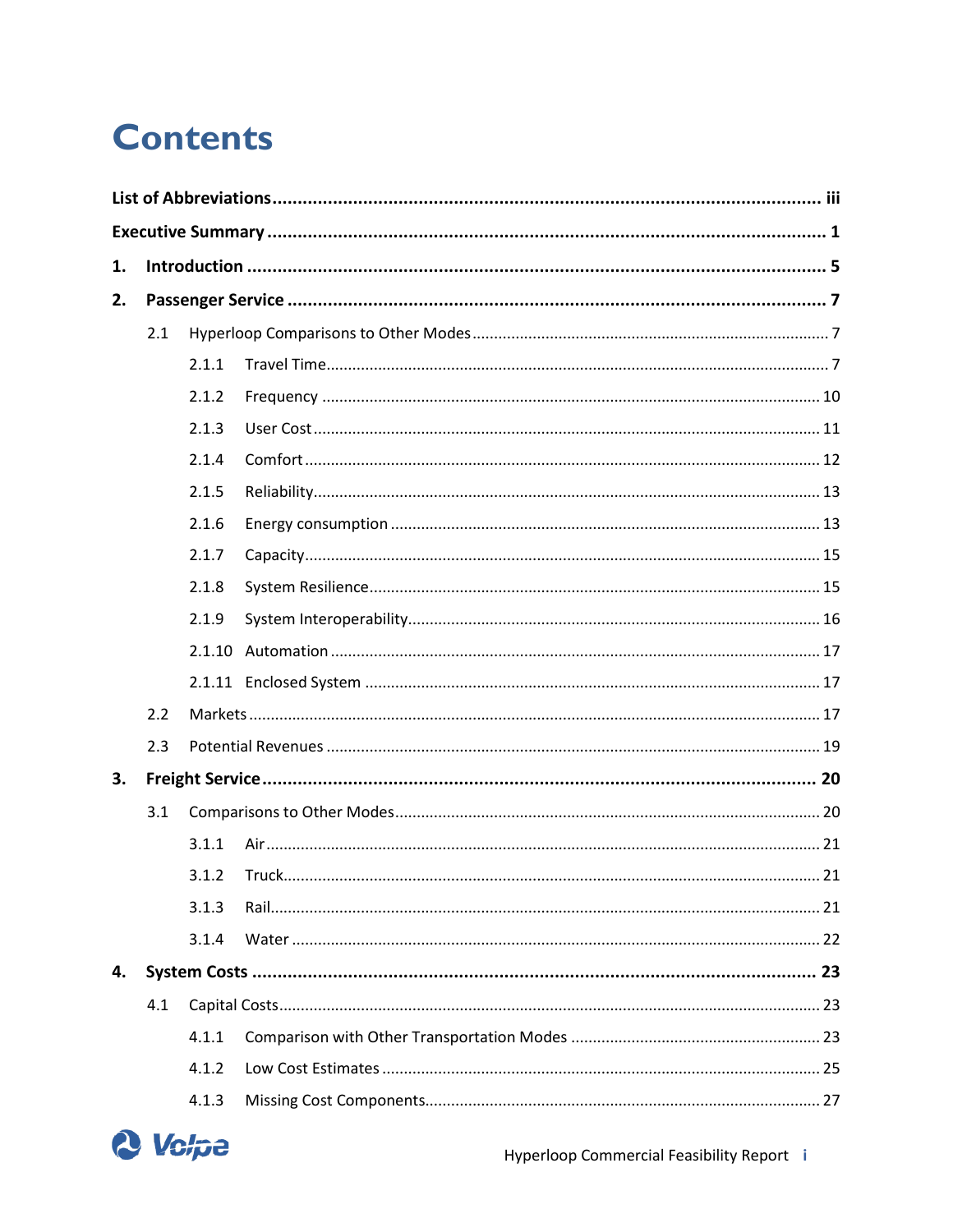|    | 4.2 |       |  |  |  |  |
|----|-----|-------|--|--|--|--|
|    |     | 4.2.1 |  |  |  |  |
|    |     | 4.2.2 |  |  |  |  |
|    |     | 4.2.3 |  |  |  |  |
|    |     | 4.2.4 |  |  |  |  |
|    |     | 4.2.5 |  |  |  |  |
| 5. |     |       |  |  |  |  |
|    | 5.1 |       |  |  |  |  |
|    | 5.2 |       |  |  |  |  |
|    | 5.3 |       |  |  |  |  |
|    | 5.4 |       |  |  |  |  |
| 6. |     |       |  |  |  |  |
|    | 6.1 |       |  |  |  |  |
|    | 6.2 |       |  |  |  |  |
|    | 6.3 |       |  |  |  |  |
|    | 6.4 |       |  |  |  |  |
|    | 6.5 |       |  |  |  |  |
|    | 6.6 |       |  |  |  |  |
|    | 6.7 |       |  |  |  |  |
|    | 6.8 |       |  |  |  |  |
| 7. |     |       |  |  |  |  |

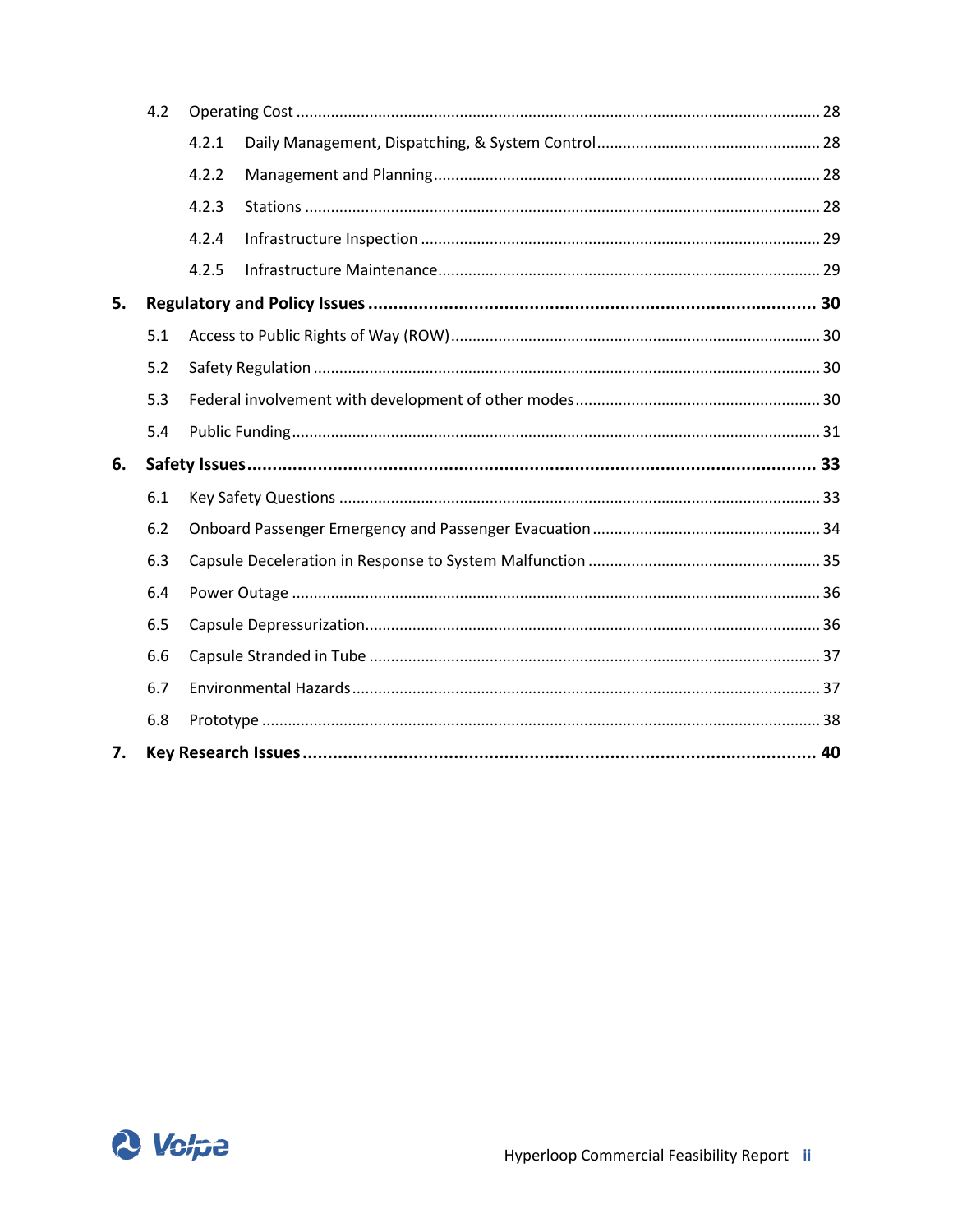# <span id="page-5-0"></span>**List of Abbreviations**

| <b>Abbreviation</b> | <b>Term</b>                                              |
|---------------------|----------------------------------------------------------|
| <b>CAHSR</b>        | California High Speed Rail                               |
| <b>HSR</b>          | High Speed Rail                                          |
| HT.                 | Hyperloop Technologies, now rebranded as "Hyperloop One" |
| <b>HTT</b>          | <b>Hyperloop Transportation Technologies</b>             |
| <b>ROW</b>          | <b>Right of Way</b>                                      |

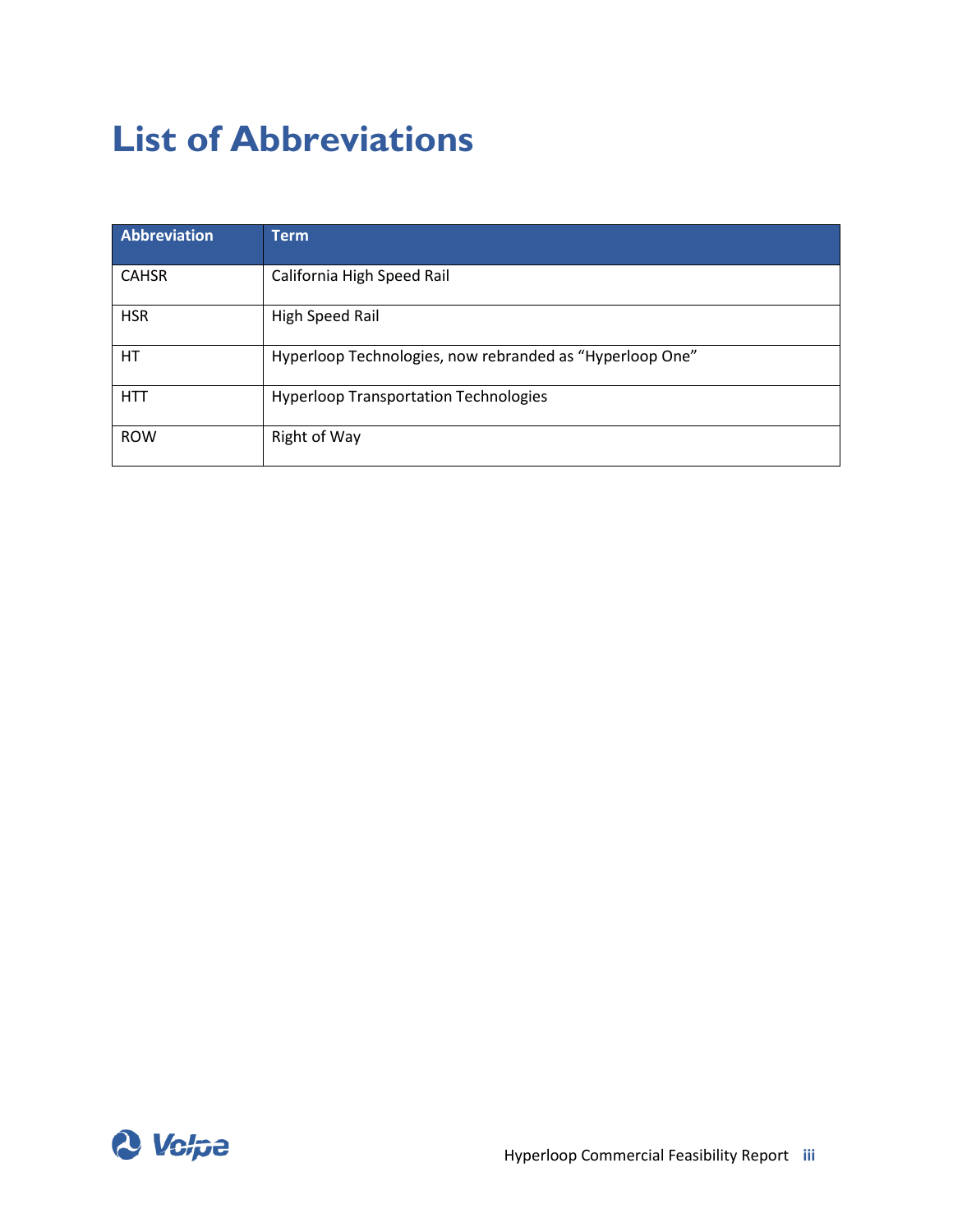# <span id="page-6-0"></span>**Executive Summary**

Hyperloop is a concept for very high-speed, fixed-guideway, intercity surface transportation, using capsule-like vehicles that operate in sealed partial-vacuum tubes. At this stage, the technology is unproven, but it has elicited a great deal of interest from journalists, investors, engineering firms, and governments. This research is being conducted to provide a high-level evaluation of hyperloop in terms of its commercial potential, environmental impact, costs, safety issues, and regulatory and policy issues and to identify further research topics related to the technology. This research is intended to provide NASA decision-makers with appropriate context to make decisions on the future direction of NASA's involvement in Hyperloop research.

#### **Commercial Potential-Passenger**

The hyperloop technology is touted as having very fast speeds, faster than existing forms of passenger travel, and as being able to provide that service at lower cost than high speed rail (HSR). Hyperloop's proposed speeds (maximum 720 – 760 mph and average of 600 mph) would indeed be faster than air, maglev, and HSR. For a trip between San Francisco and Los Angeles of roughly 400 miles, the resulting time savings over air or maglev would be about 45 minutes. However, all three modes would likely have stations that terminate at the outskirts of the major city and thus require additional time on local transit for travelers to reach their final destination. The time savings over HSR is more substantial at 2 hours, but HSR stations are generally found downtown which provides savings in access and egress time.

It is not clear whether hyperloop's very high speeds would be comfortable for passengers. Because it is a fixed guideway the route needs to be planned with exacting precision so that passengers are not subject to uncomfortable g-forces on curves or dips. In contrast, passengers find maglev and HSR trains very comfortable and appreciate being able to use their time productively.

Proponents claim that because the system is enclosed in a tube, it will be impervious to weather delays. However, maglev is also resilient to weather because the train is elevated above the guideway it can operate in bad weather. HSR, while not impervious to bad weather, is considerably more resilient than air.

As originally described, hyperloop capacity would be far lower than HSR. However, that capacity could potentially be increased by using larger pods or by having more tubes stacked on a single pylon structure.

Hyperloop appears to be able to offer faster speeds than other modes of passenger transport, but other modes offer advantages in other dimensions such as proximity to downtown areas and/or passenger comfort. Much of the public is not aware of the higher speeds offered by maglev technology, likely because it has only been deployed in one instance, in Shanghai, China. However, that one deployment has shown that it is feasible and thus it would be a less risky investment than the entirely unproven hyperloop technology.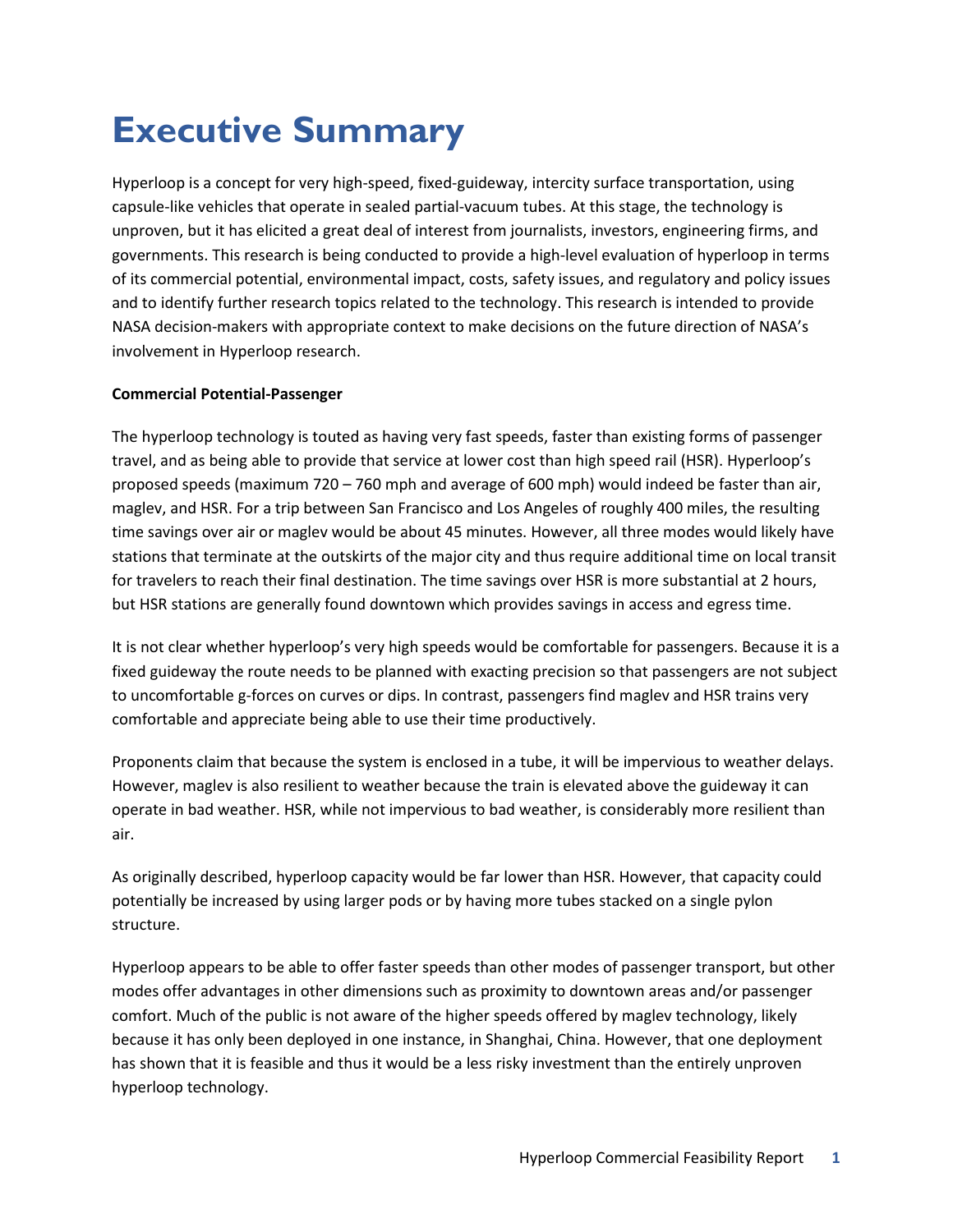#### **Commercial Potential-Freight**

The early discussions related to hyperloop technology focused on its potential for passenger transport, but more recent discussions of hyperloop have focused on freight. This shift in focus to cargo is perhaps because of the (likely accurate) perception that it will be less risky to prove the technology on cargo than on passengers. The portion of the freight market that might be interested in the high speeds offered by hyperloop would likely be the current market for air freight which accounts for just 2 percent of ton miles, but represents 40 percent of freight value. However, aircraft serve this market through vast huband-spoke networks that accumulates freight from many origins and distributes them to many destinations. It would take a massive investment in a hyperloop network to create the same coverage and the value of incremental time savings over air would likely be small.

Because only air (expensive but fast) and ship (cheap but slow) are available for cargo shipment across water of distance that prohibits building a bridge, there is a compelling need for an additional mode. For cargo, the super-fast speeds are not of themselves the compelling feature of hyperloop, rather superfast speeds enable higher throughput for a given tube size.

Recent presentations by Hyperloop Technologies  $(HT)^1$  $(HT)^1$  have focused on putting the hyperloop tubes underwater as a way to avoid land acquisition costs for right of way. The HT presentations also mention the idea of using hyperloop to facilitate off-shore port facilities. Many ports are capacity constrained and unloading containers from ships to a hyperloop tube to be brought inland for sorting and distribution using equipment on offshore platforms could provide much needed expansion for port facilities.

#### **Environmental Impact**

The various hyperloop proponents make much of the idea that hyperloop would be completely powered by solar technology. While that is certainly not true of air travel, both maglev and HSR are electrically powered and could be powered by solar if desired. It is not clear how much energy would be needed to operate hyperloop but an HT presentation stated that most routes would be two to three times more energy efficient than air travel per passenger mile. Maglev and HSR are also two to three times more energy efficient as air, so that criteria does not seem to favor hyperloop over existing high speed transportation options.

Discussions of environmental impact tend to focus on emissions during operations and ignore the full lifecycle emissions during manufacture of the equipment during construction of the guideway. Those impacts would be present for any new transportation project but at this point the information is not available to compare across alternative transportation modes.

<span id="page-7-0"></span> $1$  Hyperloop Technologies has recently rebranded themselves as Hyperloop One.

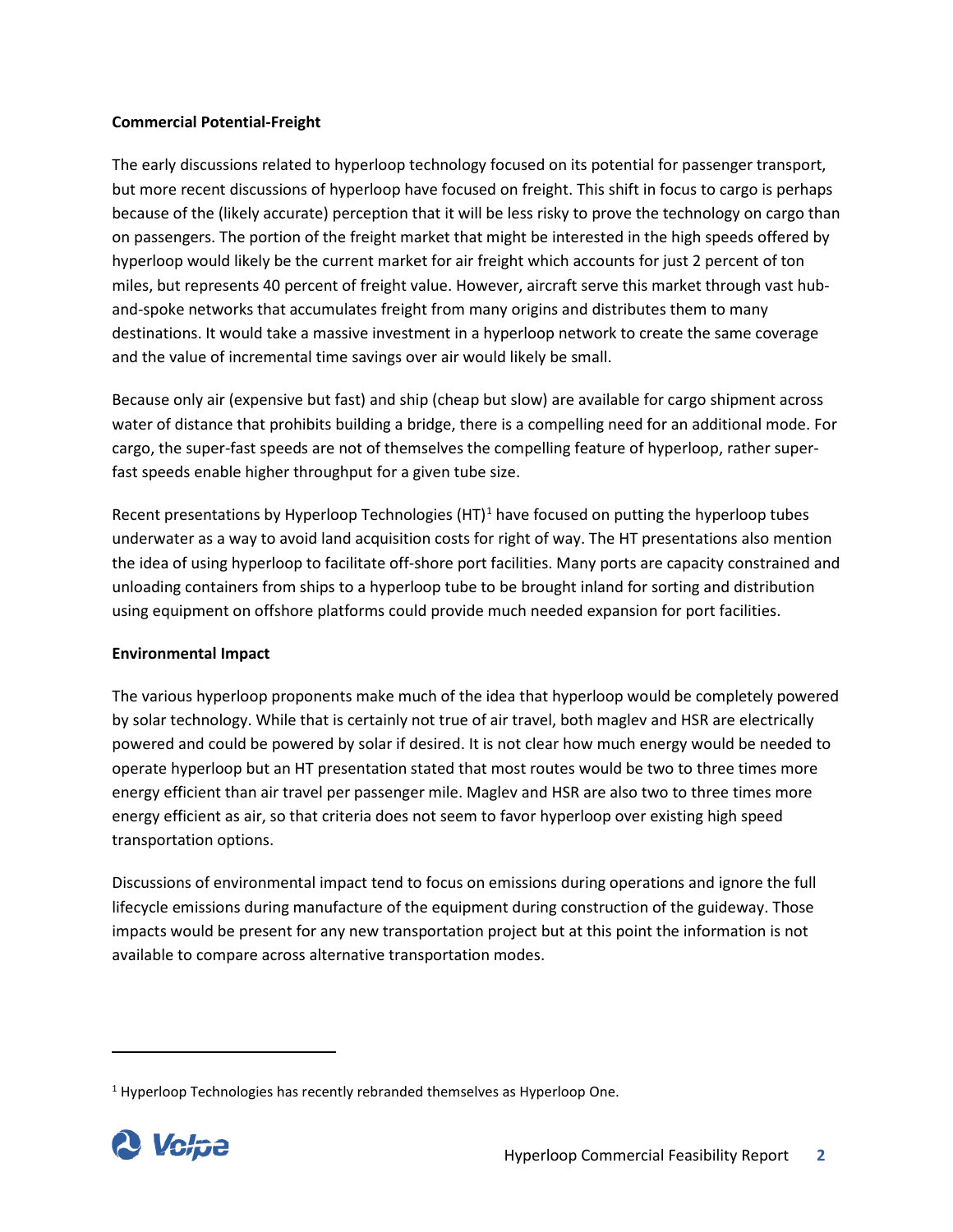#### **Costs**

There is not much detailed information available about the costs of hyperloop. The most detailed information came from the "Hyperloop Alpha" white paper written by Elon Musk which provided an estimate of \$17 million per mile. Subsequent to the Alpha white paper, HT gave a presentation citing \$25 -\$27 million per mile for just the technology, excluding land acquisition. For an almost entirely underwater track specifically from Helsinki to Stockholm HT estimates a cost of \$64 million per mile including vehicles.<sup>[2](#page-8-0)</sup> For an approximate frame of reference, California HSR faces costs of \$63-\$65 million per mile and in Europe the cost is \$43 million per mile, although those figures include costs of land acquisition but exclude train sets. Thus, cost estimates for a land-based hyperloop system may appear lower than other modes, but as the technology is still conceptual and in very initial testing, there is uncertainty in both the underlying infrastructure needed to operate a system and the cost to construct it. One issue driving the idea that hyperloop would be lower cost to build than HSR is that by constructing an elevated system on pylons, the builder would just need to purchase "air rights" which would be lower cost than outright land acquisition. Further, there is an assumption that the system could operate on the existing highway right-of-way further reducing costs. In addition, there appears to be an understanding that the tube guideway would be lighter weight than a steel wheel rail system and thus be cheaper to build. HSR and maglev could also be built on elevated tracks and on existing highway right-of-way. However, the relative cost savings from building a supposedly lighter-weight elevated system is an interesting future research question. Air appears to have a cost advantage because outside of airport facilities, no right of way is needed.

#### **Regulatory and Policy Issues**

At low fares (for example, \$20 for Los Angeles to San Francisco) and relatively low capacity (pods carry 28 passengers and one tube in each direction), the hyperloop would not be able to cover its construction costs. Thus, a public entity of some sort would need to subsidize the endeavor. A Hyperloop Transportation Technologies (HTT) executive has said as much. At present, there appears to be a general presumption against government interfering in the private marketplace or placing large "bets" on particular new technologies or products, at least in the US. For that reason, the various hyperloop companies appear to be focusing on foreign markets.

Government officials (foreign or domestic) would need to consider whether the public interest is best served by using public right of way for hyperloop. It is an open question as to whether communities would be willing to host a facility that services long distance travel mode at the expense of using resources to provide local transit.

#### **Safety Issues**

<span id="page-8-0"></span><sup>2</sup> https://hyperloop-one.com/blog/FS-Links-Hyperloop-One-Baltic-Sweden-Finland-Aland-Islands

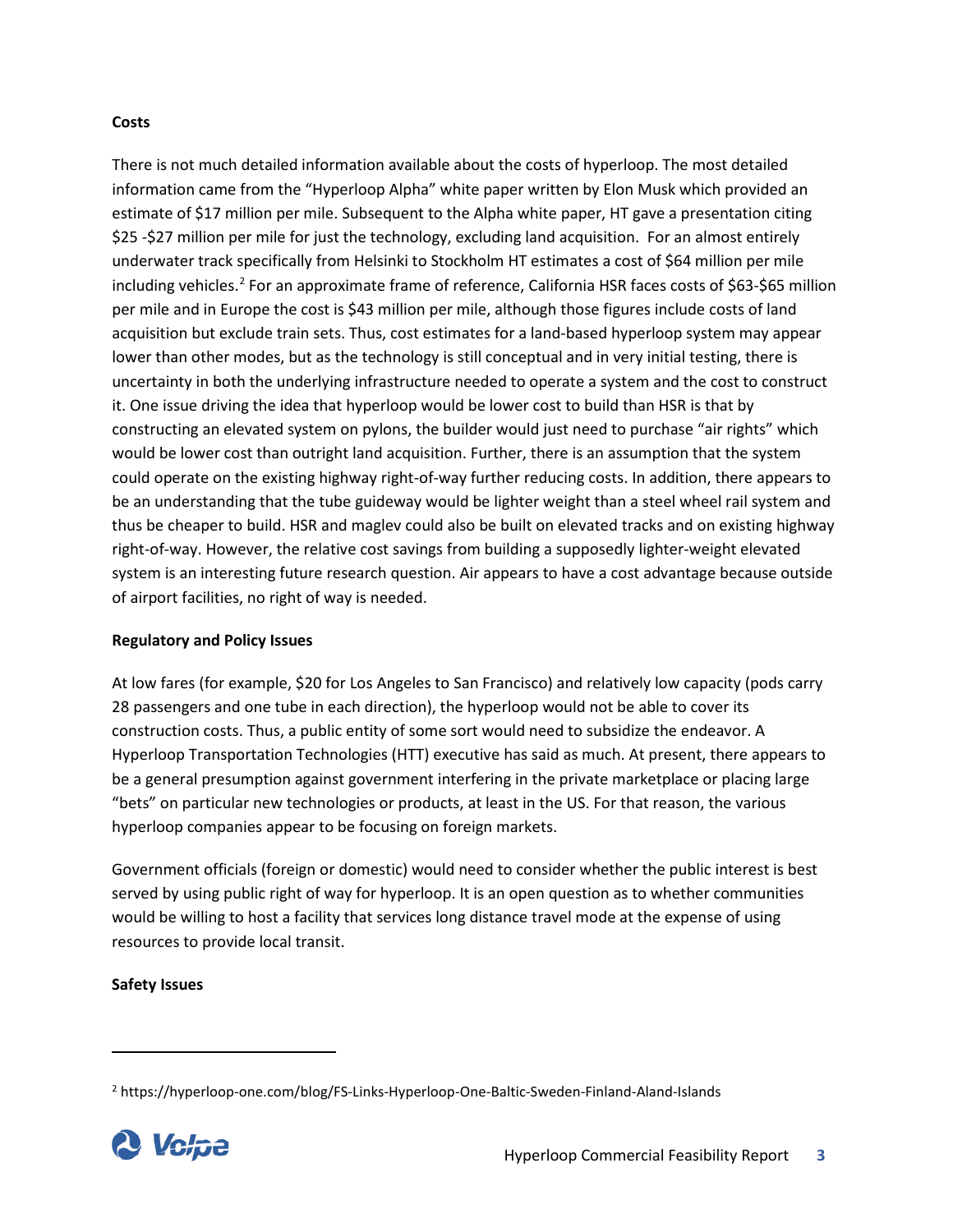A completely new transportation mode needs to not only address safety issues that are known from existing modes but also anticipate any safety issues specific to it. The following issues have been identified and the companies that are developing the hyperloop technology are certainly aware of them. The proposed solutions would need to be carefully tested and vetted.

- How will tube construction allow for emergencies, such as rapid depressurization or large-scale leaks, capsule malfunction, or natural disasters such as earthquakes?
- What will happen in the event of the depressurization of a Hyperloop capsule?
- What happens if a capsule is stranded in the tube? Where will the emergency exits be?
- How fast can the capsule decelerate for emergency stop without damaging the system?
- What is the capsule behavior if it hits higher or even normal density air while traveling at 700 MPH? Can it be designed to survive that and protect the passengers? How fast will the capsule decelerate if it encounters high-density air?
- Can the problem of excessive drag on the capsules be overcome even in such a thin atmospheric environment? What is the [potential of supersonic air surrounding the capsules?](http://www.cnet.com/news/simulation-verdict-elon-musks-hyperloop-needs-tweaking/)
- If there is a large tube breach, will the air be filling the tube at a high velocity? Will the additional speed and turbulence increase the danger to the capsule? Will oxygen masks work in a major capsule breach?
- How long will the system continue to run if power is lost in the area?
- Is it possible to provide a fire suppression system inside the capsule?
- What material and method of tube construction presents the ideal combination of safety, cost, and overall function (e.g., steel, carbon fiber, Kevlar)?

#### **Key Research Questions**

- 1. Is the hyperloop transportation system sufficiently lightweight that there would significant construction cost savings compared to building an elevated HSR or maglev system?
- 2. What are the technology hurdles to building hyperloop underwater and can they be overcome?
- 3. Can the capacity of a hyperloop pod be expanded to seat more than the originally proposed 28 passengers?
- 4. What would be the weight limit for a freight capsule?
- 5. How big would the tube need to be in order to carry a standard size shipping container?
- 6. Can the system be designed so that in addition to carrying long distance passengers, it can also provide local transit service?
- 7. Would hyperloop be loud for passengers? Would hyperloop be loud in communities?

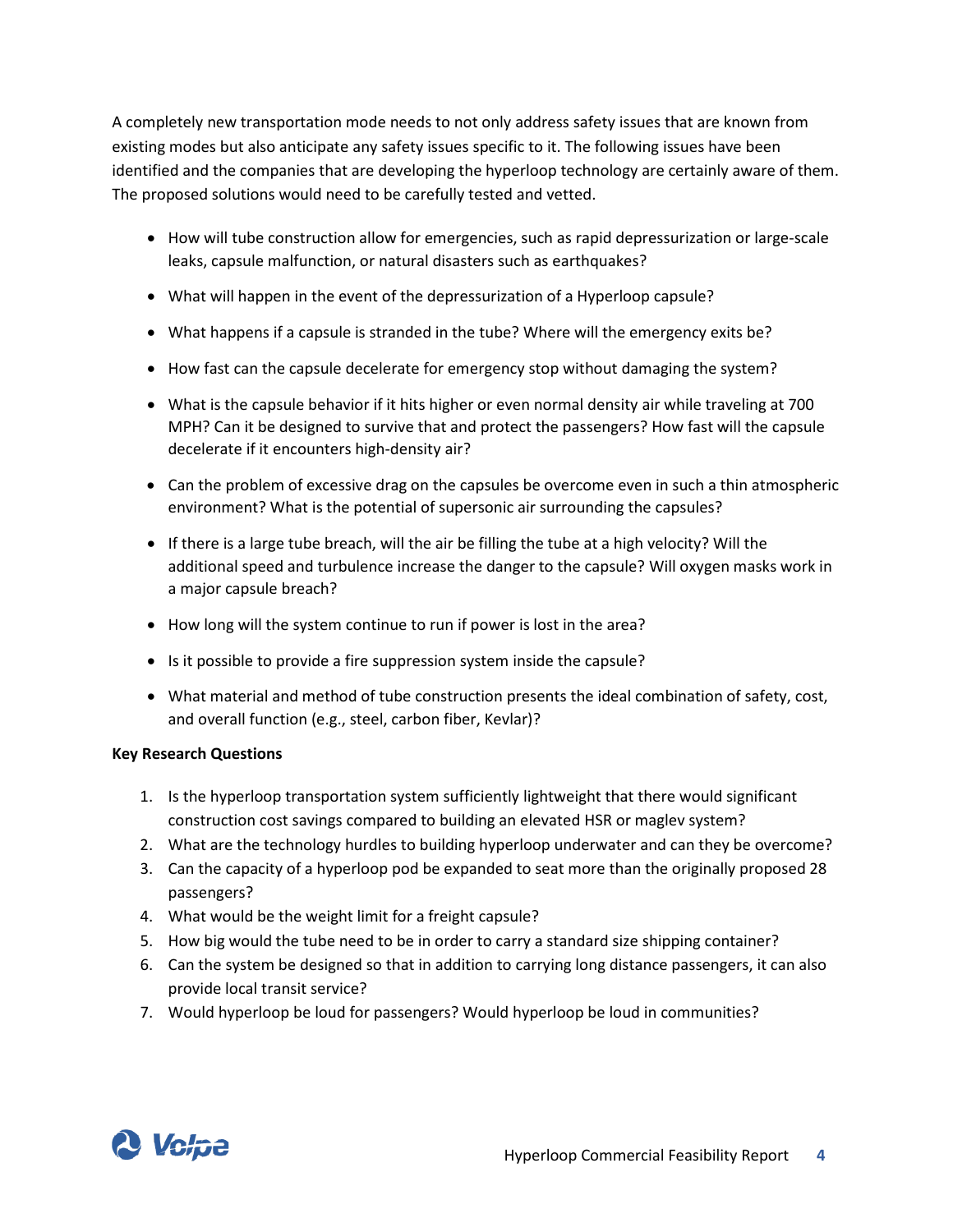# <span id="page-10-0"></span>**1.Introduction**

Hyperloop, as described conceptually by Elon Musk of SpaceX and Tesla in an August 2013 white paper, is a new, very high speed, intercity transportation mode. It consists of two (or more) very long tubes, elevated on pylons, which have been partially evacuated of their air, creating a partial vacuum. Linear induction motors propel small passenger or freight capsules riding on low-friction air bearings at very high speed within the tubes. The partial vacuum dramatically lowers aerodynamic drag resistance, which is ordinarily a key limitation on vehicle speed. Arrays of solar panels along the guideway would provide much or all of the required electrical power, with claims of very low overall power consumption per passenger-mile. Proposals include 28 passenger pods, passenger pods that also carry up to three vehicles, and freight pods that can hold a standard 40 foot long shipping container.

This report provide a high-level evaluation of hyperloop in terms of its commercial potential, environmental impact, costs, safety issues, and regulatory issues and to identify hurdles to its commercial and/or operational feasibility. This research is intended to provide NASA decision-makers with appropriate context to make decisions on the future direction of NASA's involvement in Hyperloop research.

Mr. Musk has described the concept as an "open-source platform," making his conceptual white paper available to others to refine the design. SpaceX has announced plans to build a one-mile test track at its headquarters in Hawthorne, California. It also was one of the sponsors of Hyperloop pod design competition held at Texas A&M in January 2016. At the design competition, US Secretary of Transportation Anthony Foxx called Hyperloop a "very solid idea" that merited further beta testing, and that the federal government had a "responsibility" to support the idea.

Hyperloop Technologies, Inc. (HT) is a venture capital-funded company currently hiring engineers and developers. The firm has recently rebranded itself as "Hyperloop-One" but this report will continue to refer to the entity as "HT." Their initial focus appears to be on freight and they are based in Los Angeles, California. The firm appears to have informal ties to Space X and Tesla. The firm conducted a propulsion test in May 2016.

Hyperloop Transportation Technologies (HTT) is using a crowdsourcing model, in which 100 core technical researchers work part-time for equity in the company. They have announced plans to construct a five-mile, demonstration test track along Interstate I-5 in Quay Valley, California, a privatelyowned planned community.

Transpod is a Canadian start-up with plans to implement Mr. Musk's hyperloop idea.

The sources used for this report include the white paper by Mr. Musk titled "Hyperloop Alpha,<sup>[3](#page-10-1)</sup>" HTT's

<span id="page-10-1"></span><sup>3</sup> http://www.spacex.com/sites/spacex/files/hyperloop\_alpha-20130812.pdf

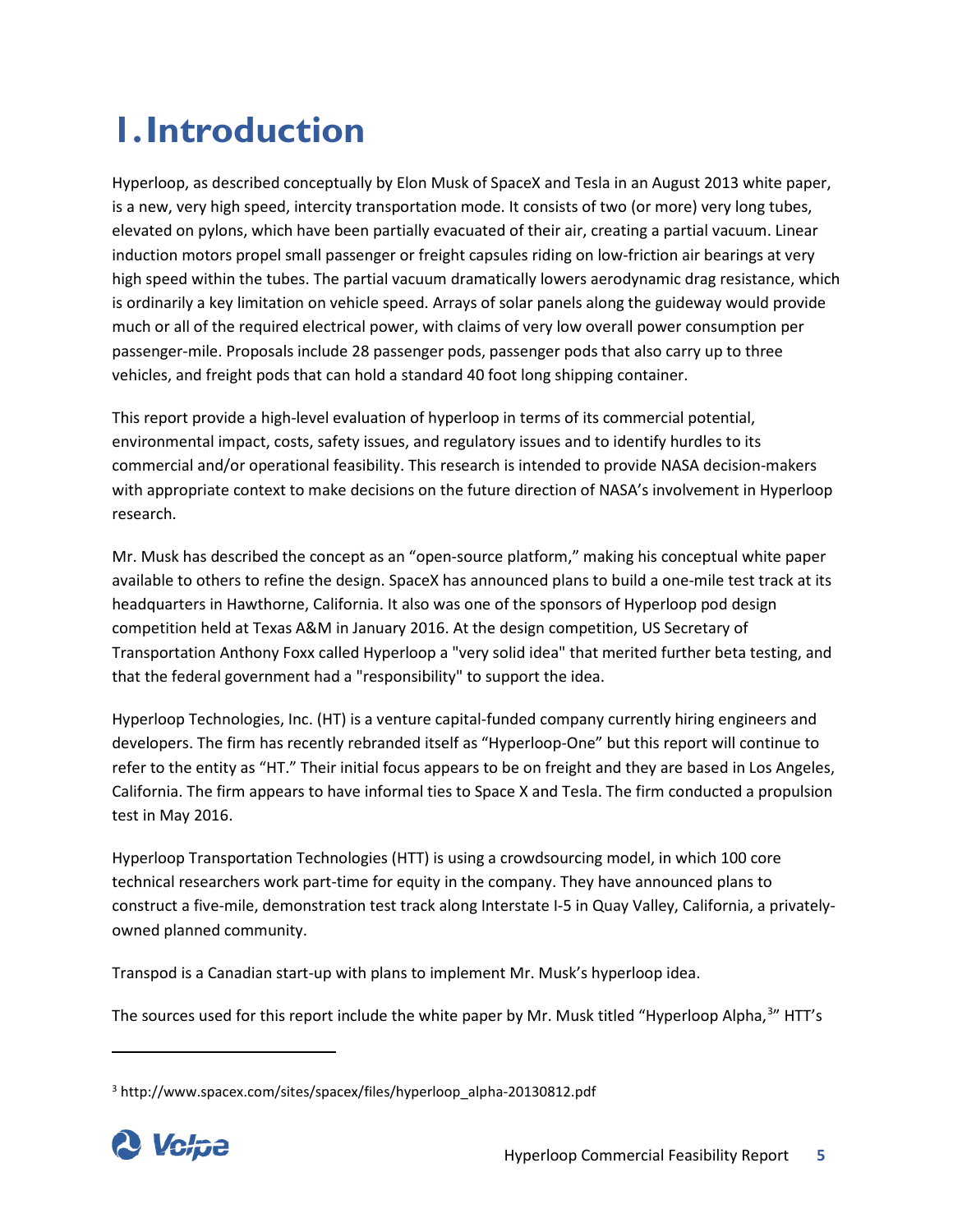"Official Crowdstorm Documentation," HT's website (now www.hyperloop-one.com), two presentations made by Vice President of Technology and Development at HT,<sup>[4](#page-11-0)</sup> and press articles.

"Hyperloop Alpha" focuses on Hyperloop connecting San Francisco and Los Angeles using the I-5 rightof-way. HT states that they are focusing on freight initially but if they were to build a passenger system connecting San Francisco and Los Angeles, they would chose an underwater route for the tube. HTT identified several potential markets for HL service.

<span id="page-11-0"></span>https://www.youtube.com/watch?v=1BiCFFXWgzE&feature=youtu.be&t=634; January 2016 at Purdue accessed at https://www.youtube.com/watch?v=w7QXUiJY\_jI.



 $\overline{\phantom{a}}$ 

<sup>4</sup> November 2015 at KTH in Sweden accessed at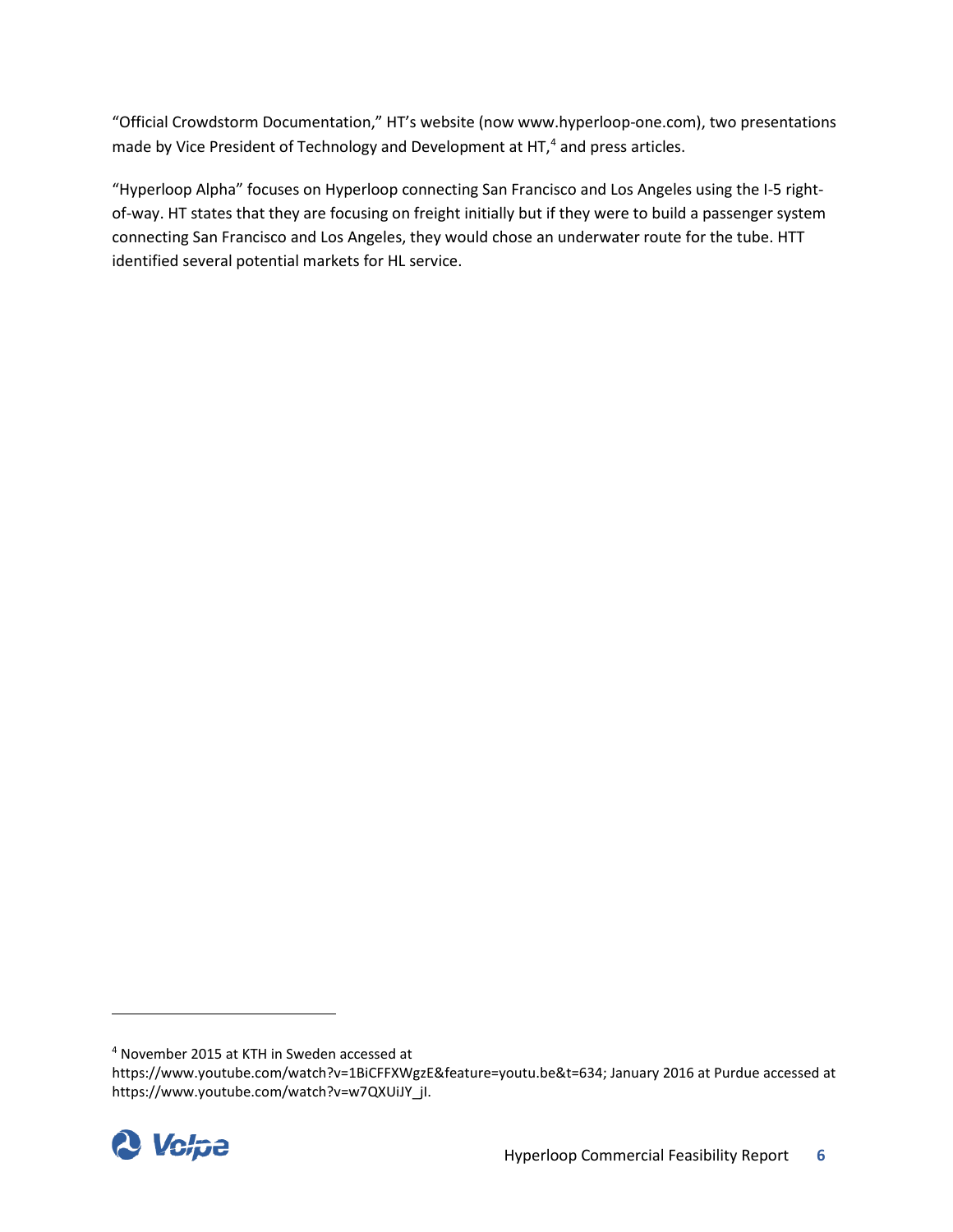# <span id="page-12-0"></span>**2. Passenger Service**

## <span id="page-12-1"></span>**2.1 Hyperloop Comparisons to Other Modes**

A passenger transportation option can be analyzed in terms of its service characteristics and operational features. Service characteristics experienced by travelers include: travel time, frequency, user cost, comfort, and reliability. Operational features include: energy consumption, capacity, system resilience, and system interoperability. Capital costs and operating costs are discussed in Chapter 4. These features of hyperloop are described below. In subsequent sections, hyperloop is compared to other high speed modes along these service characteristics. The important results of the comparison to other modes is that hyperloop is not categorically better than other existing modes. In fact, it is very similar to other fixed guideway systems. Although it provides marginally higher speeds, the costs of attaining those speeds are uncertain while proven technologies are available that achieve almost those same attributes.

## <span id="page-12-2"></span>**2.1.1 Travel Time**

Travel time is comprised of three components: line haul time, station time, and access/egress time. Line haul time depends on the speed of the technology and any ramp-up/ramp-down, taxiing time including tarmac delay (for air travel), station dwell time and intermediate stops (for rail or maglev travel). Station time refers to the time needed at the embarking/disembarking station for things like ticketing, security screening, baggage loading, etc. In the case of very frequent non-scheduled service such as subways, travel time includes the expected wait time between trains usually estimated as one-half the headway between trains. Access and egress time depend on the spatial relationship between the station and the ultimate origins and destinations of the individual travelers.

Hyperloop is estimated to have maximum operating speeds in the range of 720-760 mph over distances of 300 - 500 miles. Those top speeds are mitigated somewhat by the need for gradual acceleration or deceleration and at the beginning and end of the trip. "Hyperloop Alpha" describes hyperloop capsules making the trip from the San Francisco Bay area to the Los Angeles area in roughly 35 minutes, with no intermediate stops. This is a distance of about 350 miles for an average speed of roughly 600 mph. However, there would be no taxiing time as with air travel or time spent at intermediate stops as there is for rail or maglev.

Of course, line haul time is just one component of total travel time. There is also the time needed to access and egress the station to the ultimate origin and destination. The amount of access and egress time needed will depend on where the hyperloop terminals are located. Downtown locations provide time savings for passengers but higher costs associated with land acquisition along with other institutional barriers related to building in areas of high population density.

As regards station time, at this point it is not clear whether hyperloop would require TSA-style security

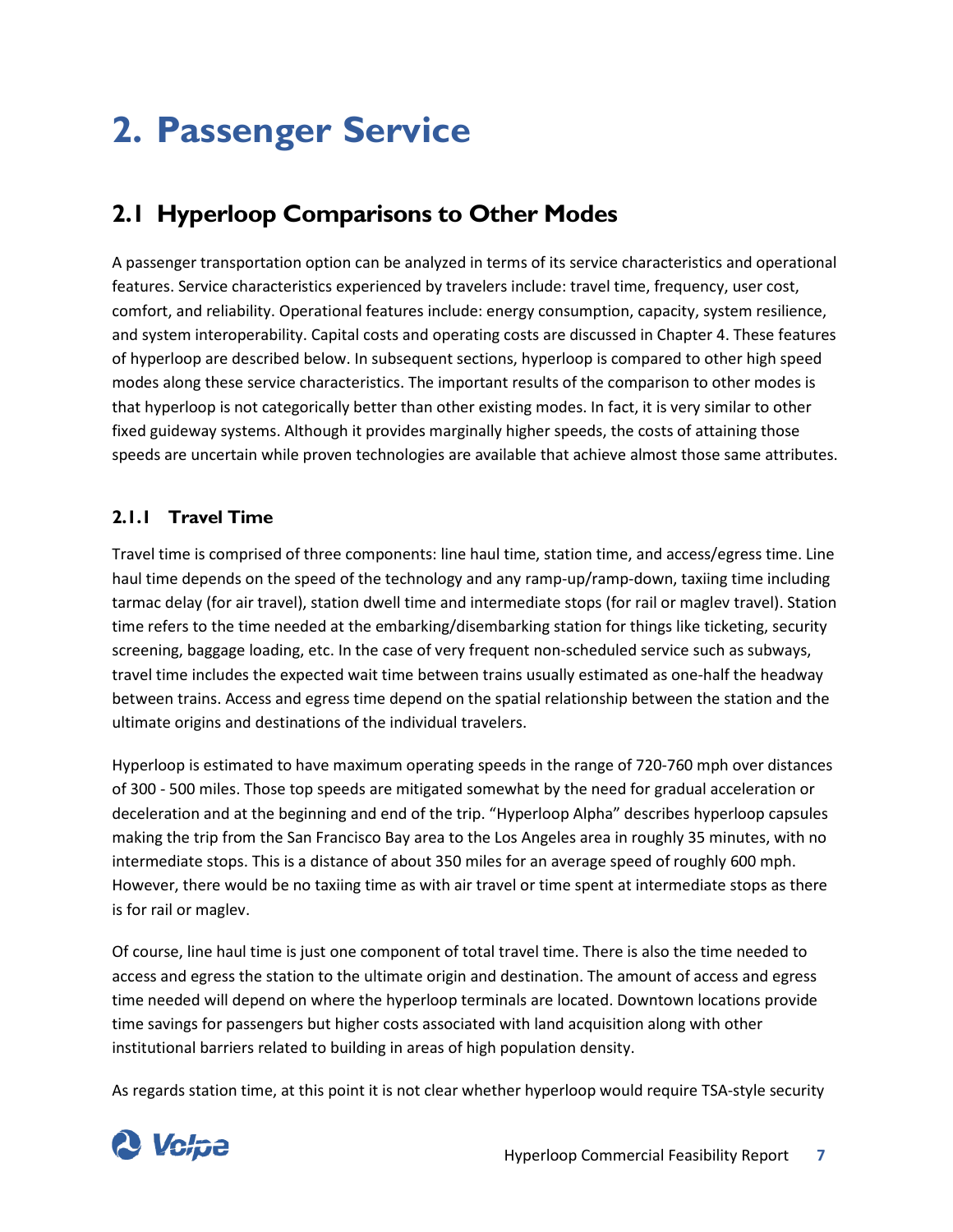screens as is currently done for air travel. On the one hand, TSA-style screening is not currently required for rail travel in the US, Europe, or China and the scope for damage is confined to the system itself unlike air travel where the planes can be diverted to other destinations in the case of hijackings and become weaponized such as what occurred on 9/11. On the other hand, hyperloop would be high profile asset and as such might attract attention of potential terrorists and thus warrant special protective measures. In fact, "Hyperloop Alpha" states that the system would indeed be subject to TSA style screenings. It might be possible that the government would not require security screenings as a public safety measure but instead the owner (a corporation or a public agency) of the asset might require screenings as a means of protecting its asset. Baggage handling for hyperloop is anticipated to be similar to that of air, where luggage is stowed in a separate portion of the vehicle and thus requires special handling. Rail and maglev riders generally handle their own luggage which saves time at the station.

The table below compares these travel time characteristics among high speed modes. The hyperloop technology claims the highest maximum and average speeds, more than twice as fast as the next fastest modes, air and maglev, over an intermediate range of less than 500 miles. For markets like LA to SF and LA to Las Vegas, those speeds translate to 45 minute savings over air. That time savings over air may be even greater if hyperloop does not require TSA-style security screening, although that issue is not clear; HTT documents say TSA-style screening would not be necessary while Alpha and HT say that TSA-style screening would be necessary. Maglev also does not require security screenings and would face similar hurdles to having stations located downtown because it also is new mode. HSR for the LA to SF market is planning travel times of 2 hours and 40 minutes which would be 2 hours longer than a hyperloop trip, but HSR does not require TSA-style screenings and has stations located in the downtown areas which would provide travel time savings for access/egress portions of the trip. Air travel experiences very high boarding time as passengers must all squeeze through one access point (a bottleneck). Maglev and HSR allow for fast boarding through multiple boarding points along trainset and wide aisles allow for passenger to pass others. Hyperloop is anticipated to offer similarly fast boarding times by using rollercoaster type seating procedures.

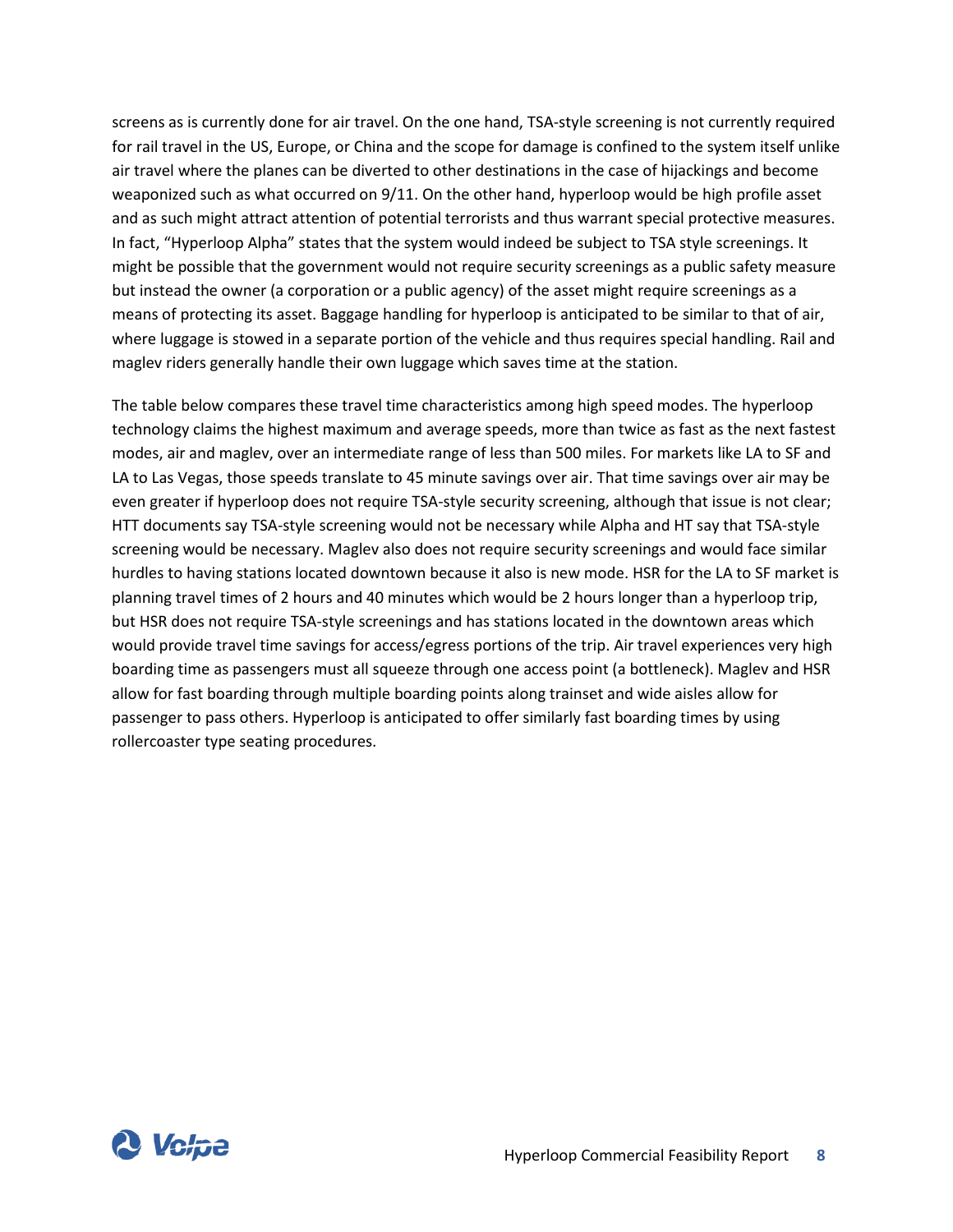#### **Table 1. Travel Time Comparisons**

|                                                                                 | Hyperloop                                           | Air                                             | <b>Maglev</b>                                                                                     | <b>HSR</b>                                                                                                                                               |
|---------------------------------------------------------------------------------|-----------------------------------------------------|-------------------------------------------------|---------------------------------------------------------------------------------------------------|----------------------------------------------------------------------------------------------------------------------------------------------------------|
| <b>Maximum</b><br><b>Speed</b>                                                  | 720 mph (HTT)<br>750 mph (HT)<br>760 mph<br>(Alpha) | 515 mph<br>(basic cruise<br>speed of<br>CRJ700) | 375 mph<br>(Japan Railway<br>test track) <sup>5</sup>                                             | 150 mph (Acela,<br>Boston to NYC)<br>168 mph (TGV<br>Paris to Lyon)<br>200 mph<br>(Tōhoku<br>Shinkansen)<br>220 mph<br>(CAHSR)                           |
| Average Speed <sup>6</sup>                                                      | 600 mph<br>(Alpha, SF to<br>LA)                     | 253 mph (SF<br>to $LA)^7$                       | 143 mph<br>(Shanghai<br>Maglev, 19<br>mile line)<br>265 mph<br>(proposed<br>Tokyo Nagoya<br>line) | 70 mph (Acela,<br>Boston to<br>Washington)<br>102 mph (Acela,<br><b>Boston to</b><br>Providence)<br>130 mph (TGV<br>Paris to Lyon)<br>164 mph<br>(CAHSR) |
| Representative<br><b>Travel Times</b><br><b>LA-LV (270</b><br>highway<br>miles) | 26 minutes<br>(HTT)                                 | <b>70 min</b>                                   | 61 min<br>(imputed at<br>265 mph)                                                                 | 84 min<br>(DesertXpress,<br>186 miles from<br>Victorville to LV<br>- plus 85 miles<br>Victorville to LA)                                                 |
| <b>SF to LA (382)</b><br>highway<br>miles)                                      | 35 minutes<br>(HTT)                                 | 83 min                                          | 86 min<br>(imputed at<br>265 mph)                                                                 | 160 min<br>(CAHSR)                                                                                                                                       |

<span id="page-14-2"></span> $7$  Calculated as distance divided by ramp to ramp travel time.



<span id="page-14-0"></span><sup>5</sup> http://www.cnn.com/2015/04/21/asia/japan-maglev-train-world-record/

<span id="page-14-1"></span><sup>6</sup> Distance divided by Station-to-Station or Airport-to-Airport travel time (includes allowances for curves, station stopping patterns, etc.)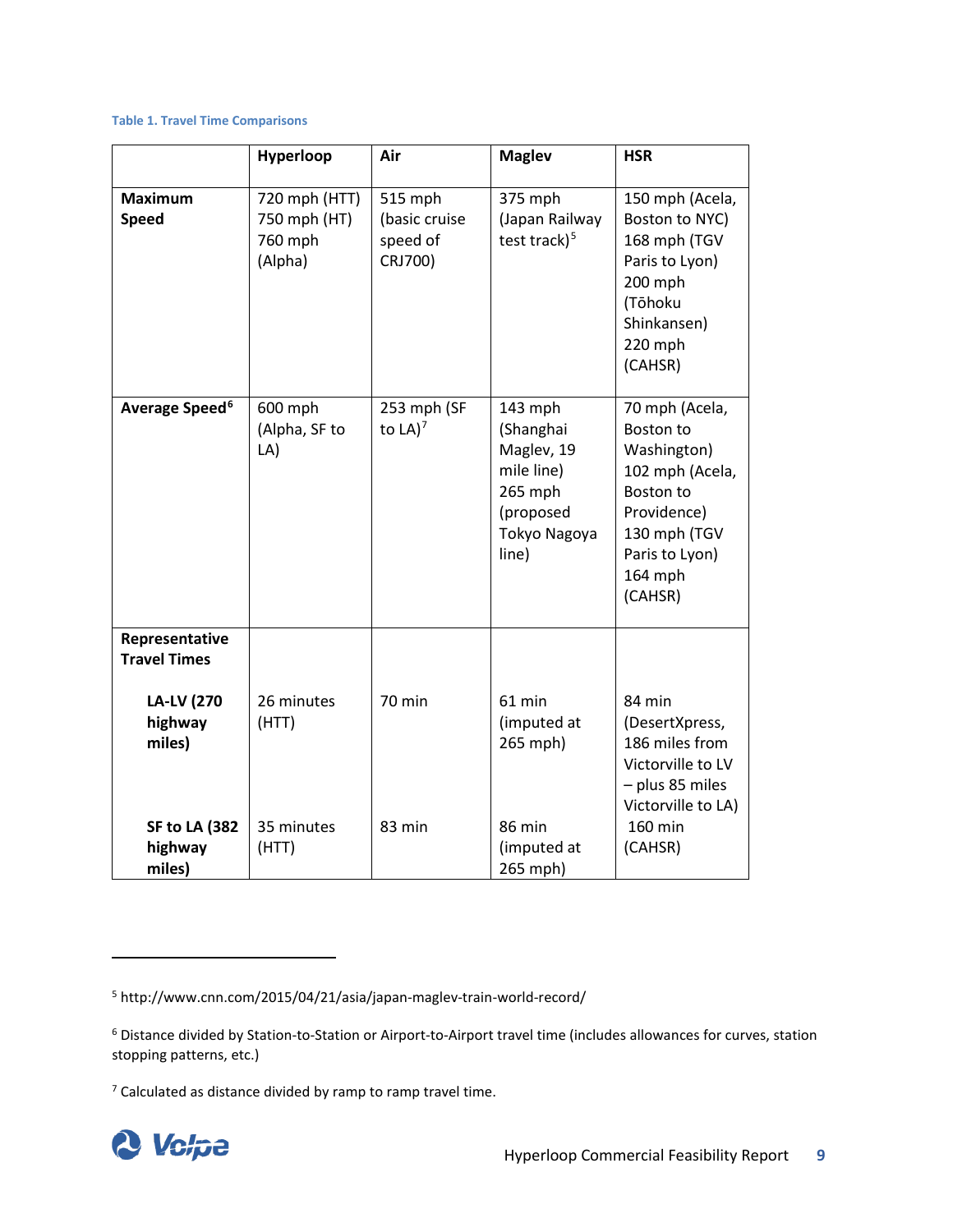|                                                                | Hyperloop                                                                                                | Air                                                                                                   | <b>Maglev</b>                                                                                             | <b>HSR</b>                                                                  |
|----------------------------------------------------------------|----------------------------------------------------------------------------------------------------------|-------------------------------------------------------------------------------------------------------|-----------------------------------------------------------------------------------------------------------|-----------------------------------------------------------------------------|
| <b>Access/Egress</b><br><b>Time</b>                            | Low if stations<br>are downtown<br>Similar to air if<br>stations on<br>outskirts                         | Generally high                                                                                        | Low if stations<br>are downtown.<br>Shanghai<br>Maglev<br>requires<br>another 20<br>minutes by<br>subway. | Low - stations<br>are generally<br>downtown-                                |
| <b>Station Time for</b><br><b>Security</b><br><b>Screening</b> | Low, no<br>security<br>screening<br>(HTT)<br>Same as air,<br>need TSA-style<br>screening<br>(Alpha & HT) | High - requires<br>security<br>screening                                                              | $Low - no$<br>security<br>screening                                                                       | $Low - no$<br>security<br>screening                                         |
| <b>Station Time for</b><br><b>Baggage</b><br><b>Handling</b>   | High (similar to<br>air)                                                                                 | High                                                                                                  | Low                                                                                                       | Low                                                                         |
| <b>Station Time for</b><br>Passenger<br>Loading                | Potentially<br>low, envision<br>roller coaster<br>like seating<br>procedure                              | Highest of all<br>modes, as all<br>passengers<br>enter through<br>one point,<br>causing<br>bottleneck | Multiple<br>boarding<br>points along<br>trainset allow<br>for fast<br>boarding                            | Multiple<br>boarding points<br>along trainset<br>allow for fast<br>boarding |

### <span id="page-15-0"></span>**2.1.2 Frequency**

"Hyperloop Alpha" envisions Hyperloop departures every 2 minutes on average, or as frequently as every 30 seconds during peak periods meaning that in theory wait time should be very small. However, that assumes that supply and demand are evenly balanced temporally. That is, that passengers arrive at a rate equal to the availability of pods. If more passengers arrive than there is pod capacity, queues will form and station time will increase. The discussion of hyperloop discusses the high frequency as being an advantage because the proponents claim there will always be a new pod, if you miss the first pod. The ability to provide "walk-up" service is business plan decision. Airlines could provide similar walk-up service but have found it more profitable to use advance ticket sales and yield management techniques to charge only very high prices for walk-up service. Current Amtrak service operates similarly in that a limited number of low priced tickets are available which rewards those who book tickets early. Walkup

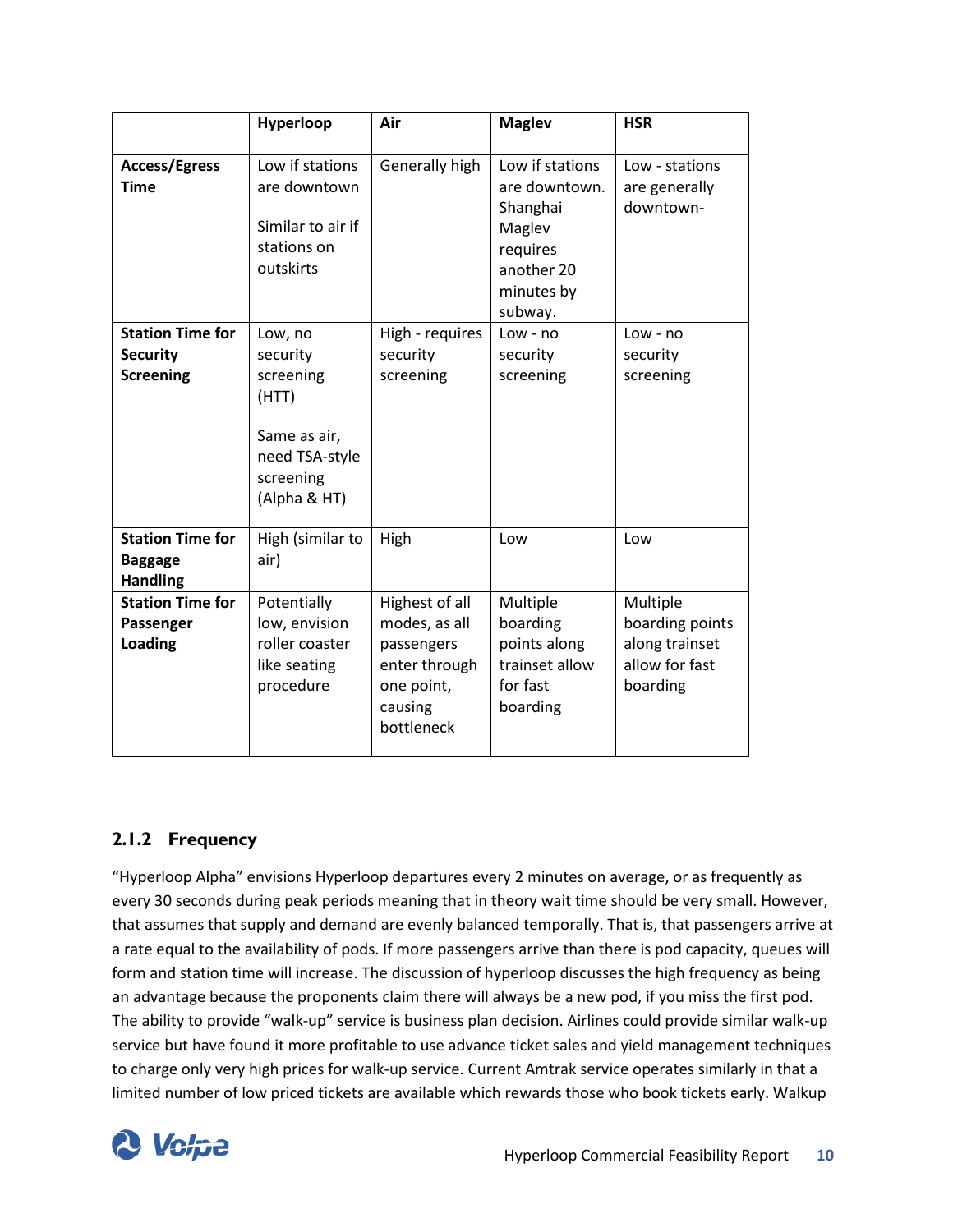service is available but at higher prices, although the price increases are not as substantial as they are in air travel. But those are business plan features, not features of the technology.

Hyperloop provides much higher frequency than other modes. However, for intercity travel, frequencies higher than 4 per hour tend not to provide additional utility to riders other than providing additional capacity. That is, the amount of reduced wait time (estimated as one-half of headway, or 7.5 minutes for 4 departures per hour) is perceived as not significant for a longer distance trip. California HSR has plans for 12 departures per hour or 5 minute headways which would probably be perceived as being only slightly less preferred than hyperloop's 30 second headways. A direct comparison to air in terms of frequency is not easy since air tickets are generally purchased in advance for a specific boarding time. However, for major markets multiple carriers generally offer hourly service to accommodate a variety of passenger scheduling needs.

#### **Table 2. Frequency Comparisons**

|                  | Hyperloop                      | Air                | <b>Maglev</b>            | <b>HSR</b>    |
|------------------|--------------------------------|--------------------|--------------------------|---------------|
| <b>Frequency</b> | $30 - 120$ per hour            | 3 per hour (LA-SF) | 4 per hour<br>(Shanghai) | 12 per hour   |
|                  | 30 sec to 2 minute<br>headways |                    | 15 minute                | 5 min headway |
|                  |                                |                    | headway                  | (CAHSR)       |

### <span id="page-16-0"></span>**2.1.3 User Cost**

"Hyperloop Alpha" suggests fares of \$20 for the San Francisco the Los Angeles route which would apparently be used to cover operating expenses. However, this research has not found any sources providing estimates of operating costs for the system. A presentation made by an HT executive cited \$10 to \$15 for a route linking Abu Dhabi to Dubai. However, that presentation seemed to indicate that that fare amount was a price point which the market could bear, rather than an estimate of the service's operating cost. In a pricing structure where fares are only used to cover operating costs, some entity would be required to fund the upfront capital construction and vehicle costs without repayment. An assumption of public funding can only be speculative, especially in the current constrained fiscal environment for government expenditures.

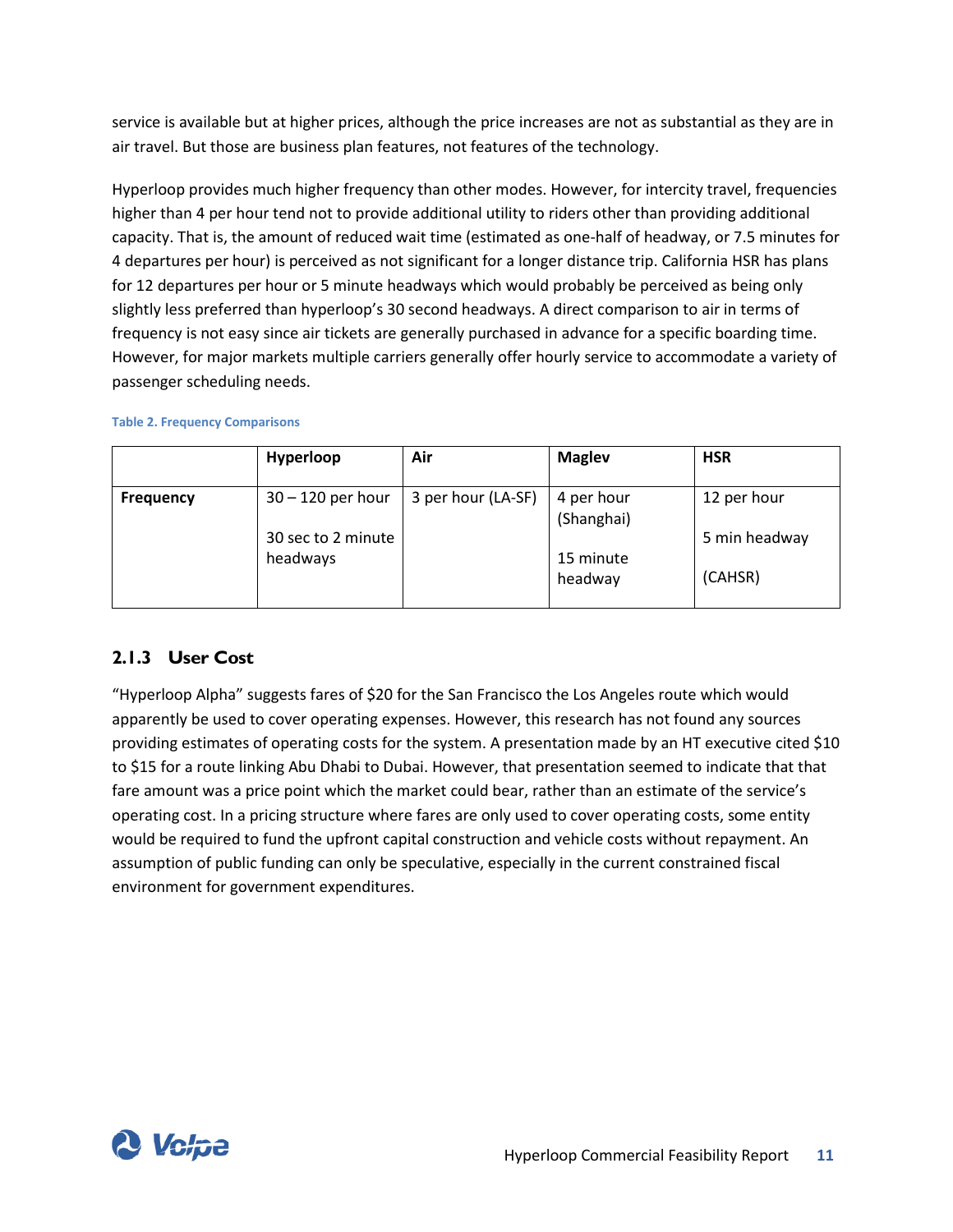#### **Table 3. Fare Comparisons**

|                 | Hyperloop         | Air            | <b>Maglev</b>   | <b>HSR</b>      |
|-----------------|-------------------|----------------|-----------------|-----------------|
| <b>Fares</b>    |                   |                | \$0.33 per mile | \$0.20 per mile |
| (per mile)      |                   |                | (Shanghai)      | (CAHSR)         |
|                 |                   |                |                 | \$0.25 per mile |
|                 |                   |                |                 | (Italy)         |
|                 |                   |                |                 | \$0.22 per mile |
|                 |                   |                |                 | (China)         |
|                 |                   |                |                 | \$0.52 per mile |
|                 |                   |                |                 | (Paris Lyon)    |
|                 |                   |                |                 | \$0.50 per mile |
|                 |                   |                |                 | (Acela)         |
| LA-LV           |                   | \$50 (Desert   |                 |                 |
|                 |                   | Express)       |                 |                 |
| LA-SF           | \$20 but does not | \$68-\$200     | \$0.33 per mile | $$86$ (CAHSR)   |
|                 | cover projected   | depending on   |                 |                 |
|                 | costs (Alpha)     | when purchased |                 |                 |
| Abu Dhabi-Dubai | $$10 - $15$       |                |                 |                 |

### <span id="page-17-0"></span>**2.1.4 Comfort**

Many news articles express concern about passenger comfort while traveling at such high speeds, even calling hyperloop a "vomit comet." This is because at high speeds, hills or curves will exert g-forces on passengers. A commonly cited metric in articles discussing hyperloop is that 0.5g is the maximum for human comfort. To achieve that metric, speeds must be lowered, pylons must create flat or only gradual rises, and/or the route must use only very wide turns. While 0.5g is cited as a general measure of tolerance, there is variability among individuals about what they can personally tolerate. Thus, one could expect that some portion of the traveling public would find the 0.5 g threshold uncomfortable and avoid the technology. A study conducted by the Volpe Center published in 1994 finds lower thresholds 0.3 g for positive vertical acceleration and 0.2g for negative vertical acceleration using acceptability criteria that 95 percent of passengers would not hesitate to ride again. In one presentation an HT executive mentions similar tolerances, so it appears that HT is aware of the issue. In turning maneuvers, Volpe study found that this criteria was achieved when roll rates were less than 7 degrees per second and bank angles were less than 37 degrees.<sup>[8](#page-17-1)</sup> It is not clear if any of the hyperloop firms are planning routes using those parameters.

There are also concerns about noise for the occupants. Mention has also been made of lack of restrooms in a hyperloop pod but for trips on less than an hour, this should not be a problem for most of

<span id="page-17-1"></span><sup>8</sup> Sussman, E. Donald, J. K. Pollard, P. Mengert, and R. DiSario. *Study to establish ride comfort criteria for high speed magnetically levitated transportation systems*. No. DOT-VNTSC-FRA-94-1. 1994.

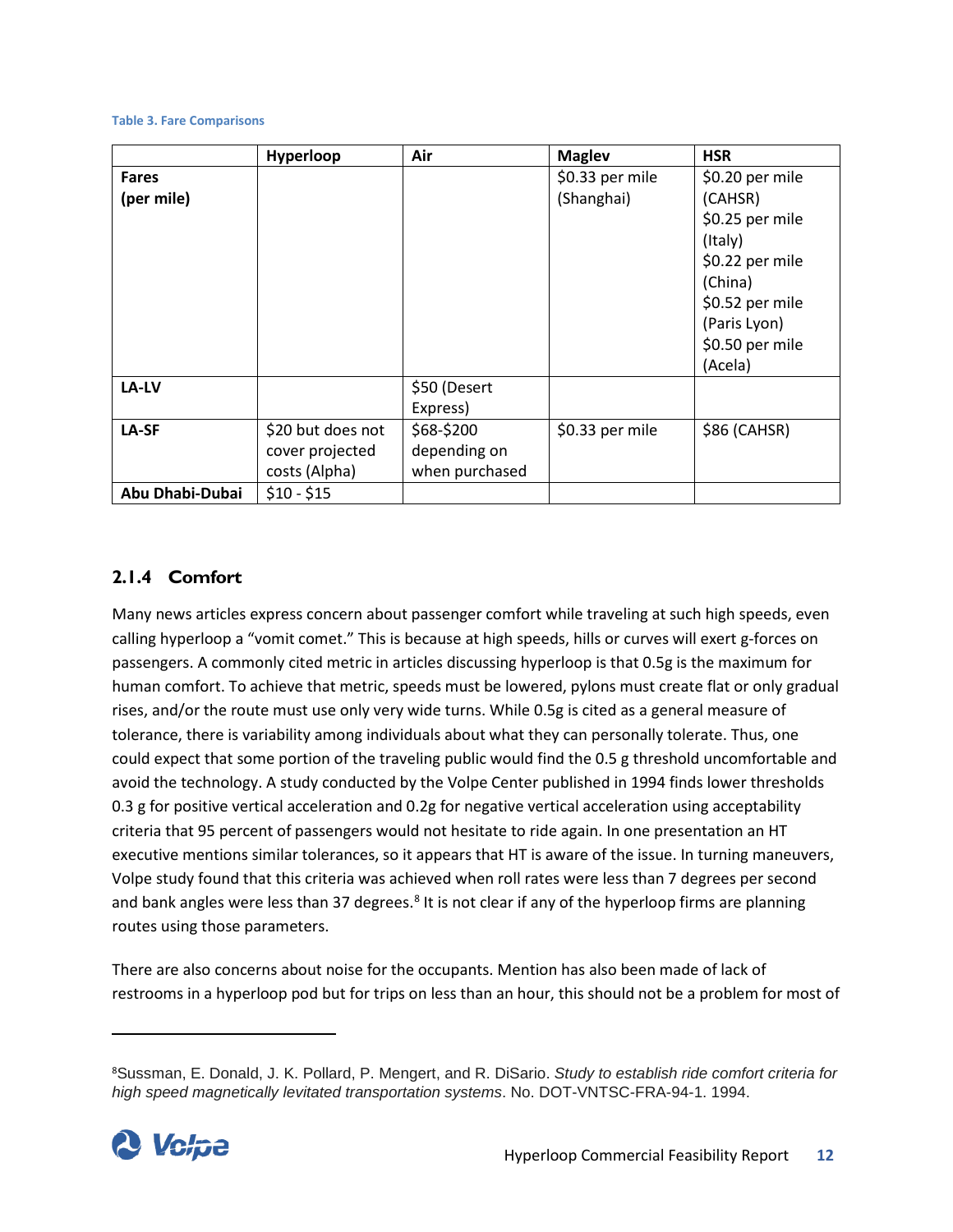the traveling public.

Passengers tend to rate HSR and (by inference maglev) as being quite comfortable with sufficient leg room, ability to walk around, and work productively. Air travel is commonly the target of complaints about those issues.

#### **Table 4. Comfort Comparisons**

|           | Hyperloop         | Air             | <b>Magley</b>     | <b>HSR</b>       |
|-----------|-------------------|-----------------|-------------------|------------------|
| Passenger | Unknown, "Vomit   | Less leg room,  | Unknown for long  | Comfortable and  |
| comfort   | Comet"            | less productive | distances but     | able to use time |
|           | Potentially noisy | time use        | likely similar to | productively     |
|           |                   |                 | <b>HSR</b>        |                  |

#### <span id="page-18-0"></span>**2.1.5 Reliability**

One advantage of hyperloop touted by its supporters is resilience to weather conditions which can plague air travel and to a lesser extent rail travel. Maglev, because of it is suspended above its guideway is also considered to be resilient to weather conditions as well. HSR and even conventional rail are more resilient to weather conditions than air travel.

#### **Table 5. Reliability Comparisons**

| Air<br><b>Maglev</b><br>Hyperloop                                                                                                                  | <b>HSR</b>                                                                                                                                                                                                          |
|----------------------------------------------------------------------------------------------------------------------------------------------------|---------------------------------------------------------------------------------------------------------------------------------------------------------------------------------------------------------------------|
| <b>Reliability</b><br>Protected from<br>Most affected by<br>weather events.<br>weather<br>rain and snow<br>conditions<br>because it is<br>guideway | Can operate in all<br>Affected by ice<br>and snow events,<br>but more resilient<br>than air. Even<br>separated from<br>conventional rail<br>carries additional<br>passengers when<br>weather affects<br>air travel. |

### <span id="page-18-1"></span>**2.1.6 Energy consumption**

"Hyperloop Alpha" emphasizes that the hyperloop technology will be completely solar powered. However, maglev and HSR are also electric and could in theory also be solar powered. Focusing on the amount of energy required, HT found that for most routes hyperloop would be 2 to 3 times more energy efficient than air on a passenger mile basis; however, maglev and HSR also use 1/3 the energy of air on a passenger mile basis. The emphasis on solar power tends to obscure the fact that no technology is entirely clean because there is energy consumed in manufacture and construction of the technology.

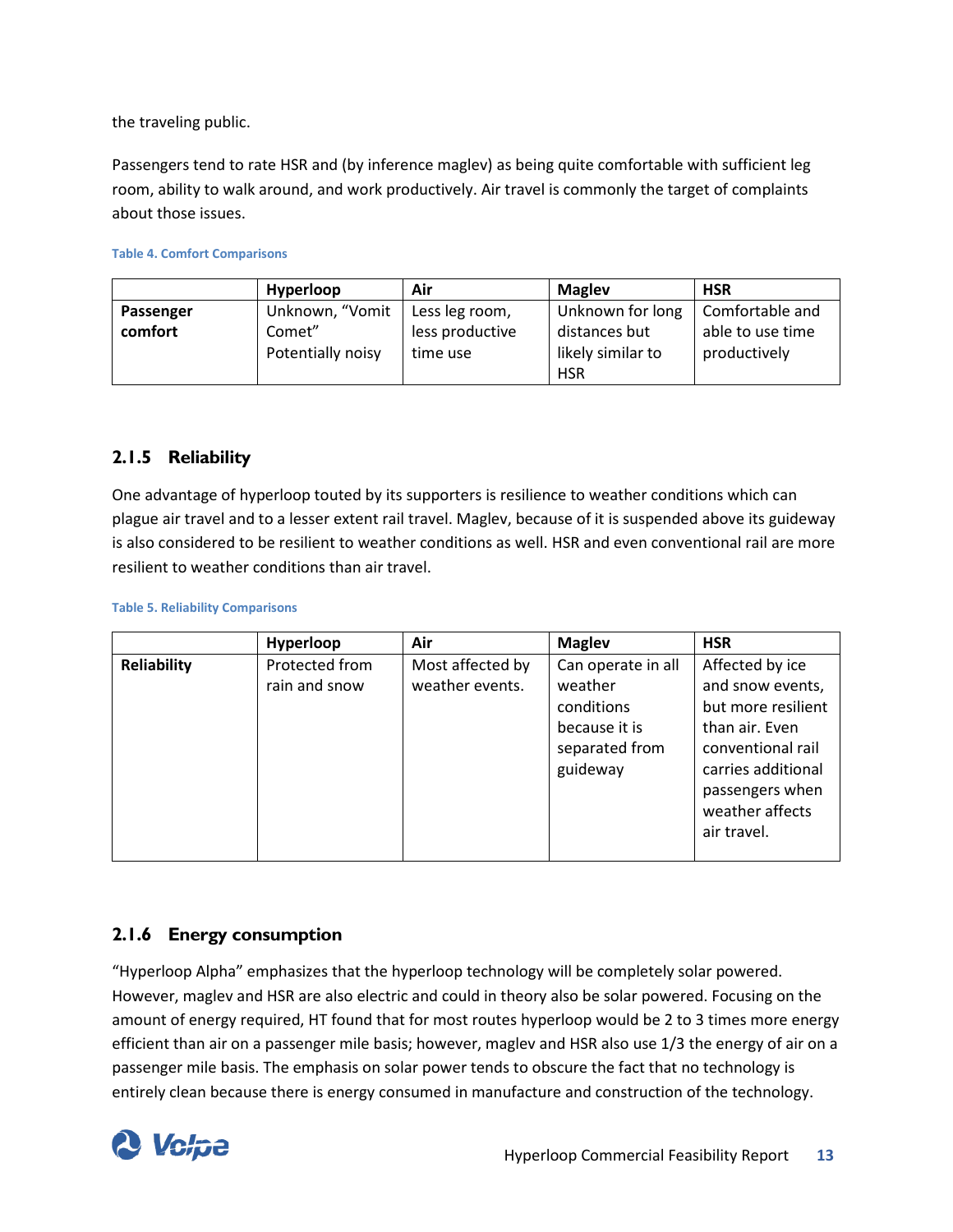#### **Table 6. Energy Consumption Comparisons**

|                                                                     | Hyperloop                                                                                                                   | Air                                                                                            | <b>Maglev</b>                                                                                                             | <b>HSR</b>                                                                                                                                                                      |
|---------------------------------------------------------------------|-----------------------------------------------------------------------------------------------------------------------------|------------------------------------------------------------------------------------------------|---------------------------------------------------------------------------------------------------------------------------|---------------------------------------------------------------------------------------------------------------------------------------------------------------------------------|
| <b>Fuel</b>                                                         | Electric                                                                                                                    | Jet Fuel                                                                                       | Electric                                                                                                                  | Electric                                                                                                                                                                        |
| <b>Power Source</b>                                                 | Solar powered<br>with backup<br>batteries                                                                                   |                                                                                                | Grid, so mix of all<br>energy sources in<br>region. There is<br>no reason maglev<br>couldn't be solar<br>powered as well. | 100% renewables<br>via purchase of<br>offsets (CAHSR)<br>Grid, so mix of all<br>energy sources in<br>region. There is<br>no reason HSR<br>couldn't be solar<br>powered as well. |
| <b>Energy</b><br>Consumption<br>(BTUs per<br><b>Passenger Mile)</b> | Short route: 5-6x<br>more fuel<br>efficient than air<br>Other routes: 2-3x<br>more fuel<br>efficient than rail <sup>9</sup> | 3,230 BTU/p-m                                                                                  | 1,180 BTU/p- $m^{10}$                                                                                                     | 975 BTU/p-m <sup>11</sup>                                                                                                                                                       |
| <b>Emissions-</b><br><b>Operating Phase</b>                         | Zero                                                                                                                        | High, but<br>improving over<br>time <sup>12</sup>                                              | Depends on<br><b>Electric Source</b>                                                                                      | Depends on<br><b>Electric Source</b>                                                                                                                                            |
| <b>Emissions-</b><br><b>Construction</b><br>Phase                   | Not zero due to<br>manufacturing of<br>tube and vehicles                                                                    | Additional due to<br>manufacturing of<br>vehicles and<br>construction of<br>airport facilities | Additional due to<br>manufacturing of<br>guideway and<br>vehicles                                                         | Additional due to<br>manufacturing of<br>guideway and<br>vehicles                                                                                                               |

<span id="page-19-3"></span><sup>&</sup>lt;sup>12</sup> New ICAO standards for C02 emissions for jets are being adopted that will reduce emissions and fuel use by 20 to 25 percent for newly manufactured large jets.



 $\overline{\phantom{a}}$ 

<span id="page-19-0"></span><sup>9</sup> https://www.youtube.com/watch?v=1BiCFFXWgzE&feature=youtu.be&t=2989

<span id="page-19-1"></span><sup>10</sup> "Japan commits to world's longest maglev train system," Electric Vehicle World, 26 Feb 2013 accessed at http://evworld.com/focus.cfm?cid=122

<span id="page-19-2"></span><sup>&</sup>lt;sup>11</sup> Bay Area to Central Valley HST Final Program EIR/EIS, Table 3.5-5 accessed at [http://www.hsr.ca.gov/docs/programs/bay\\_area\\_eir/BayCValley\\_EIR2008\\_Vol1Ch3\\_5enrgy.pdf,](http://www.hsr.ca.gov/docs/programs/bay_area_eir/BayCValley_EIR2008_Vol1Ch3_5enrgy.pdf).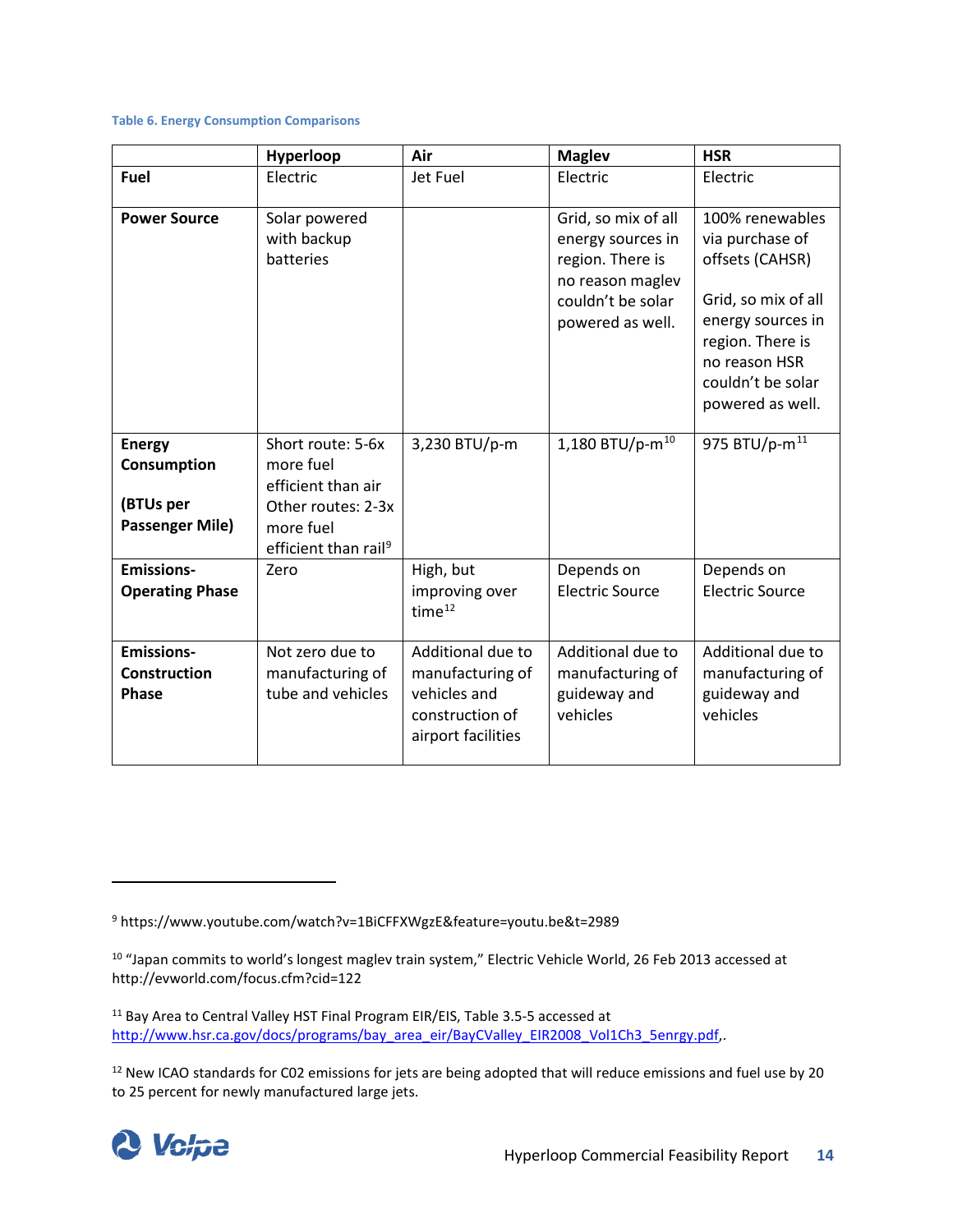## <span id="page-20-0"></span>**2.1.7 Capacity**

As mentioned above, "Hyperloop Alpha" envisions Hyperloop departures every 2 minutes on average, or as frequently as every 30 seconds during peak periods with pods capacity of 28 people. Taken together those two parameters suggest a maximum capacity of 3,360 passengers per hour. As will be discussed further below, this capacity is considerably lower than other high-speed modes and has important consequences for financial viability as transportation is an industry that generally exhibits significant economies of scale. However, it appears possible that the pods could be made longer to accommodate more passengers. Also, multiple tubes could be constructed on the same pylon structure to increase capacity.

|                                           | Hyperloop                                    | Air                                                       | <b>Maglev</b>                                      | <b>HSR</b>                                                                                      |
|-------------------------------------------|----------------------------------------------|-----------------------------------------------------------|----------------------------------------------------|-------------------------------------------------------------------------------------------------|
| Capacity $-$<br>Passengers per<br>vehicle | 28 per vehicle<br>(this may be<br>flexible)  | 130 per plane (LA-<br>SF)<br>10,000 per hour<br>LAX total | 574 per train<br>436 per train<br>(Tokyo-Nagoya)   | 1,000 per train<br>(CAHSR)                                                                      |
| Capacity -<br>Passengers per<br>hour      | $840 - 3,360$ per<br>hour                    | 400 per hour (LA-<br>SF, average<br>current<br>schedules) | 2,296 per hour<br>(Shanghai, 4 trains<br>per hour) | 12,000 per hour                                                                                 |
| Passengers per<br>year                    | 15 million per<br>year (maximum<br>capacity) |                                                           | Unknown                                            | 28 million per<br>year (forecast CA<br>HSR)<br>140 million per<br>year (actual,<br>Tokyo-Osaka) |

#### **Table 7. Capacity Comparisons**

### <span id="page-20-1"></span>**2.1.8 System Resilience**

Repairs within a tube will necessarily halt operations in that tube and depending on system redundancy may impact other tubes. Repairs may potentially require the pressurization of the tube for workers to operate. If the repairs are external, operations may still need to be halted to prevent any external disturbance to operations and the tube's exacting tolerances. Halting operations in one direction may halt operations in the opposite to prevent the stacking of capsules in the system depending on the capacity of a capsule maintenance and inspection facility (stations are described to have a capacity of only 3 to 4 capsules). In a presentation, HT made a comment that they will use 3 tubes to address the

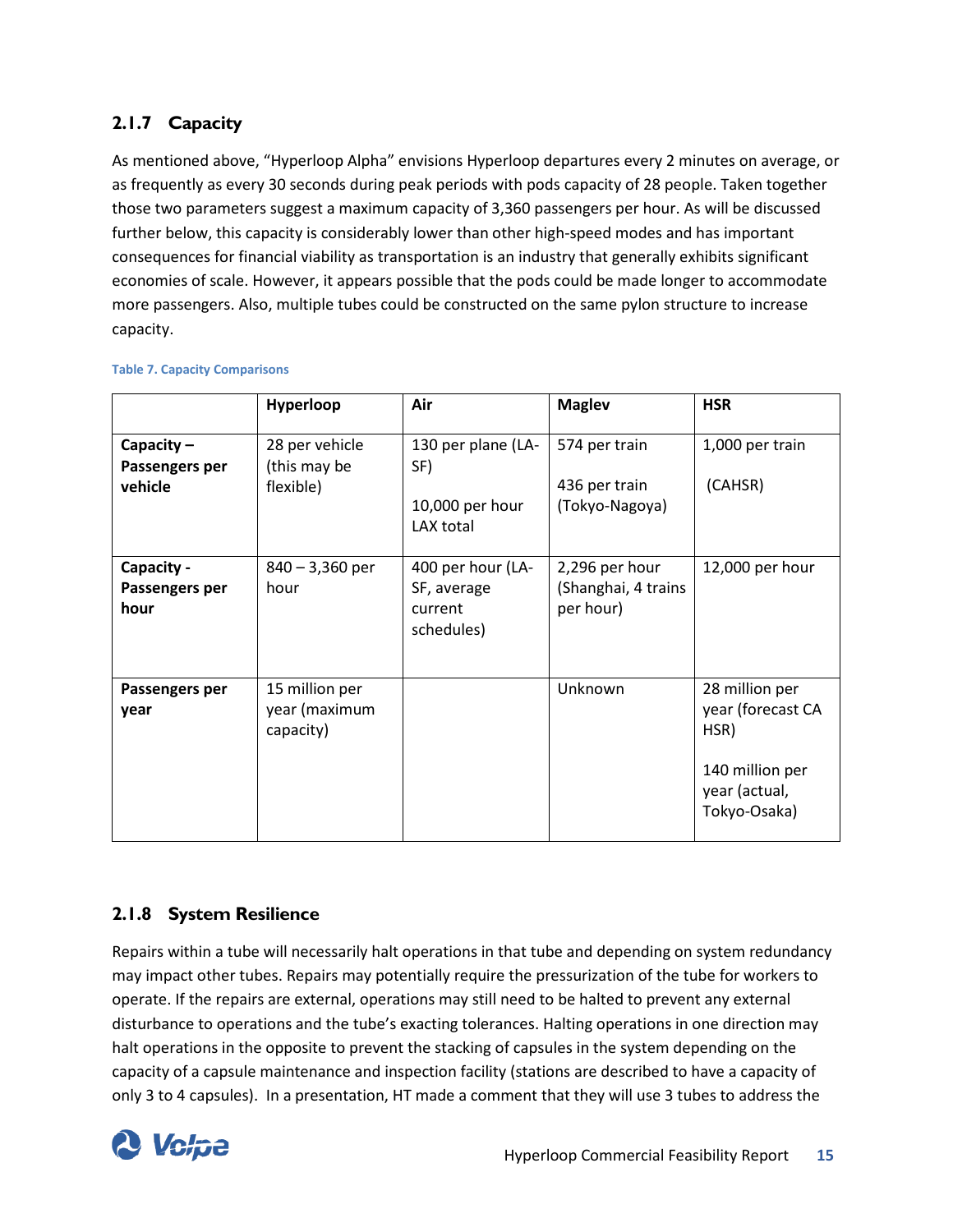issue of maintenance. In contrast, rail and maglev systems allow for switching between tracks for track maintenance. Air travel does not require maintenance of way. For maintenance and repair of vehicles, all the modes share the ability to take a single vehicle out of service and replace it with others but because the service involves many small pods, taking one out of service will have less impact on operations than taking one of an a limited number of trainsets out of service for maintenance.

There is question of how difficult it will be to maintain the partial vacuum in the tube over long distances. Will minor shifting of pylons result in significant impacts on operations? Will passengers feel jolts and bumps if pylons shift?

|                   | Hyperloop                                                                                                                                                                                                                                                                                                 | Air                                                                            | <b>Maglev</b>                                                                                                                                                                            | <b>HSR</b>                                                                                                               |
|-------------------|-----------------------------------------------------------------------------------------------------------------------------------------------------------------------------------------------------------------------------------------------------------------------------------------------------------|--------------------------------------------------------------------------------|------------------------------------------------------------------------------------------------------------------------------------------------------------------------------------------|--------------------------------------------------------------------------------------------------------------------------|
| <b>Resiliency</b> | Unless multiple<br>tubes are stacked<br>in each direction,<br>maintenance or<br>repair in one<br>section of tube<br>would require<br>entire route to<br>shut down. An HT<br>presentation<br>mentions building<br>3 tubes.<br>It's unknown how<br>minor shifts of<br>pylons might<br>impact<br>operations. | Aircraft can be<br>replaced to keep<br>service going<br>during<br>maintenance. | Because the train<br>is elevated, the<br>guideway<br>experiences<br>minimal wear and<br>tear, compared to<br>rail<br>Maglev can switch<br>between rails, to<br>allow for<br>maintenance. | Multiple tracks<br>and sidings allow<br>system to<br>continue<br>operations even<br>while<br>maintenance is<br>performed |

#### **Table 8. System Resilience Comparisons**

### <span id="page-21-0"></span>**2.1.9 System Interoperability**

Because it operates in such a unique environment, hyperloop would not be able to provide interoperability with other modes. This problem has plagued adoption of maglev as well. However, HSR provides interoperability with conventional rail so that those modes can share right of away. This is particularly advantageous in cities where land acquisition costs are high. Further, communities are less likely to accommodate a large infrastructure project that doesn't provide benefits to the people in the host communities. But a community would probably be more welcoming of a new HSR track if that track could also provide local transit service.

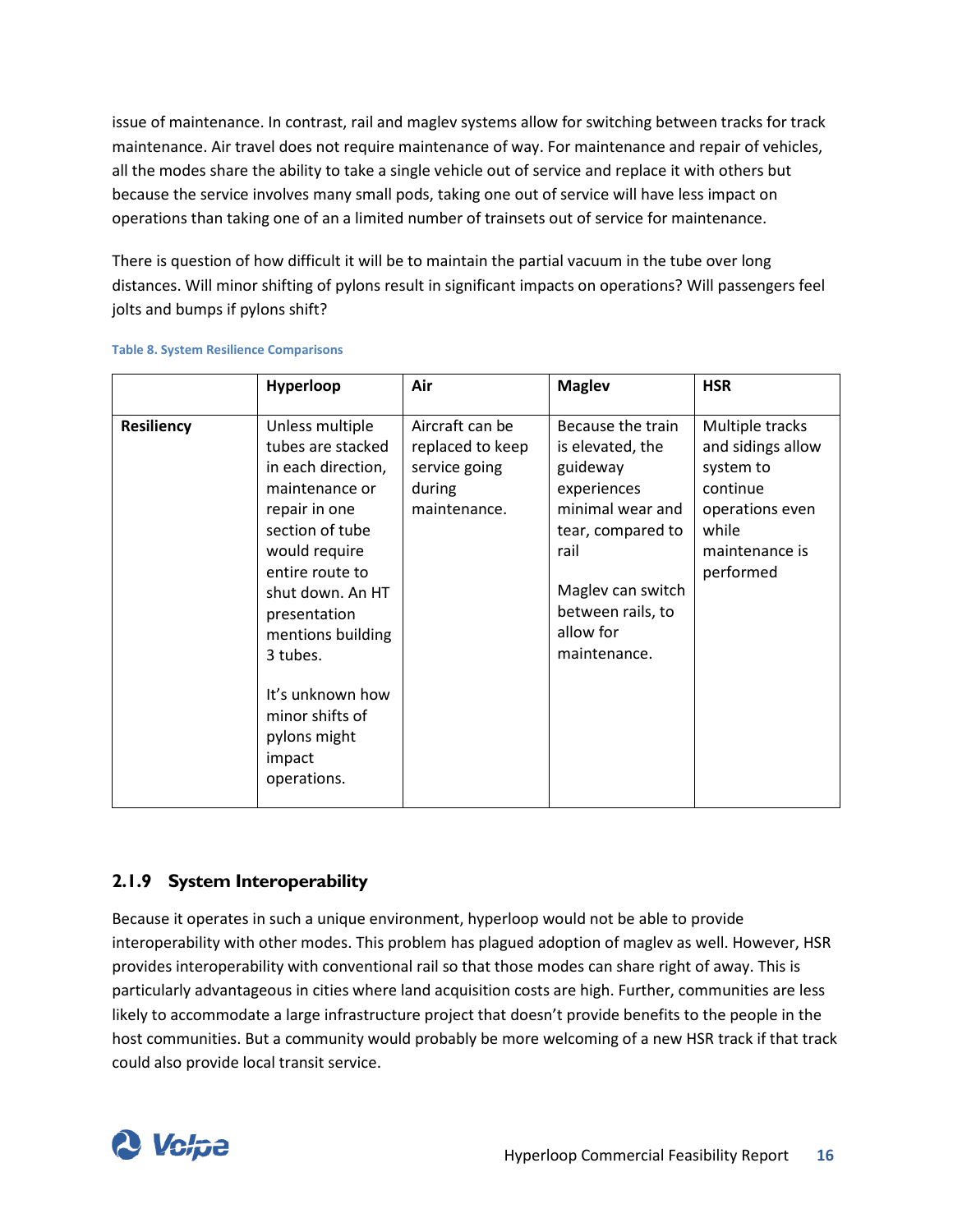#### **Table 9. System Interoperability Comparisons**

|                            | Hyperloop                                                | Air                                                             | <b>Maglev</b>                                                                                           | <b>HSR</b>                                                                                                                                                                        |
|----------------------------|----------------------------------------------------------|-----------------------------------------------------------------|---------------------------------------------------------------------------------------------------------|-----------------------------------------------------------------------------------------------------------------------------------------------------------------------------------|
| System<br>Interoperability | Not<br>interoperable,<br>cannot provide<br>local transit | <b>Not</b><br>interoperable,<br>cannot provide<br>local transit | Not<br>Interoperable, but<br>can provide short<br>distance and long<br>distance trips on<br>same track. | HSR track and<br>stations can also<br>be used by<br>conventional<br>intercity rail and<br>local commuter<br>rail, and can<br>provide short<br>distance and long<br>distance trips |

#### <span id="page-22-0"></span>**2.1.10 Automation**

Hyperloop would be completely automated with no pilot, driver, or engineer. Discussion of hyperloop often discuss the safety benefits that are expected to result from the removal of human error from the transport system. Automation is being added incrementally to the other modes with features of positive train control (rail), auto pilot (aviation), and speed regulators (trucking). The Shanghai Maglev does have a driver, but some driverless people-mover transit systems exist. It is only speculation as to whether complete automation will be safer than using human drivers.

### <span id="page-22-1"></span>**2.1.11 Enclosed System**

The fact that hyperloop would a completely enclosed system that is protected from interactions with the natural world (trees falling over rail tracks, birds sucked into jet engines, etc.) and from transportation modes (rail grade crossing with highways) would likely also provide safety and reliability advantages to hyperloop.

## <span id="page-22-2"></span>**2.2 Markets**

"Hyperloop Alpha" states that hyperloop is appropriate for markets of 900 miles or less. However, it may be more realistic to focus on markets 200-500 miles apart. At longer distances, the construction costs of the guideway begin to erode any cost-effectiveness advantage over aviation; for shorter trips, there is little net time savings over the automobile due to the need to access a terminal and go through check-in procedures.

HTT Crowdsource suggest several markets. The top markets identified in the paper are the following:

**Los Angeles to San Francisco.** Hyperloop would be competing with California HSR which is already under

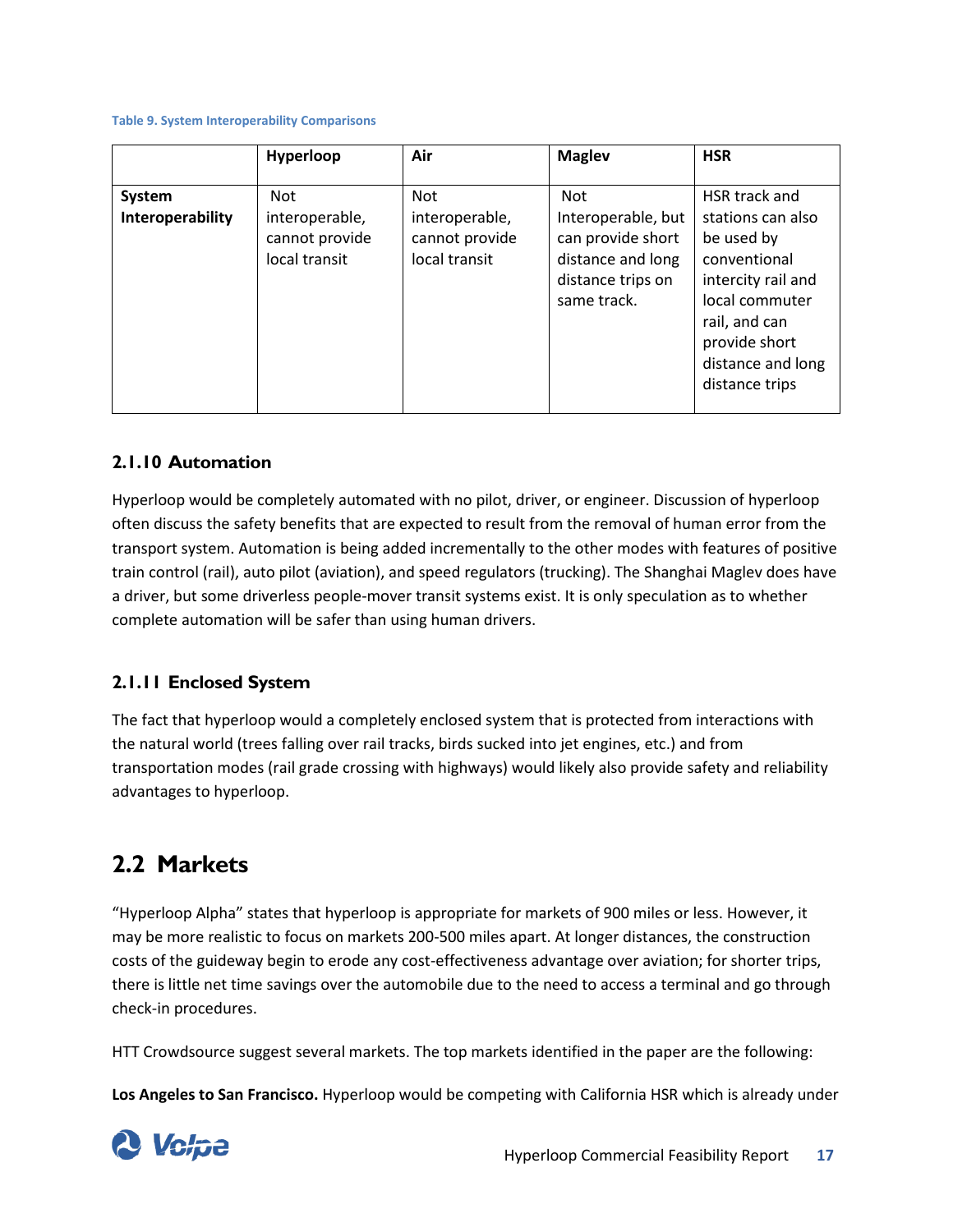construction and for which the California government has already made substantial investments. It is unlikely that the State would allow access to the I-5 corridor for hyperloop, given that doing so would undermine its own investment.

**Los Angeles to Las Vegas.** There is currently no passenger rail service to downtown Las Vegas so that may make it an attractive market for hyperloop because of lack of competition. DesertXpress is project for HSR between Victorville, CA and Las Vegas. Victorville is the starting point because of prohibitive cost of going through Cajon Pass. The estimated cost is \$5 to \$6 billion. Of that, approximately \$1 billion is from private financing. The project applied for federal loan for remainder was not willing to accept Buy America provisions related to federal funding. So no further progress has been on the proposal. The same challenges to faced DesertXpress (cost of crossing Cajon Pass and lack of federal funding) would likely affect hyperloop as well.

**Texas Triangle**. This currently has no real rail service so it may be a good market for hyperloop due to the presence of several large cities and no competitive rail service. However, there is current plans for a privately financed HSR line between Dallas/Ft. Worth and Houston with travel times of less than 90 minutes for the 240 mile trip. (texascentral.com). Below are the travel times HTT estimates for hyperloop:

- Dallas to Houston 22.9 minutes
- Dallas Austin San Antonio HL 28.6 minutes
- Houston to San Antonio 19.6 minutes

**Northeast Corridor**. The NEC already has a mature rail market and HSR in the form of the Acela Service. The NEC Future project (NECFUTURE.com) is a large planning effort to improve the NEC rail service. The costs of acquiring ROW in this region will be extremely high due to high land prices. The topology would require many large bridges and tunneling for urban areas. Coordination among several states is also challenging. Below are the travel times HTT estimates for hyperloop:

- New York Boston 19.5 minutes
- New York Washington 21 minutes

**Vienna, Austria - Bratislava, Slovakia - Budapest, Hungary.** It currently takes 1 hour to get to Bratislava from Vienna by train or bus, HTT estimates it would take 8 minutes with hyperloop. It would take 10 minutes from Bratislava to Budapest by hyperloop. HTT has signed an Agreement with the Slovakian government to pursue the project.

**Commuter Markets.** Linking a city with an existing transit network and low housing costs but perhaps few employment opportunities to a city with high housing prices and abundant jobs would perhaps be the ideal application of a high speed, low cost service. However, any expensive transport link needs to serve a large number of travelers, which means high-density cities on each end which tend to have high land prices. However, some cases may exist, especially where natural or political barriers exist. One example is the Oresund link connects Denmark and Sweden with 7.5 miles of tunnel and bridge.

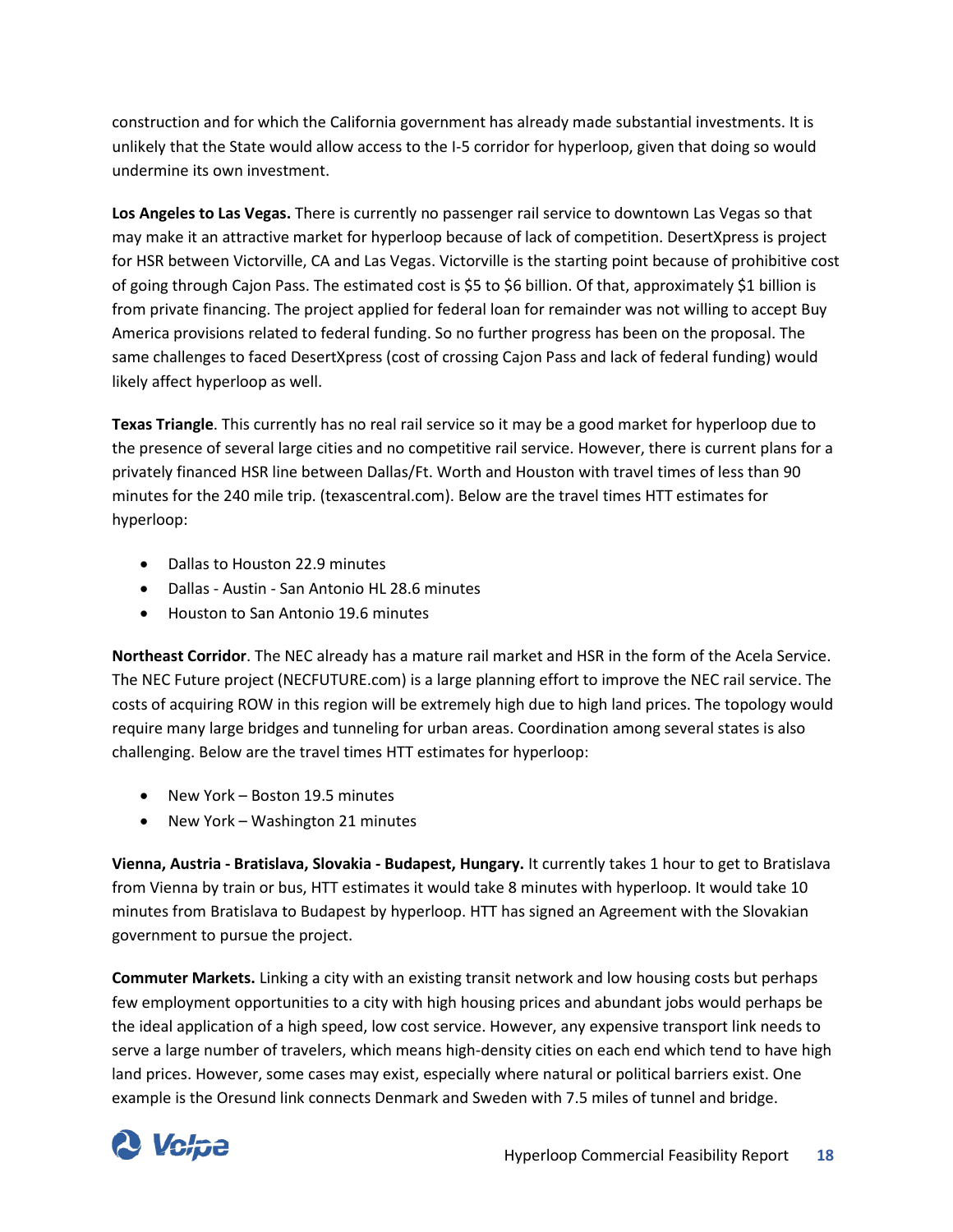Apparently Danes buy homes in Sweden to take advantage of lower housing prices in Malmö and commute to work in Denmark. A Detroit to Chicago linkage might be a case of city pair with differing costs of living. However, the transportation link could probably be achieved with high quality rail service. The following are examples of potential commuter markets for hyperloop.

- **Gulf of Finland Tunnel.** The proposed tunnel would to link Helsinki, Finland and Tallinn, Estonia across the Gulf of Finland. The cities are 31 miles apart. Rent in Tallinn is 50% lower than in Helsinki.<sup>[13](#page-24-1)</sup> HT is studying this city pair as a potential application of hyperloop.
- **Abu Dhabi to Dubai.** The two cities are 93 miles apart. Currently only personal auto, taxi, or buses are available to service the market. Rent in Abu Dhabi is only marginally lower than in Dubai.<sup>[14](#page-24-2)</sup> HT has indicated that they are exploring this city pair as a potential market for hyperloop.

# <span id="page-24-0"></span>**2.3 Potential Revenues**

"Hyperloop Alpha" states that a hyperloop trip between San Francisco and Los Angeles would cost the rider \$20 per one-way trip. With 15 million trips per year as the maximum capacity, that suggests \$300 million per year in farebox revenue. That calculation assumes average 2 departures per minute over all 24 hours. However, very few people would want to travel in the middle of the night. So that is an upper bound estimate. In addition, the Alpha white paper mentioned that the fares would cover operating costs which leaves one to wonder where the financing for the construction and development would come from. "Hyperloop Alpha" mentions billboards as an additional source of revenue but that would likely face public opposition. The HT COO, Bibop Gresta, states explicitly that government subsidies will be required.<sup>[15](#page-24-3)</sup>

<span id="page-24-3"></span><sup>15</sup> https://theyoungbusinessmen.com/2015/12/07/our-exclusive-interview-with-coo-of-hyperloop-tech-bibopgresta/



 $\overline{\phantom{a}}$ 

<span id="page-24-1"></span><sup>13</sup> http://www.numbeo.com/cost-of-

living/compare\_cities.jsp?country1=Finland&city1=Helsinki&country2=Estonia&city2=Tallinn

<span id="page-24-2"></span><sup>14</sup> http://www.numbeo.com/cost-of-

living/compare\_cities.jsp?country1=United+Arab+Emirates&city1=Abu+Dhabi&country2=United+Arab+Emirates&c ity2=Dubai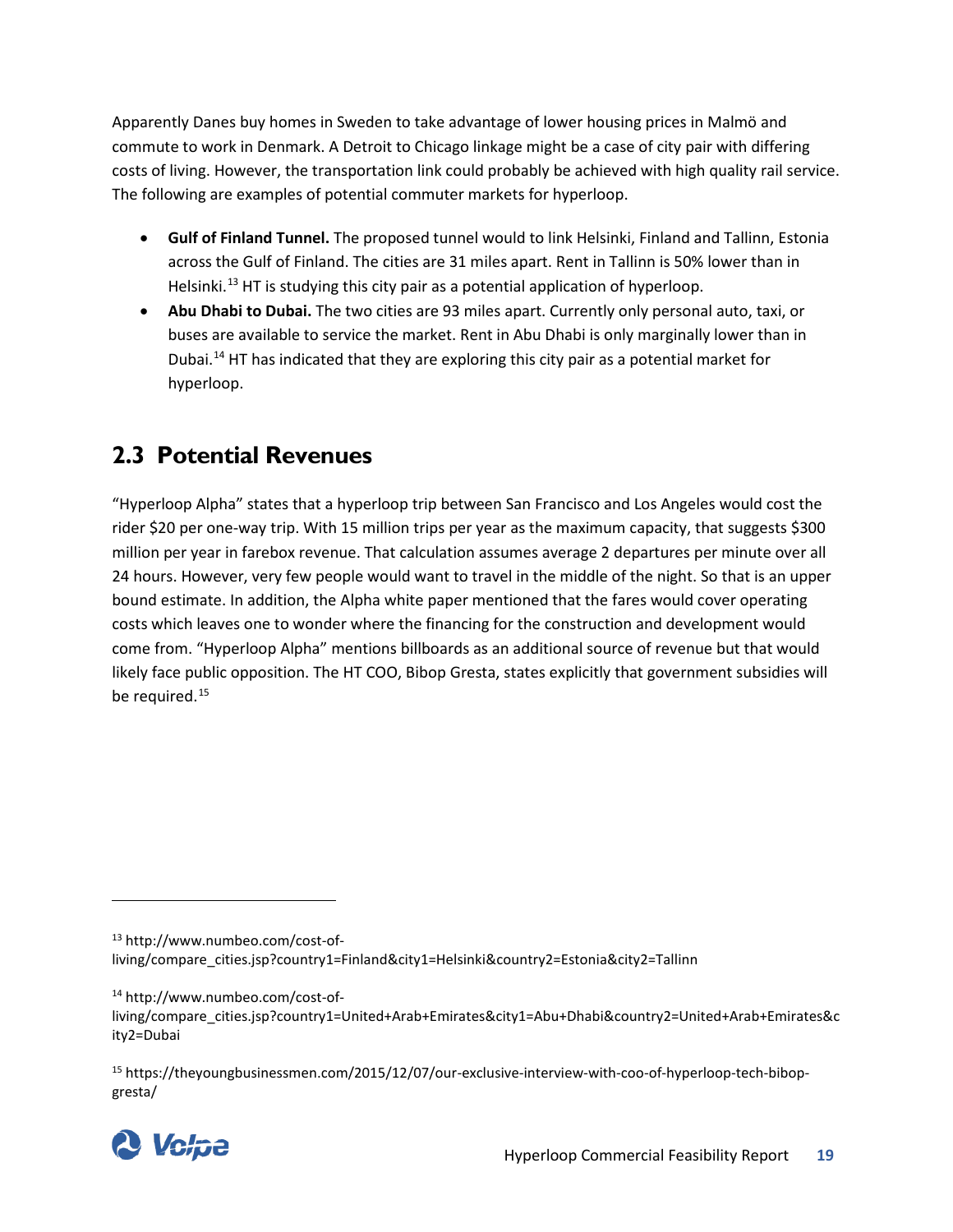# <span id="page-25-0"></span>**3.Freight Service**

# <span id="page-25-1"></span>**3.1 Comparisons to Other Modes**

While early discussions of the potential for hyperloop focused on passenger transport with freight as an afterthought, the more recent information provided by hyperloop companies focuses on freight. Such a development might perhaps be a natural extension of the current role pipelines playing moving certain types of gas and liquid goods such as oil, natural gas, and water.

This shift in focus to cargo is perhaps because of the (likely accurate) perception that it will be less risky to prove the technology on cargo than on passengers. When discussing hyperloop as freight mode there is a question as to the size limit and weight limit of a pod. There are some conceptual renderings that show the freight pod being large enough to accommodate a standard shipping container which is 10 feet by 10 feet by 40 feet. Given that NASA researchers found that the tube needs to be three to four times the size of the pod,<sup>[16](#page-25-2)</sup> this suggest a very large tub circumference (or a smaller specialized shipping container). Further there has been no discussion of what the tonnage limit for the pod would be. The tonnage limit would impact what type of freight could potentially be moved by hyperloop.





The existing modes of air, truck, and rail attract certain types of cargo and hyperloop does not offer clear advantages for the types of cargo carried by the existing air and surface modes. However, it may be an interesting prospect for movements over water where the existing shipping service is extremely slow.

<span id="page-25-2"></span><sup>&</sup>lt;sup>16</sup> Chin, J. C., Gray, J. S., Jones, S. M., and Berton, J. J. "Open-Source Conceptual Sizing Models for the Hyperloop Passenger Pod", 56th AIAA/ASCE/AHS/ASC Structures, Structural Dynamics, and Materials Conference, AIAA SciTech, (AIAA 2015-1587)<http://dx.doi.org/10.2514/6.2015-1587>

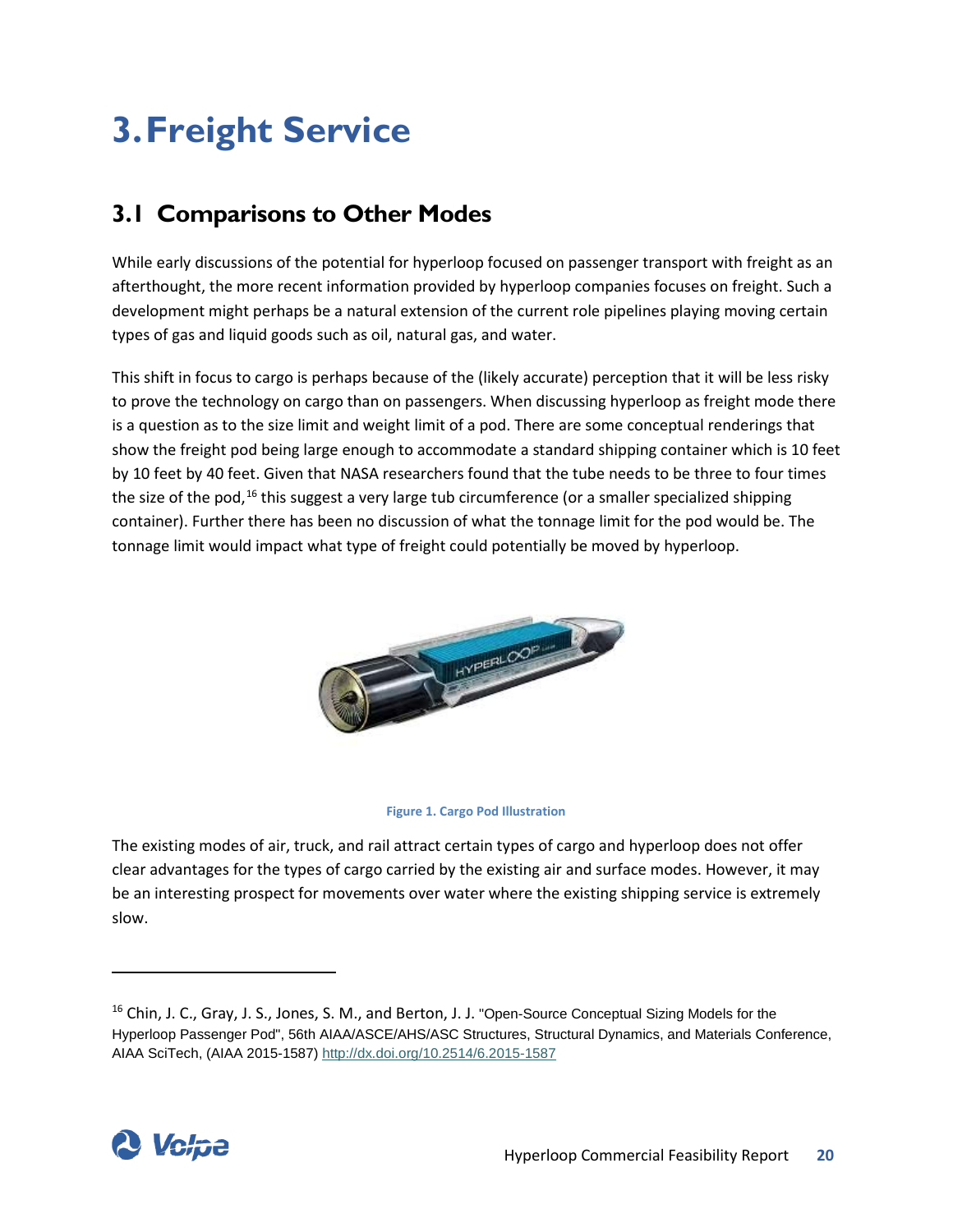### <span id="page-26-0"></span>**3.1.1 Air**

The cargo currently served by air would be the most likely market for hyperloop service. However, air service has important operational features other than just speed.

Air service provides the fastest delivery times for long distance freight movements. The service is expensive and used just for time sensitive, high value, or perishable cargo. Air travel accounts for just 1-2 percent of all freight ton-miles, but 40 percent of freight value. Fast but expensive air service makes economic sense for high value cargo because having a high value cargo sitting unused while in transit imposes a cost. In economic terms it is called the time value of money and it can be estimated as the value of the freight times the days in transit times the daily cost of capital.

FedEx revolutionized package delivery with its overnight hub and spoke system. Although the internet has replaced the need for overnight letter delivery, overnight or two-day delivery has become very popular for e-retailers who must compete with brick-and-mortar stores who can provide products to customers instantly at point of sale.

Hyperloop is point-to-point, meaning there would need to be a high density of high-value, perishable, or time-sensitive freight moving between a specific origin and destination pair to support a hyperloop investment. Air networks like FedEx and UPS use a hub-and-spoke network to collect cargo from multiple origins, sort it, and then distribute it to multiple destinations. The flexibility of air (not having a fixed guideway) enables the hub-and-spoke system. Hyperloop would require enormous investment to create a similar hub-and-spoke system with the same geographic reach as the air network. As a result, air appears to be a better option for most the cargo that currently travels by air. There may be some niche markets where hyperloop would have an advantage, but data simply does not exist to pinpoint what those markets might be.

### <span id="page-26-1"></span>**3.1.2 Truck**

Hyperloop would be unlikely to take market share from truck. Using hyperloop would still require truck service at the origin and final destination which requires unloading from the truck and loading into the pod and then unloading from the pod and loading onto a truck for final delivery. Distances shorter than 500 miles (the suggested range of the hyperloop tube) can be covered in a day by truck. Thus, it would likely be more cost effective and still very quick delivery time (less than a day), to make the shipment by truck if the cargo is currently going truck.

### <span id="page-26-2"></span>**3.1.3 Rail**

Hyperloop would likely not cut into rail market share significantly. Freight rail service has the advantage when moving heavy, bulk cargo that is not time sensitive. With multiple high speed rail passenger lines in place all over the world, it is notable that although the idea of using the high speed lines for freight is sometimes discussed, it has not actually been pursued, outside of priority postal service which is in

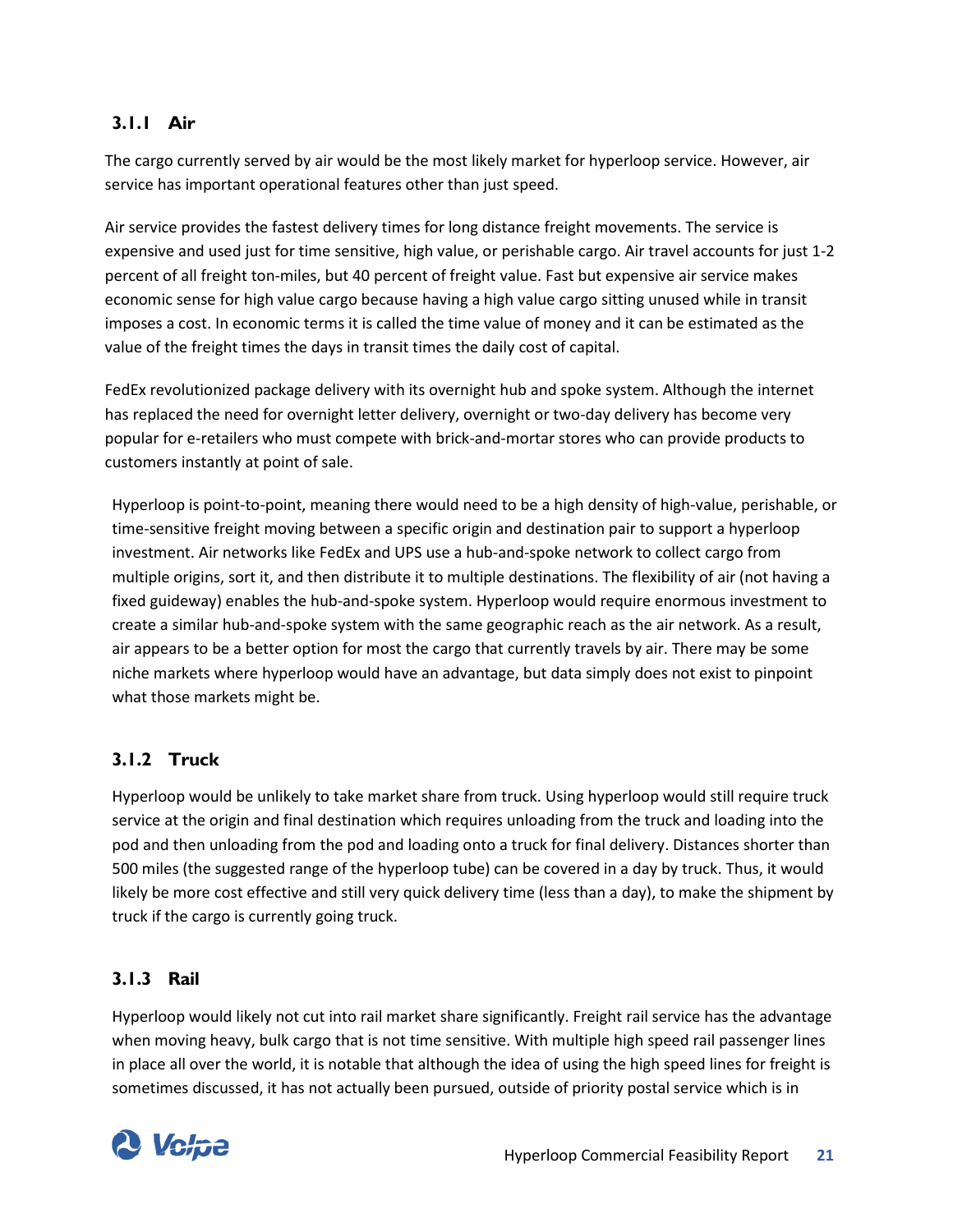decline because of the dominance of the internet. This observation suggests that there may not be need for very high speed ground transportation for freight.

## <span id="page-27-0"></span>**3.1.4 Water**

Because only air (expensive but fast) and ship (cheap but slow) are available for cargo shipment across water of distance that prohibits building a bridge, there is a compelling need for an additional mode. For cargo, the super-fast speeds are not of themselves the compelling feature of hyperloop, rather superfast speeds enable higher throughput for a given tube size.

Recent presentations by HT have focused on putting the hyperloop tubes underwater as a way to avoid land acquisition costs for right of way. The HT presentations also mention the idea of using hyperloop to facilitate off-shore port facilities. Many ports are capacity constrained and unloading containers from ships to a hyperloop tube to be brought inland for sorting and distribution using equipment on offshore platforms could provide much needed expansion for port facilities.

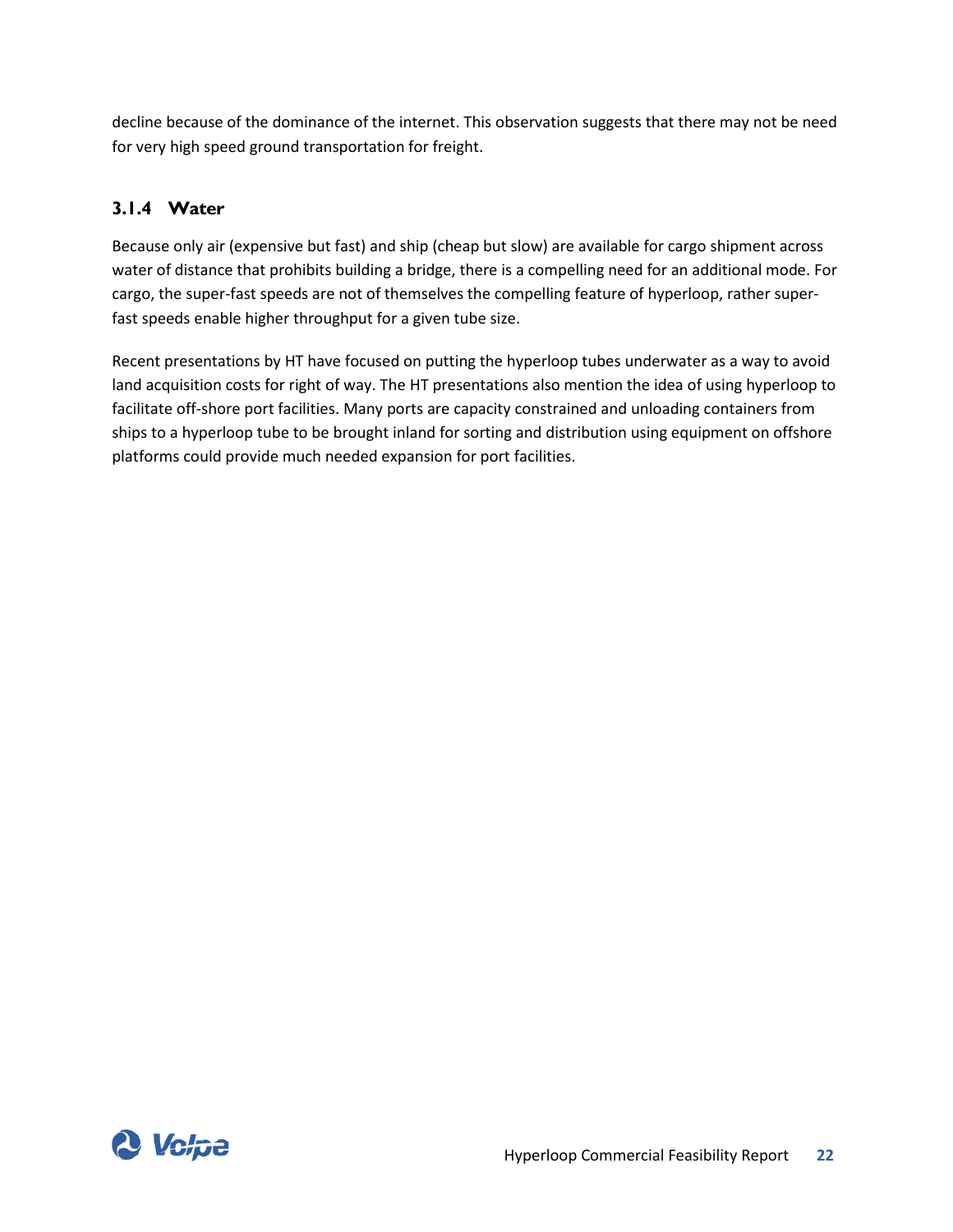# <span id="page-28-0"></span>**4.System Costs**

Upon publication in 2013, the low costs included in the "Hyperloop Alpha" white paper attracted a great deal of media attention. "Hyperloop Alpha" estimated a cost of \$6 billion for the passenger-only version system, less than one tenth of the cost for the California High Speed Rail (CAHSR), then estimated at \$68.4 billion.<sup>[17](#page-28-3)</sup> This section will investigate the capital and operating costs of the "Hyperloop Alpha" proposal, compare those costs with other modes of transportation, and discuss potential issues with the proposal's cost estimates. For simplicity, the discussion will focus exclusively on the passenger-only version and exclude the passenger-plus-vehicle version.

# <span id="page-28-1"></span>**4.1 Capital Costs**

"Hyperloop Alpha" estimated the total construction cost of the system to be \$6 billion including guideway construction, capsule fabrication, and stations for a route from the Los Angeles metropolitan area to the San Francisco Bay, or \$17 million per mile.<sup>[18](#page-28-4)</sup> Subsequent to the Alpha white paper, HT gave a presentation citing \$25 -\$27 million per mile for just the technology, excluding land acquisition. For an approximate frame of reference, California HSR faces costs of \$63-\$65 million per mile and in Europe the cost is \$43 million per mile, although those figures include costs of land acquisition but exclude train sets. For an almost entirely underwater track specifically from Helsinki to Stockholm HT estimates a cost of \$64 million per mile including vehicles. $^{19}$  $^{19}$  $^{19}$ 

Beyond construction costs, the full capital cost of an infrastructure project typically includes conceptual engineering, final design, environmental planning, and land acquisition. These professional costs are likely easier to estimate for existing technologies and generally exclude basic research and design costs needed to bring hyperloop technology to market. These costs are excluded from the construction estimate and are likely to be significant.

## <span id="page-28-2"></span>**4.1.1 Comparison with Other Transportation Modes**

As presented in "Hyperloop Alpha", the construction costs of hyperloop's fixed capital assets per mile of infrastructure are lower than the traditional high speed rail and substantially lower than the costs of a maglev system. [Table 10](#page-29-0) below shows the capital costs of various passenger transportation technologies both observed and proposed. One issue driving the idea that hyperloop would be lower cost to build than HSR is that by constructing an elevated system on pylons, the builder would just need to purchase

<span id="page-28-5"></span><span id="page-28-4"></span><sup>19</sup> https://hyperloop-one.com/blog/FS-Links-Hyperloop-One-Baltic-Sweden-Finland-Aland-Islands



 $\overline{\phantom{a}}$ 

<span id="page-28-3"></span><sup>&</sup>lt;sup>17</sup> Hyperloop Alpha. Page 8.

<sup>&</sup>lt;sup>18</sup> Hyperloop Alpha. Page 56.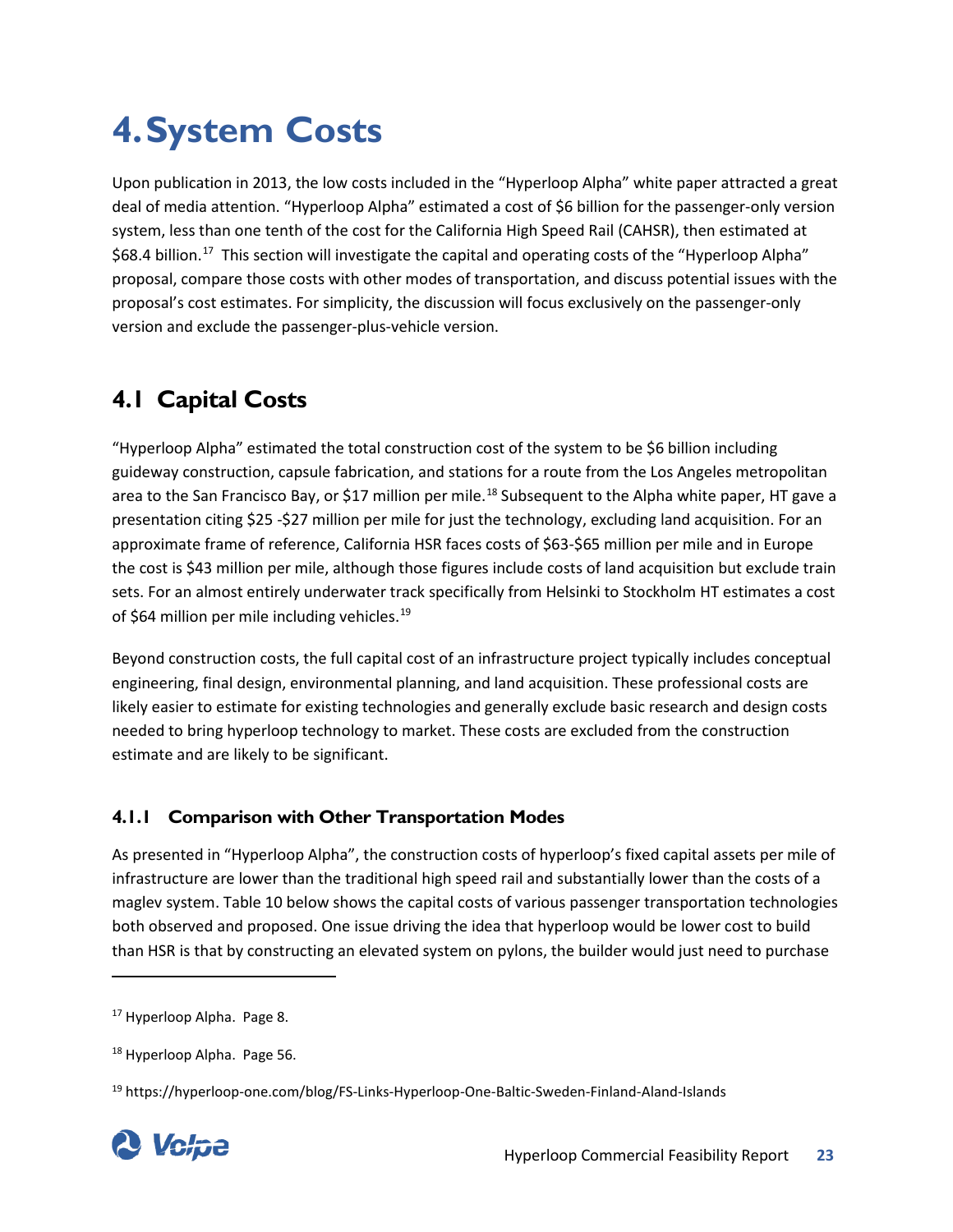"air rights" which would be lower cost than outright land acquisition. Further, there is an assumption that the system could operate on the existing highway right-of-way further reducing costs. In addition, there appears to be an understanding that the tube guideway would be lighter weight than a steel wheel rail system and thus be cheaper to build. HSR and maglev could also be built on elevated tracks and on existing highway right-of-way. However, the relative cost savings from building a supposedly lighter-weight elevated system is an interesting future research question. Air appears to have a cost advantage because outside of airport facilities, no right of way is needed. Expanding capacity at airports is quite expensive, but those investments add huge increments of capacity and offer flexibility to reach a wide range of destinations.

| <b>Mode</b>               | <b>Infrastructure Cost</b>                                                                  | <b>Note</b>                                                                                                                             |
|---------------------------|---------------------------------------------------------------------------------------------|-----------------------------------------------------------------------------------------------------------------------------------------|
|                           | (per mile)                                                                                  |                                                                                                                                         |
| <b>High Speed</b><br>Rail | CAHSR: \$63-65 million<br>Europe: \$43 million <sup>20</sup>                                | CAHSR figure and Europe average from recently<br>completed projects as detailed in the GAO report.                                      |
|                           |                                                                                             |                                                                                                                                         |
| Maglev                    | Baltimore - Washington<br>\$132 million                                                     | Completely separated guideway, ROW acquisition,<br>station                                                                              |
| Air                       | \$1.2 billion for 5 <sup>th</sup> runway in<br>Atlanta (2006) <sup>21</sup>                 | While no right-of-way exists, airlines require substantial<br>infrastructure at airports along with the air traffic<br>control network. |
|                           | \$1.8 - \$3 Billion for<br>additional runway<br>Philadelphia <sup>22</sup>                  |                                                                                                                                         |
| Hyperloop                 | Alpha: \$17 million                                                                         | Based on the estimates presented in the Hyperloop<br>Alpha proposal.                                                                    |
|                           | <b>Hyperloop Technologies:</b><br>\$25-27 million (minus land)<br>\$64 million (underwater) | HT estimate excludes land acquisition                                                                                                   |

#### <span id="page-29-0"></span>**Table 10. Comparison of Capital Costs by Transportation Mode.**

<span id="page-29-3"></span><span id="page-29-2"></span><sup>&</sup>lt;sup>22</sup> http://articles.philly.com/2012-01-09/news/30607749\_1\_new-runway-biggest-airline-philadelphiainternational-airport



<span id="page-29-1"></span><sup>20</sup> <http://www.gao.gov/new.items/d09317.pdf>Tables 2 & 3. Pages 23-24

<sup>21</sup> http://www.atlanta-airport.com/Airport/Construction/Fithrunway.aspx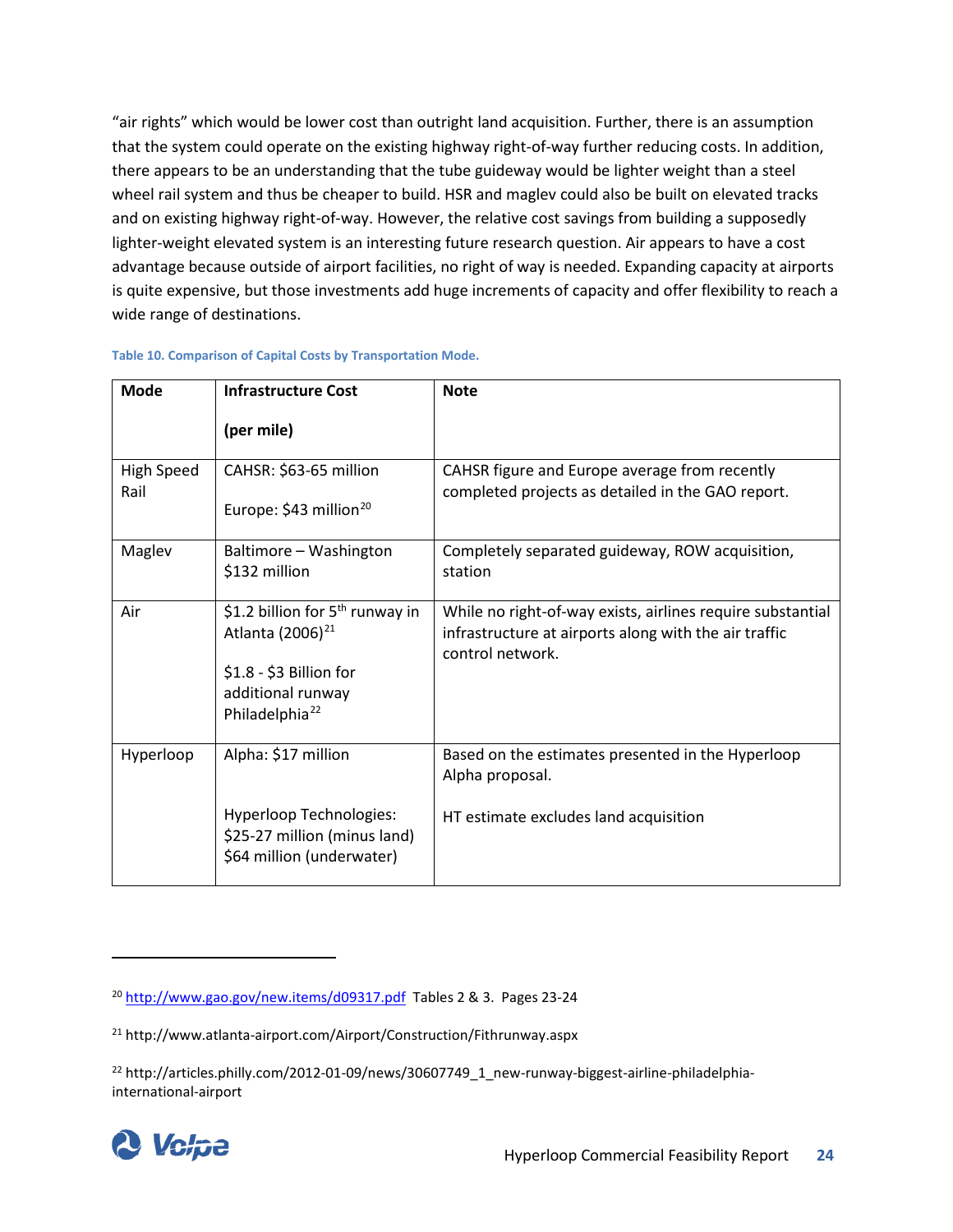### <span id="page-30-0"></span>**4.1.2 Low Cost Estimates**

Hyperloop's cost estimates are lower than other modes, but as the technology is still conceptual and in very initial testing, there is uncertainty in both the underlying infrastructure needed to operate a system and the cost to construct it. Current proposals indicate the potential for more or larger tubes that would increase the overall construction cost. The costs presented above in the [Table 10](#page-29-0) comparison represent the floor of cost as presented in the "Hyperloop Alpha" proposal. However, critics have questioned validity of those cost estimates and suggest that the costs might be much higher than initially published.<sup>[23](#page-30-1)</sup>

This section will investigate the infrastructure components of the "Hyperloop Alpha" proposal and discuss any cost implications. While "Hyperloop Alpha" is but the initial proposal, its cost estimates are the most thorough and allow for investigation. The estimates of current private sector initiatives developing hyperloop technologies may differ from the "Hyperloop Alpha" proposal, but it offers a useful baseline for discussion.

[Table 11](#page-31-0) shows the cost per component of the 354.6 mile route described in the Hyperloop Alpha paper's passenger-only variant. It does not include the cost of the pods. The proposed route does not terminate at Los Angeles Union Station or San Francisco's Transbay Center, the planned endpoints of California High Speed Rail.

<span id="page-30-1"></span><sup>23</sup> Examples of press claiming high cost estimates:

<http://greatergreaterwashington.org/post/19848/musks-hyperloop-math-doesnt-add-up/>



 $\overline{\phantom{a}}$ 

[http://bits.blogs.nytimes.com/2013/08/15/could-the-hyperloop-really-cost-6-billion-critics-say-no/?\\_r=0](http://bits.blogs.nytimes.com/2013/08/15/could-the-hyperloop-really-cost-6-billion-critics-say-no/?_r=0)

[http://www.businessinsider.com/elon-musk-is-dead-wrong-about-the-cost-of-the-hyperloop-in-reality-it](http://www.businessinsider.com/elon-musk-is-dead-wrong-about-the-cost-of-the-hyperloop-in-reality-it-would-be-100-billion-2013-8)[would-be-100-billion-2013-8](http://www.businessinsider.com/elon-musk-is-dead-wrong-about-the-cost-of-the-hyperloop-in-reality-it-would-be-100-billion-2013-8)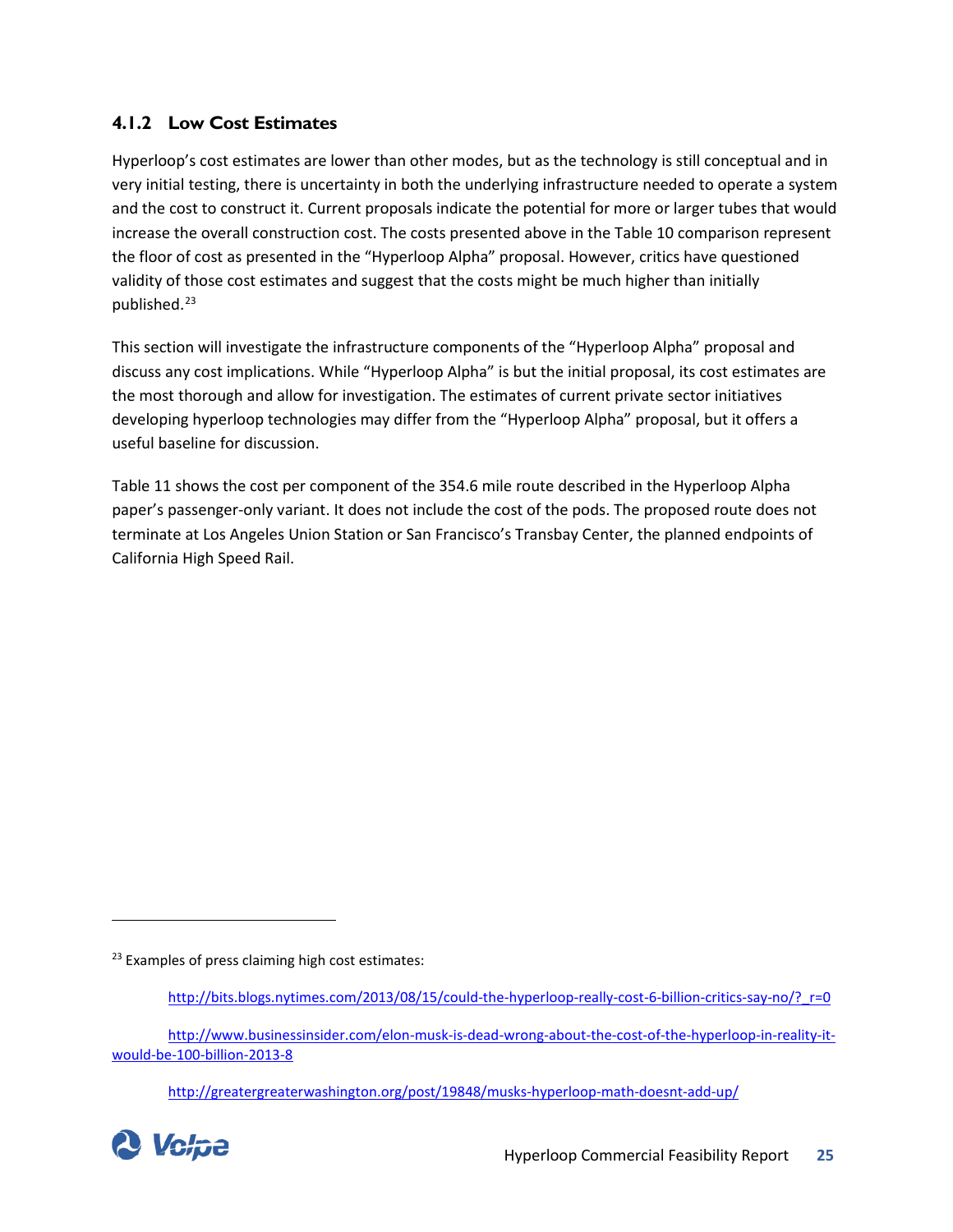| Component                         | Cost          | <b>Note</b>                              |
|-----------------------------------|---------------|------------------------------------------|
|                                   | (Million USD) |                                          |
| <b>Tube Construction</b>          | 650           | 709.2 miles of Tube                      |
| <b>Pylon Construction</b>         | 2,550         | 25k pylons                               |
| <b>Tunnel Construction</b>        | 600           | 15.2 miles of tunnel                     |
| Propulsion                        | 140           | Linear induction motors                  |
| Solar Panels & Batteries          | 210           | Panels cover both tubes                  |
| <b>Station &amp; Vacuum Pumps</b> | 260           | 2 stations $@$ \$125 m each              |
| Permits & Land                    | 1,000         | Largely in I-5 ROW, minimal acquisitions |
| Total                             | 5,410         |                                          |

#### <span id="page-31-0"></span>**Table 11. Cost Estimate for Guideway in Hyperloop Alpha Proposal**

The cost estimates for individual line items may underestimate the total cost to construct a hyperloop system, beyond the exclusion of research and development funds to bring the technology from concept to market. The following list describes factors that may potentially increase the cost estimate for some line items but is not meant to substitute for a full civil engineering analysis to estimate costs. Additionally, cost elements are subject to variation in material prices.

- **Tube Construction**. The tube is to be prefabricated offsite and positioned on the pylons. The cost estimate is based on two tubes roughly 3 meters in diameter. Increasing the number of tubes or the tube diameter would increase the total tube cost. Indeed, a 3 meter diameter tube for the Alpha estimate would not be large enough for standard 10 foot tall shipping container which shows how outdated these costs estimates are given that the firms presently active had announced they will focus on freight initially.
- **Pylon Construction.** 25,000 concrete pylons along the route. Pylon cost may increase if more tubes are added. One critique suggested that the pylons would need more robust seismic dampers than described in the proposal that would significantly raise costs.<sup>[24](#page-31-1)</sup>
- **Tunnel Construction.** The Hyperloop Alpha proposal estimated \$50 million per mile of tunnel. The cost estimate is based on two tubes roughly 3 meters in diameter. Increasing the number of tubes or the tube diameter would increase the tunnel cost per mile. Hyperloop Alpha estimates roughly 15 miles of total tunnel length but routing changes could change this figure.

<span id="page-31-1"></span><sup>&</sup>lt;sup>24</sup> https://www.quora.com/What-are-the-biggest-challenges-to-and-feasibility-of-Elon-Musks-Hyperloop

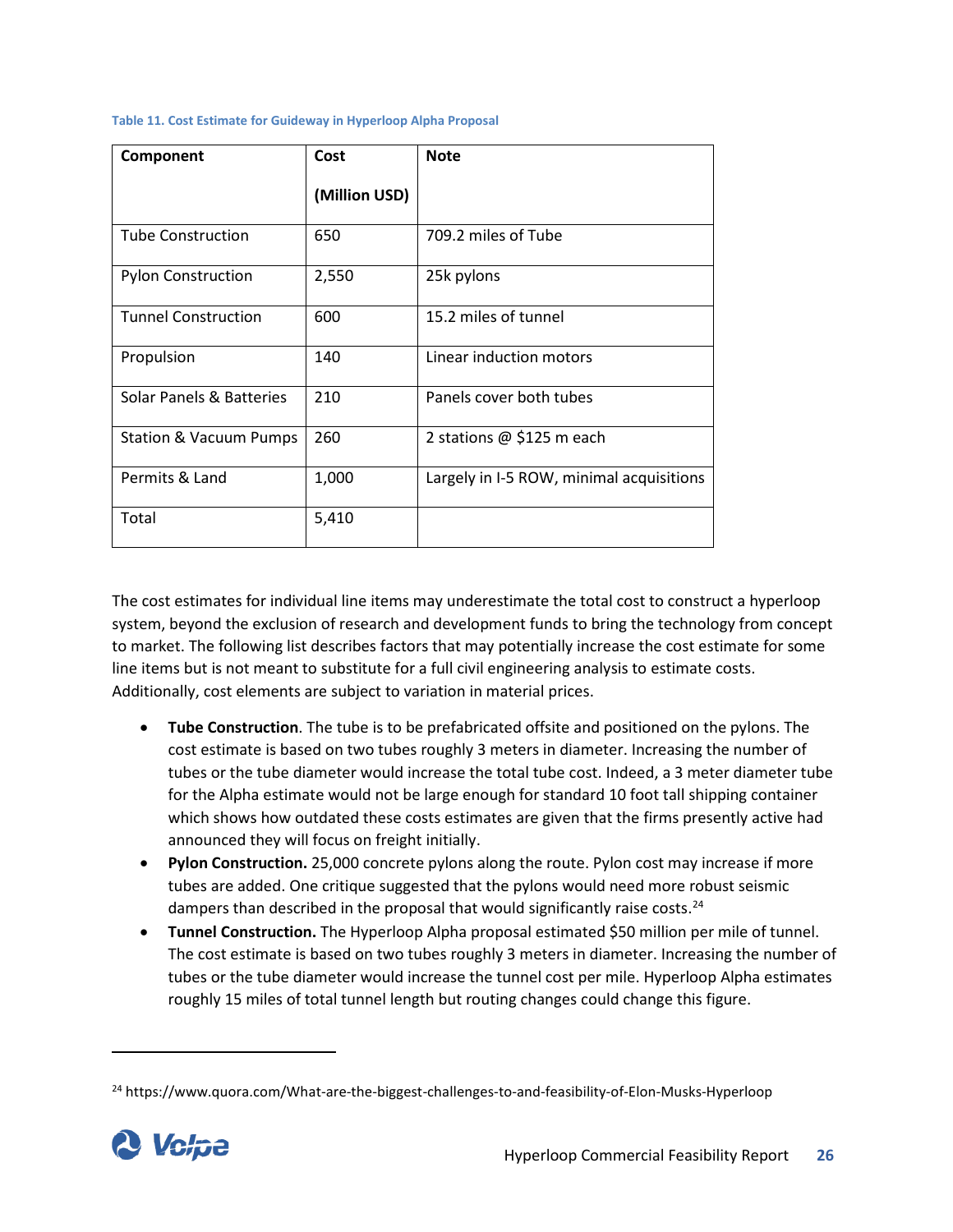- **Station & Vacuum Pumps.** Hyperloop Alpha estimated station construction costs at \$125 million. The conceptual station locations were outside the urban cores both in San Francisco and Los Angeles and stations construction would be more expensive in an urban location. If more tubes are added, station and vacuum pump costs would increase to handle greater capacity. Adding intermediate stations or alternate branches would similarly increase station costs.
- **Permits & Land.** Land costs have potential to be substantially higher than estimated by Hyperloop Alpha. The Alpha paper suggests that by building the system on pylons, land owners will be willing to sell overhead access and pylon rights for lower prices than is needed for a ground level high-speed rail system. However, HSR could also be built on pylons and project planners did not pursue that option, suggesting that such cost savings compared to ground level were not sufficient to overcome the additional complexities and costs of elevated construction for HSR. Hyperloop's lighter weight may mitigate the cost of pylons. Obtaining NEPA clearance and other permitting approvals will be a significant cost, particularly with a technology unfamiliar with federal agencies.

## <span id="page-32-0"></span>**4.1.3 Missing Cost Components**

A criticism of the Hyperloop Alpha proposal is that the route stops short of the California HSR endpoints and that a truly analogous system would be higher. In order to achieve ridership necessary to divert passengers from other modes and cover its capital costs, the route likely needs to continue into the urban core of both San Francisco and Los Angeles. At the northern end, the Hyperloop Alpha terminates in the East Bay but does not cross the San Francisco Bay into the city itself and the additional cost of bridging or tunneling under the Bay and into San Francisco would be substantial. As a point of comparison, New Jersey recently cancelled a similar two-track tunnel project under the Hudson River connecting New Jersey with New York City. The Access to the Region's Core tunnel project was budgeted at \$8.7 billion, with some projections as high as \$15 billion.<sup>[25](#page-32-1)</sup> A hyperloop tunnel under the San Francisco Bay into the Transbay Center alone could exceed the proposed cost of the system.

At the southern end, expanding the route into Los Angeles Union Station would substantially increase the costs. Los Angeles is currently constructing a 2 mile rail tunnel connecting several rail lines near downtown at a cost of \$1.4 billion.<sup>[26](#page-32-2)</sup> Los Angeles Union Station is located 25 miles further south than Hyperloop's proposed endpoint. A project combining even some tunneling or raised guideway for 25 additional miles in an expensive urban environment would be substantial.

Also missing from the proposal is any capsule maintenance facility where they would be cleaned, maintained, and repaired. The description of the station describes a small platform capable of handling only three to four capsules at a time eliminating their capability to store capsules for service and

<span id="page-32-1"></span><sup>25</sup> New Jersey ARC tunnel costs.

<span id="page-32-2"></span><sup>26</sup> <http://www.latimes.com/local/lanow/la-me-regional-connector-20151112-story.html>



 $\overline{\phantom{a}}$ 

http://www.njtransit.com/tm/tm\_servlet.srv?hdnPageAction=PressReleaseTo&PRESS\_RELEASE\_ID=2632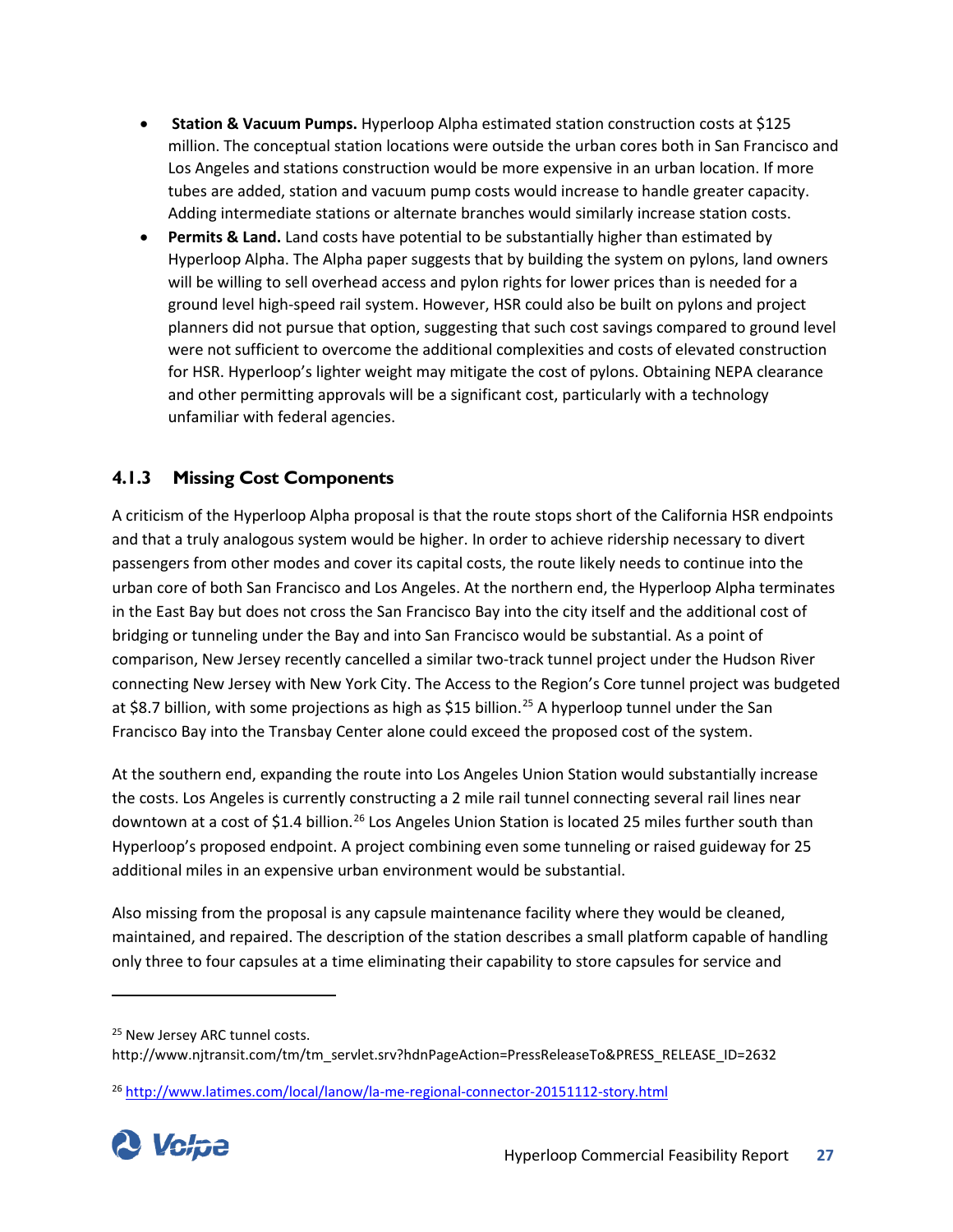inspection purposes. The cost of a maintenance facility would vary depending on the location and footprint of such a facility, however, using the estimated station cost as a proxy, each maintenance facility could cost \$125 million.

# <span id="page-33-0"></span>**4.2 Operating Cost**

The Hyperloop Alpha proposal offers no discussion or projection of operating & maintenance (O&M) costs apart from a single mention that its projected ridership and fare recovery covers daily operational costs with a \$20 fare. Assuming that Hyperloop's largest operating cost, energy, is fully covered by the self-sufficient solar panel system, there are still daily O&M costs that must be considered. This section presents several key O&M cost areas that would need to be added to any comprehensive analysis of high speed transportation options. These costs are largely labor and dependent on the size of the Hyperloop operator's staff, but might be estimated by looking at overhead rates for similarly sized companies.

## <span id="page-33-1"></span>**4.2.1 Daily Management, Dispatching, & System Control**

While the operation of the system itself is likely highly automated, some element of human control or supervision is needed from a central command center to address issues as they arise. Day to day system operation at a minimum includes dispatching, security, and maintenance. If this work does not take place at one of the stations, the capital cost of a dispatch facility would need to be added to the cost estimate.

### <span id="page-33-2"></span>**4.2.2 Management and Planning**

In addition to day to day system operation, general management is needed for strategic planning of the system, long term maintenance, personal management, IT services, and business development. If this work does not take place at one of the stations, the capital cost of a facility would need to be added to the cost estimate.

### <span id="page-33-3"></span>**4.2.3 Stations**

The operating cost of stations was not mentioned in the proposal. While the Hyperloop Alpha proposal describes an electronic-only ticketing system that would eliminate ticket sales agents, station operations likely require other staffing. Examples of station labor costs likely to be Hyperloop stations are station safety and security personnel, customer service, pod maintenance or cleaning, and customer baggage assistance. Additional, station costs will include utilities and water for restrooms, connections to other ground transportation, and other customer amenities (coffee, Wi-Fi, or bookstore). These station operation costs need to be added to the ongoing cost of operations.

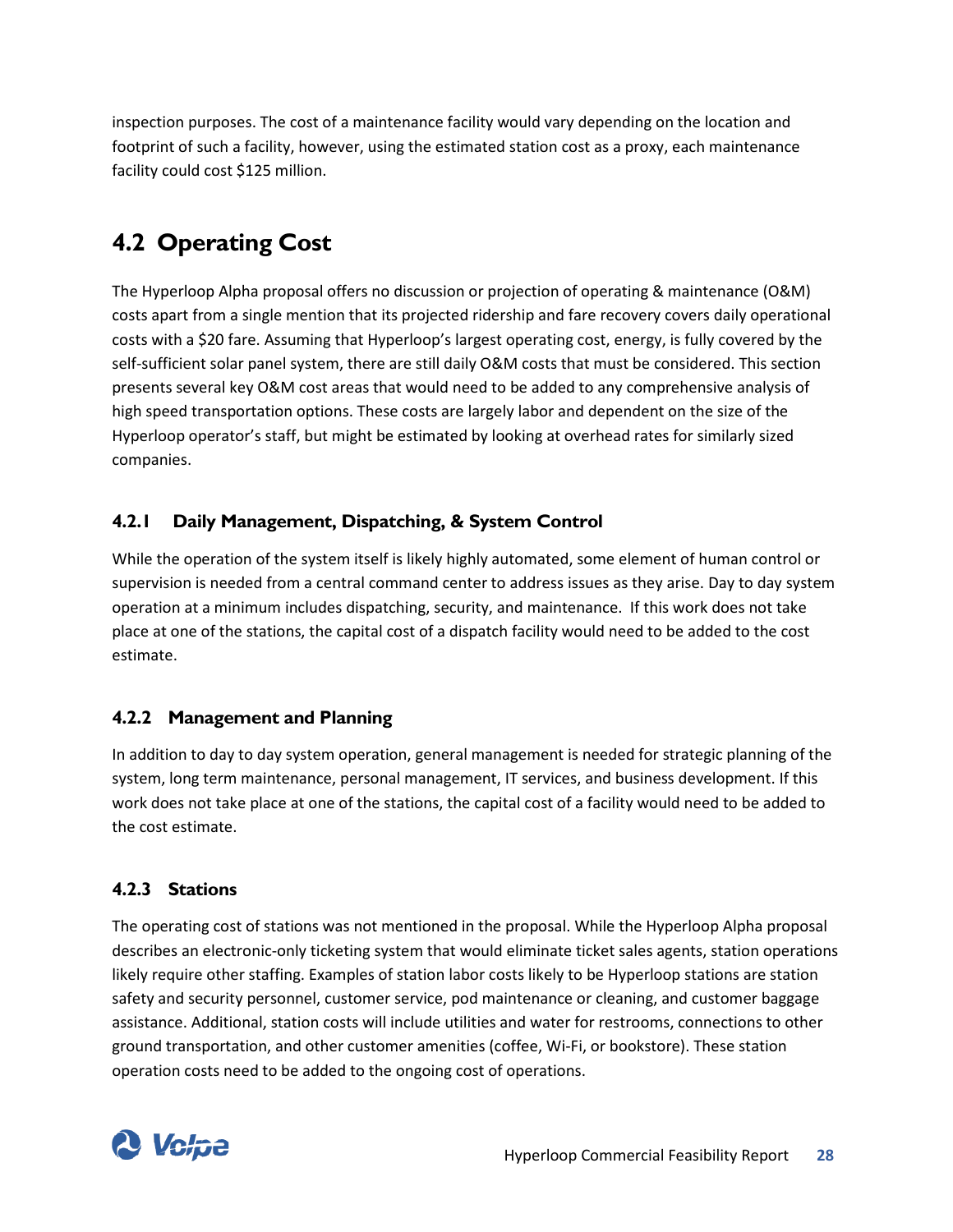### <span id="page-34-0"></span>**4.2.4 Infrastructure Inspection**

Given the speeds involved and the narrow tolerances permitted, any Hyperloop technology must have a rigorous inspection regime to maintain safe operations. Amtrak inspects its high speed tracks visually twice a week and using an automated track geometry inspection vehicle roughly every 30 days. Amtrak's track geometry car inspects the rails as part of normal service as the car is coupled to a train ensuring revenue operations generally aren't affected. Presumably an inspection pod will be created to inspect the interior of the tube at normal operating speed, but capital costs for an inspection pod need to be added to the cost estimate if it is not already integrated into each passenger pod.

Federal regulators will likely require an exterior inspection of the tubes & pylons be conducted at a much lower speed for periodic intervals on par with Amtrak's bi-weekly requirement. The cost for this inspection labor as well as any vehicles or equipment needed to inspect the tube (trucks, cherry picker lifts, and electronic equipment for solar testing) need to be added to any cost estimate.

#### <span id="page-34-1"></span>**4.2.5 Infrastructure Maintenance**

No mention of maintenance costs were mentioned in the Hyperloop Alpha proposal, but components will inevitably fail and need repair. These costs will need to be added to any cost estimate but are not estimated here.

As mentioned above in Sectio[n 2.1.8,](#page-20-1) repairs within a tube will necessarily halt operations in that tube and depending on system redundancy may impact other tubes. Another large cost for any inspection and maintenance activity is the foregone revenue from any downtime if operations have to be halted. The redundancy of the system may impact its ability to continue revenue operations during a maintenance period.

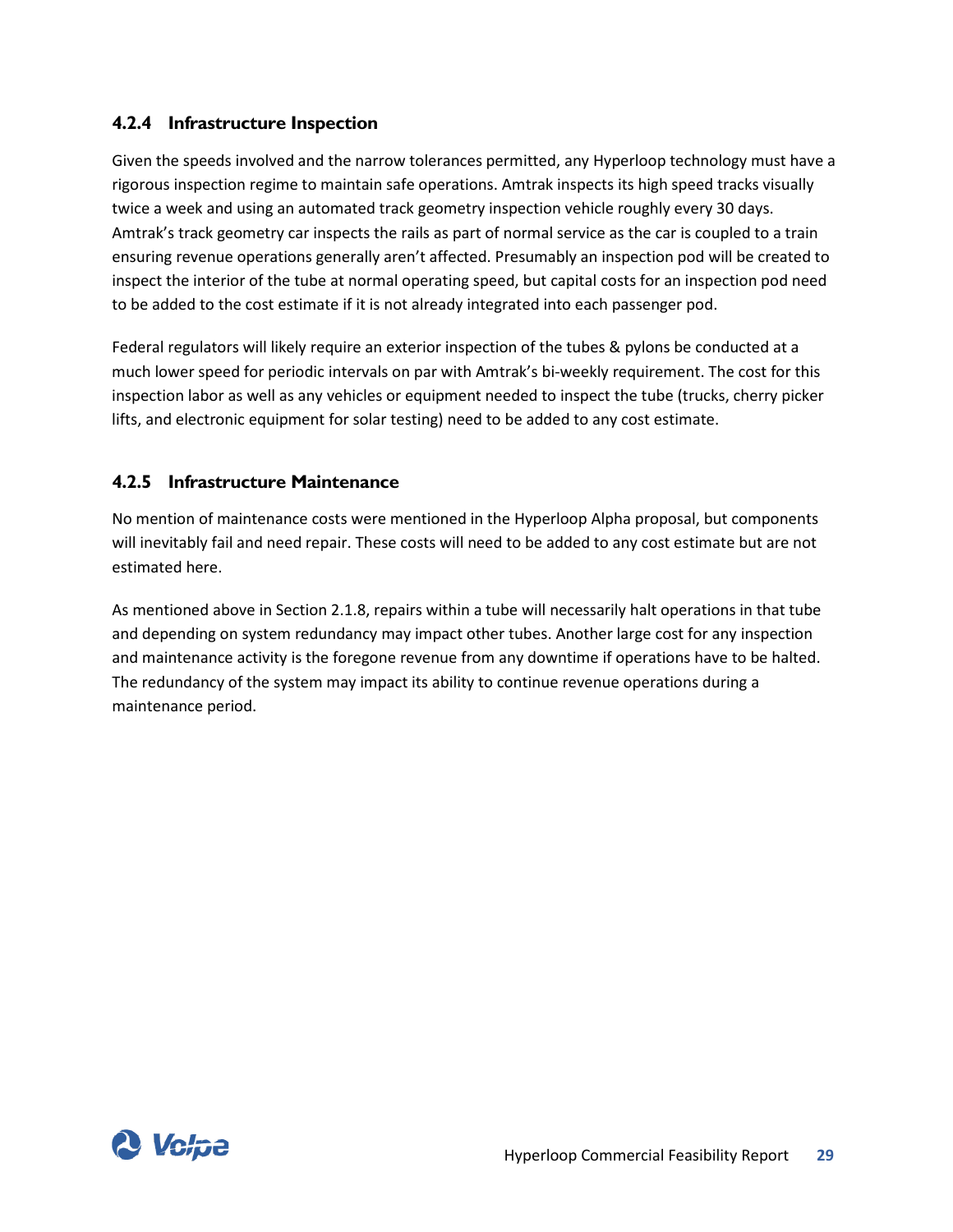# <span id="page-35-0"></span>**5.Regulatory and Policy Issues**

# <span id="page-35-1"></span>**5.1 Access to Public Rights of Way (ROW)**

Early discussions of hyperloop concept suggested that a hyperloop system could be built at lower cost than HSR by minimizing land acquisition costs through extensive use of highway medians and other public ROW. While it is not uncommon to use highway medians for other transport modes, such as light rail transit, this would raise numerous safety, engineering, and aesthetic issues. More broadly, state highway officials would need to consider whether the public interest is best served by this use. It is an open question as to whether communities would be willing to host a facility that services long distance travel mode at the expense of using resources to provide local transit. As mentioned in Section [2.1.9](#page-21-0) discussing interoperability, as currently described, hyperloop guideway could only be used for hyperloop pods. It would be an interesting research question to evaluate whether the system could be adapted to offer lower speed transit-type service (with more stations accessed) within metropolitan areas. Such interoperability might make communities more willing to host the facilities and grant hyperloop access to city centers, instead of requiring the building of terminal stations at the outskirts of town.

## <span id="page-35-2"></span>**5.2 Safety Regulation**

Because Hyperloop is an entirely new system that runs on neither roads nor rails, it may present novel issues related to the Federal role in ensuring safe operation. For one, it is unclear which of the USDOT modal administrations, if any, would have the legal authority to issue and enforce safety regulations for hyperloop, and the extent to which safety responsibility would be shared with state regulators and private owners/operators. Emergency response across a 500-mile alignment would also need to be coordinated with state and local agencies. In particular, the proposed Hyperloop alignment passes through rural areas where local fire departments may not have the specialized equipment and expertise necessary to address a fire or evacuation of the elevated system. The Shanghai maglev system is also elevated so a similar concern may be present for that technology but HSR is generally not elevated,

# <span id="page-35-3"></span>**5.3 Federal involvement with development of other modes**

The United States Department of Transportation (USDOT) and its modal administrations have made significant investments in the US aviation system and in researching the feasibility of high-speed surface travel technologies, notably high-speed rail (HSR) and maglev.

The Federal government has supported commercial aviation since at least 1925, with the passage of the Air Mail Act, which provided an important source of revenue to the nascent aviation industry in the form of Post Office contracts. During the 1930s the Federal government also took on responsibility for air

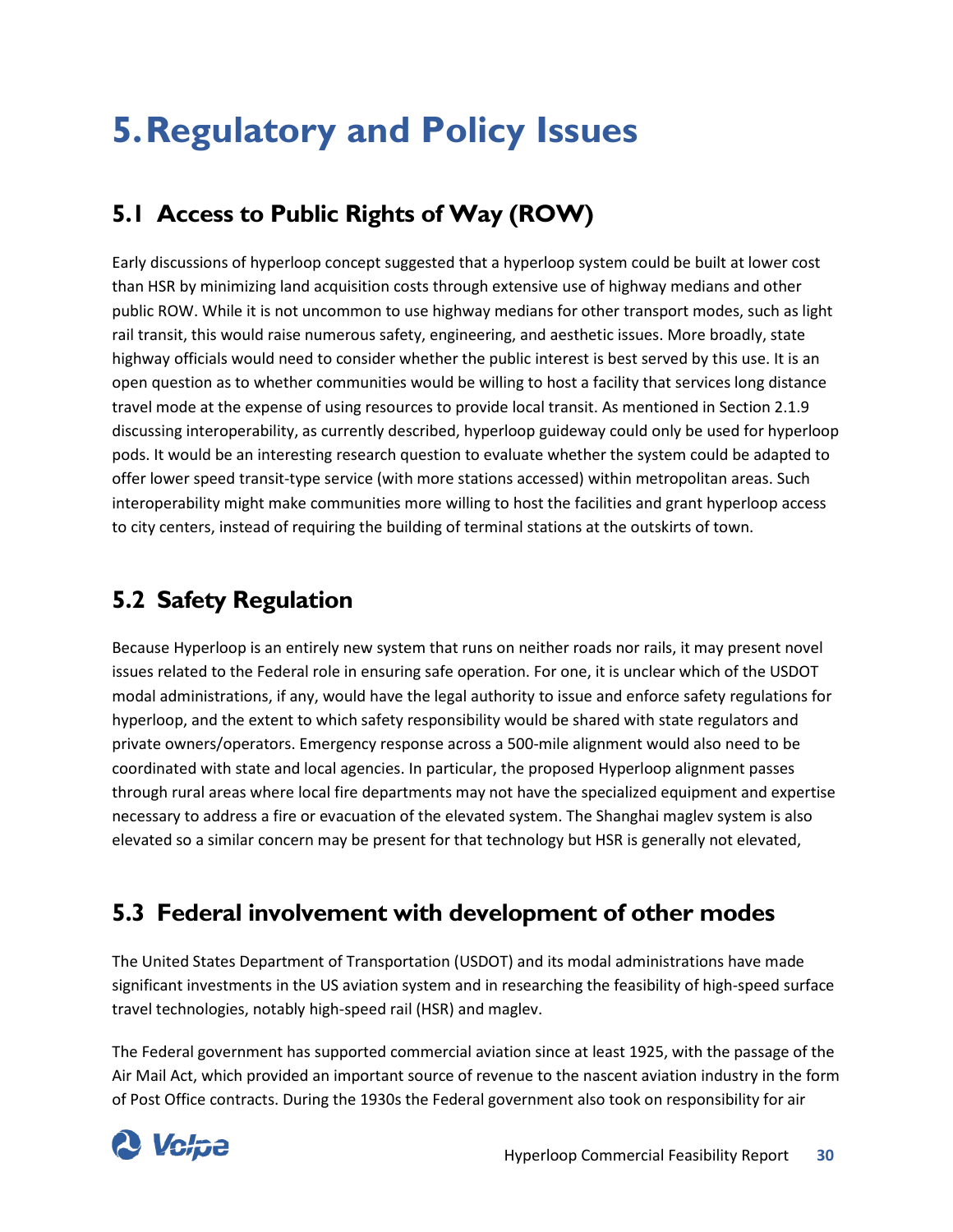traffic control functions. The World War II military buildup saw massive investment in airfields and other infrastructure, followed by significant technology transfer from the defense industry to civilian aviation in areas such as aircraft design. Today, Federal investment in aviation continues through the Airport and Airway Trust Fund, supported in part by ticket and fuel taxes, which funds FAA operations, upgrades to air traffic control, and grants to local airports.

Federal support for HSR dates back to the High Speed Ground Transportation Act of 1965, (\$90 million for R&D, or about \$671 million in today's money). Specific HSR corridors were first designated in the Intermodal Surface Transportation Efficiency Act (ISTEA) legislation in 1992, with additional corridors designated in 1998-2004. Major funding support resumed in 2008-2009 with the Passenger Rail Investment and Improvement Act (PRIIA) and American Recovery and Reinvestment Act (ARRA), which together led to a renewed emphasis on HSR corridor development and a total of \$10 billion in funding for state- and region-led projects. Since then, there has been planning support, and about \$3.2 billion in funding for incremental improvements and Positive Train Control on designated HSR corridors. However, it is unclear whether significant Federal investment in HSR will continue, due largely to political concerns about cost, cost-effectiveness, and subsidy levels; a more constrained fiscal climate vis-à-vis the stimulus package era; and arguably, the lack of a high-profile HSR success story outside of the highly urbanized Northeast Corridor.

Magnetic levitation (maglev) trains have also received substantial federal research support, starting with a National Maglev Initiative (NMI) authorized in 1991 with \$12 million in funding. NMI studies on maglev technologies, performance, safety and environmental issues, and cost concluded that US maglev applications were premature. However, the Transportation Equity Act for the 21st Century (TEA-21) established the Federal Railroad Administration (FRA)'s Maglev Deployment Program to explore the feasibility of maglev technology on specific routes, awarding grants to 7 projects for pre-construction planning and environmental studies. Two finalists were selected for continued evaluation and initial project development, including engineering design and analysis. However, funding has been limited since then and FRA has generally not pursued the maglev concept. In the United States, maglev implementation appears to suffer from high capital costs (including right of way acquisition, guideway, and power infrastructure construction), lack of interoperability with existing rail infrastructure, and modest travel time and cost savings versus commercial air service. To date, technical and commercial viability has been proven in overseas deployments; the most ambitious is the Japan Central Railroad Tokyo-Osaka route, set to open in 2027.

# <span id="page-36-0"></span>**5.4 Public Funding**

It seems clear that even if hyperloop has capital costs lower than HSR, it will still need public subsidy. At present, there appears to be a general presumption against government interfering in the private marketplace or placing large "bets" on particular new technologies or products, at least in the US. For that reason, the various hyperloop companies appear to be focusing on foreign markets.

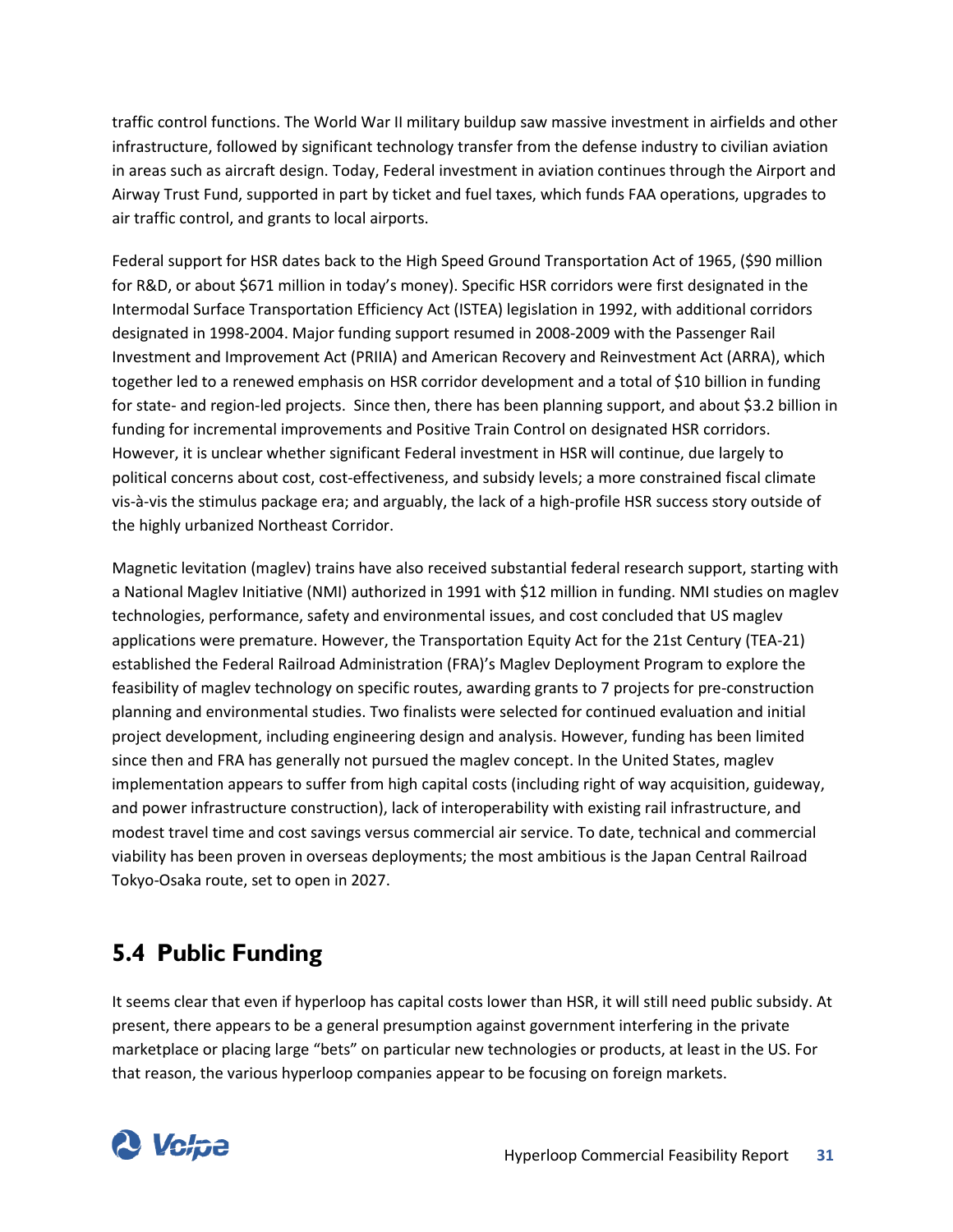For the hyperloop concept, the relevant public funding policy question would be whether the prospect of very high-speed, potentially low-emissions travel in a limited number of corridors would be so compelling as to warrant public funding; and if so, at what stage of development? If significant public investment were to occur, that would also introduce myriad questions about governance, business model, and fare policy, since the system would not be fully private.

In the US, Federal funding comes with many stipulations about how it can be used including Davis-Bacon Act prevailing wages and Buy America provisions. The Buy America requirements apparently halted progress on the DesertXpress proposal for HSR between Victorville, CA and Las Vegas. There may also be equity considerations, particularly if the hyperloop emerges as a high-end, niche product for passengers willing to pay a substantial premium for travel time savings. As regards freight, after deregulation in the 1970s and 1980s of the air, rail and trucking sectors, the US freight policy has been to generally leave those markets to the private sector.

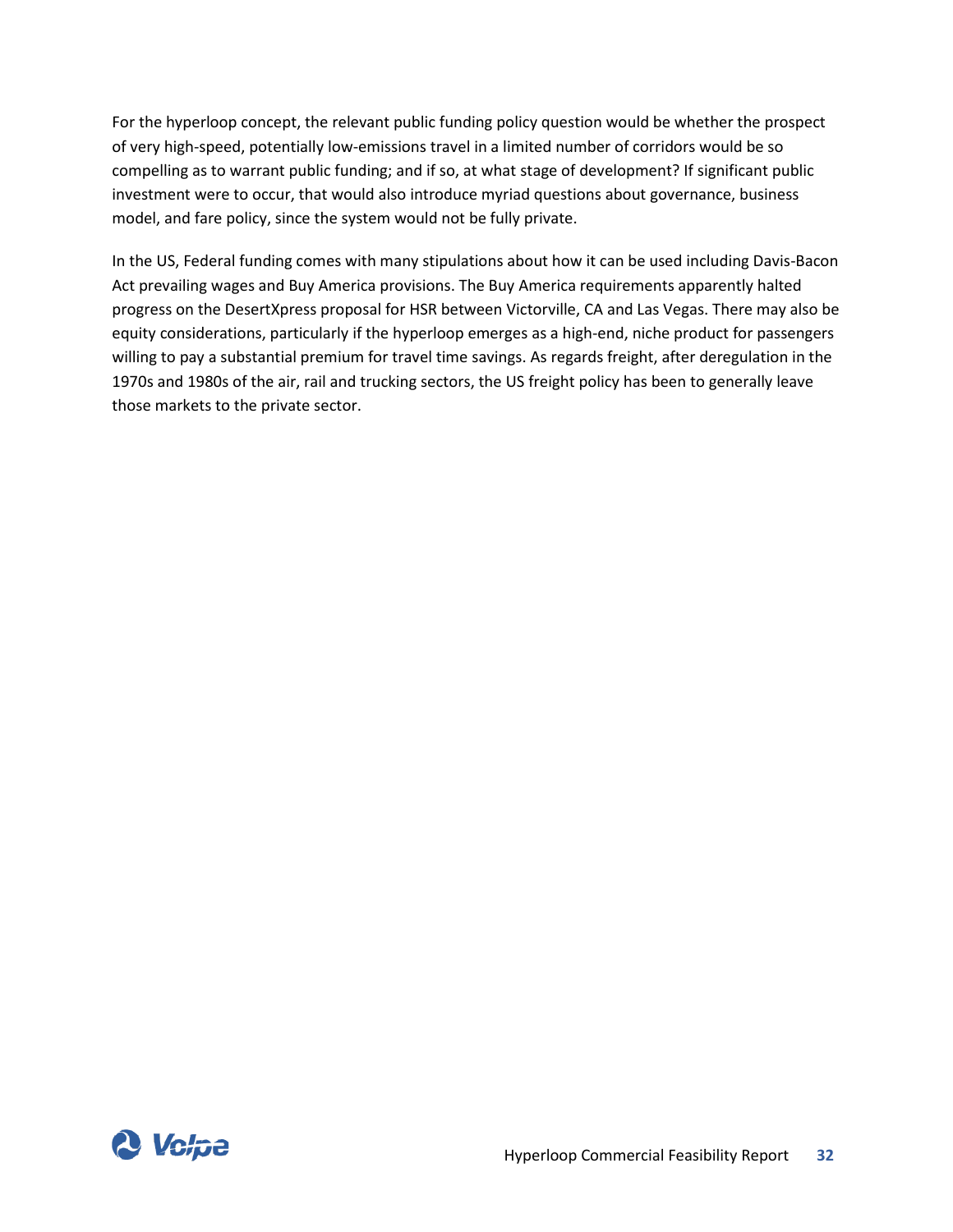# <span id="page-38-0"></span>**6.Safety Issues**

The purpose of this safety analysis is not to conduct a formal safety risk assessment in which hazards are identified, the risk of possible outcomes of the hazards in terms of severity and likelihood of occurrence is determined, and measures to mitigate the risk are proposed. The intent is merely to outline some of the safety issues that need to be addressed during the design, development, and requirements definition phases of the Hyperloop transportation concept. These safety issues and considerations have been documented in white papers describing the Hyperloop concept published by Elon Musk of SpaceX<sup>27</sup> and Hyperloop Transportation Technologies<sup>28</sup>, as well as in numerous publicly-available articles and critiques. What is lacking in the currently available literature, however, are detailed descriptions of safety mishaps and the failure chains leading to them for capsules, passengers, and system operation, along with credible prevention options and mitigation strategies. Musk advances several strategies and design solutions for mitigating the risks of potential safety hazards in his Hyperloop Alpha White Paper, and many of these are included in this section.

# <span id="page-38-1"></span>**6.1 Key Safety Questions**

Hyperloop Transportation Technologies has listed several questions that have important safety-related implications for the Hyperloop concept. Many of these questions will be discussed briefly in the sections that follow.

- How will tube construction allow for emergencies, such as rapid depressurization or large-scale leaks, capsule malfunction, or natural disasters such as earthquakes?
- What will happen in the event of the depressurization of a Hyperloop capsule?
- What happens if a capsule is stranded in the tube? Where will the emergency exits be?
- How fast can the capsule decelerate for emergency stop without damaging the system?
- What is the capsule behavior if it hits higher or even normal density air while traveling at 700 MPH? Can it be designed to survive that and protect the passengers? How fast will the capsule decelerate if it encounters high-density air?
- Can the problem of excessive drag on the capsules be overcome even in such a thin atmospheric environment? What is the [potential of supersonic air surrounding the capsules?](http://www.cnet.com/news/simulation-verdict-elon-musks-hyperloop-needs-tweaking/)

<span id="page-38-3"></span><sup>&</sup>lt;sup>28</sup> Hyperloop Transportation Technologies Crowdstorm Documentation



<span id="page-38-2"></span><sup>27</sup> Hyperloop Alpha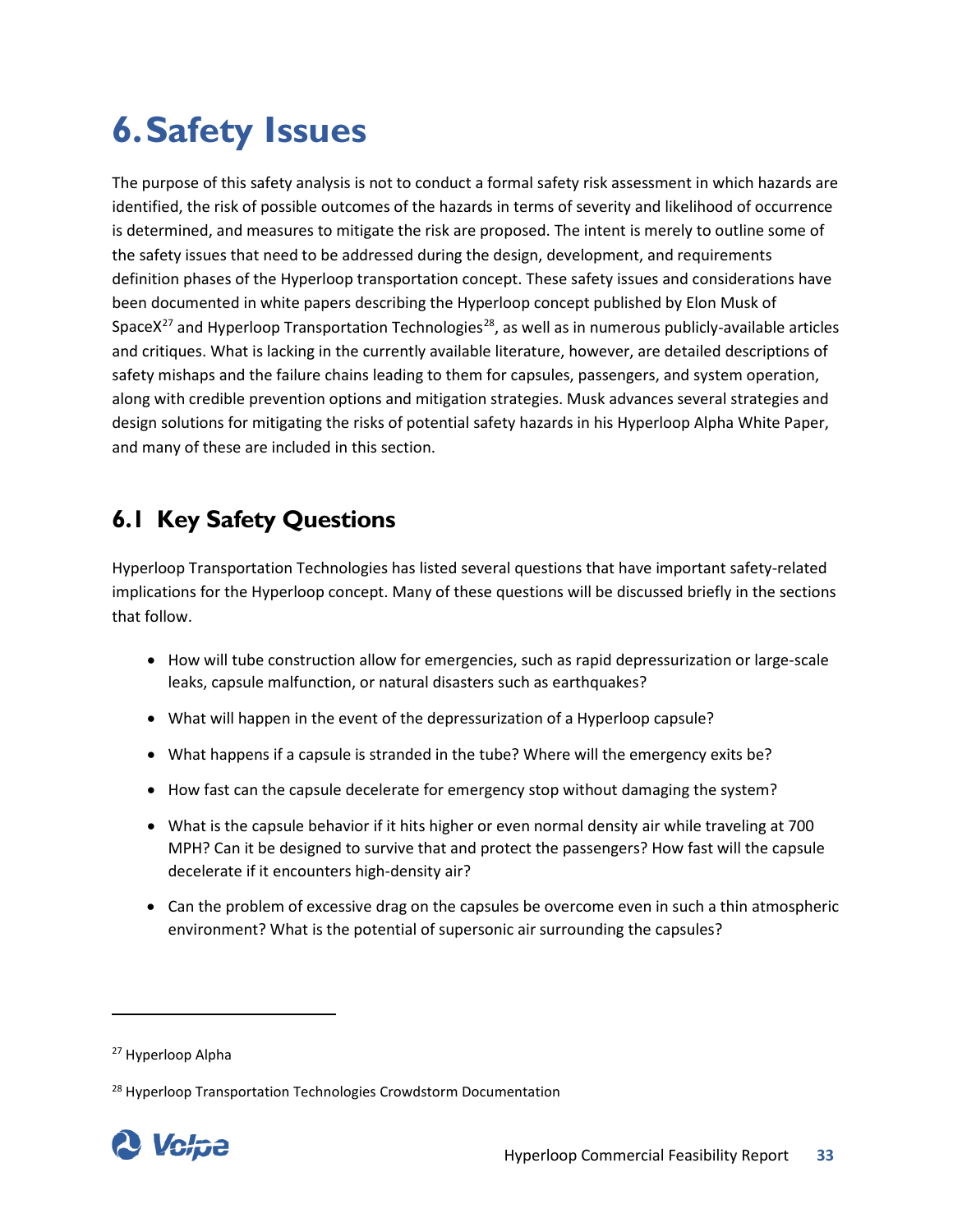- If there is a large tube breach, will the air be filling the tube at a high velocity? Will the additional speed and turbulence increase the danger to the capsule? Will oxygen masks work in a major capsule breach?
- How long will the system continue to run if power is lost in the area?
- Is it possible to provide a fire suppression system inside the capsule?
- What material and method of tube construction presents the ideal combination of safety, cost, and overall function (e.g., steel, carbon fiber, Kevlar)?

## <span id="page-39-0"></span>**6.2 Onboard Passenger Emergency and Passenger Evacuation**

In the event of a serious incident, passengers may lose oxygen. In such a circumstance, as in airplanes, oxygen masks would be deployed. Once the capsule reached the destination safely it would be removed from service. Safety of the onboard air supply in hyperloop would be very similar to aircraft. All capsules would have direct radio contact with station operators in case of emergencies, allowing passengers to report any incident, to request help and to receive assistance. In addition, all capsules would be equipped with first aid equipment. Despite these safety measures, the issue of an en route passenger illness or emergency is not addressed rigorously in the available literature. SpaceX claims that because of the short hyperloop travel times (San Francisco to Los Angeles in 30 minutes), the best course of action in case of emergency would be for the capsule to communicate the situation to the station operator and for the capsule to finish the journey in a few minutes where emergency services would be waiting to assist. All capsules would have direct radio contact with station operators in case of emergencies, allowing passengers to report any incident, to request help and to receive assistance. In addition, all capsules would be fitted with first aid equipment. Musk concludes that an emergency in a hyperloop capsule simply requires the system to complete the planned journey and meet emergency personnel at the destination.[29](#page-39-1)

Emergency evacuations also present a safety challenge. Musk discusses the use of escape hatches, but these would likely create undue leakage. One critique of hyperloop<sup>[30](#page-39-2)</sup> states that the larger version of hyperloop (intended to carry cars as well as passengers) may accommodate these needs, but the proposed passenger-only version did not.

<span id="page-39-2"></span><span id="page-39-1"></span><sup>&</sup>lt;sup>30</sup> Natalie Burkhard, "Why Invent the Hyperloop?"[, http://large.stanford.edu/courses/2014/ph240/burkhard2/](http://large.stanford.edu/courses/2014/ph240/burkhard2/)



<sup>29</sup> Hyperloop Alpha, p. 54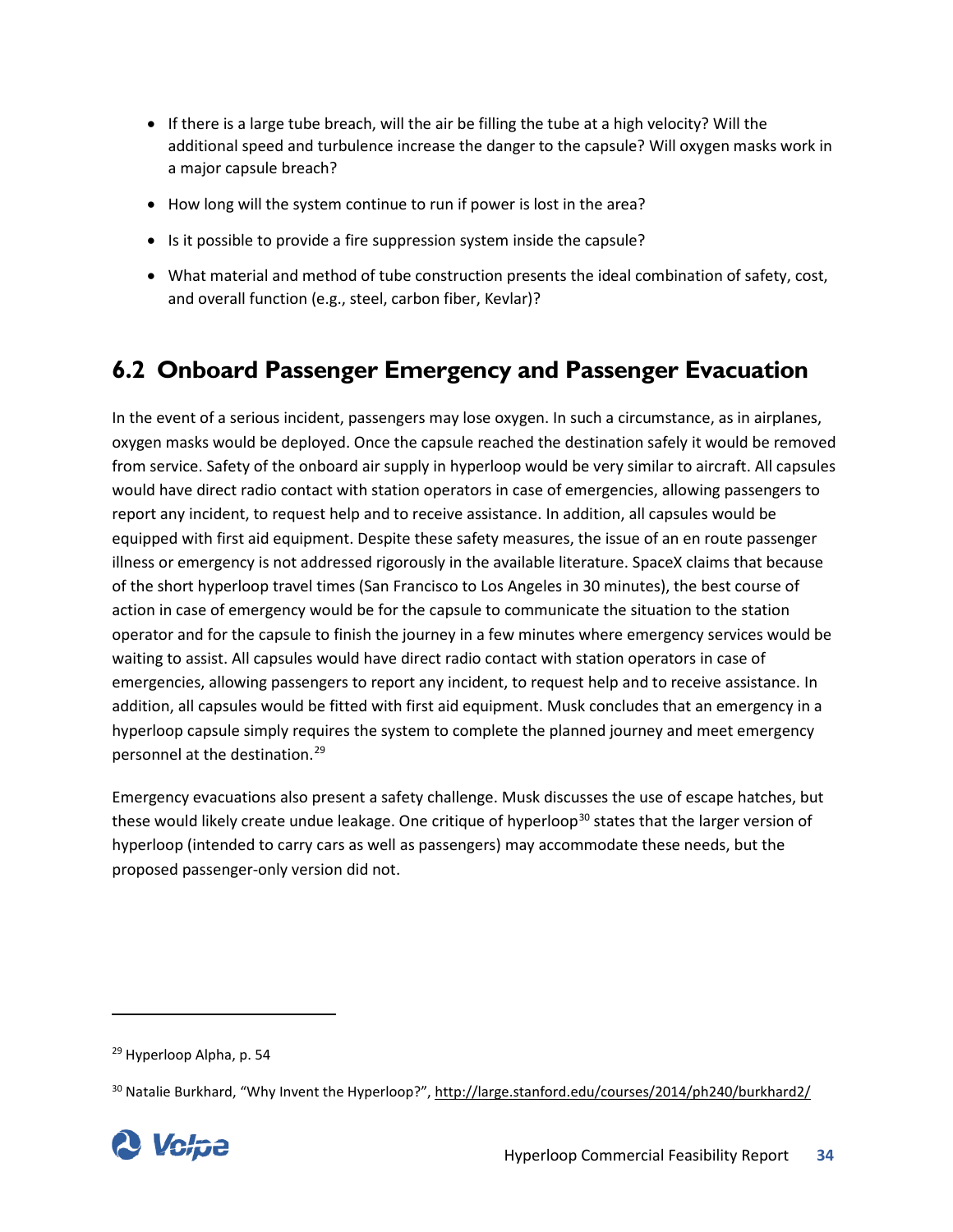# <span id="page-40-0"></span>**6.3 Capsule Deceleration in Response to System Malfunction**

The passenger capsules, which coast through the tubes, pushed in front of a column of pressurized air, are coasting for much of their journey. They would be equipped with emergency brakes and enginedriven wheels in case they are stranded or need to avoid hitting a stranded hyperloop pod. In the event of a large scale capsule depressurization, other capsules in the tube would automatically begin emergency braking while the hyperloop tube would undergo rapid re-pressurization along its entire length.

In one proposed operational concept, once all capsules behind the stranded capsule are safely brought to rest, capsules would drive themselves to safety using small onboard electric motors to power deployed wheels. All capsules would be equipped with a reserve air supply great enough to ensure the safety of all passengers for a worst case scenario event.

The safety concern in the case of a required rapid deceleration is that the margin for error appears to be relatively slim. The system would have up to 28-passenger cars departing every two minutes on average or every 30 seconds during peak-use periods, putting as many as 70 capsules in a tube connecting Los Angeles to San Francisco and more than twice that number on a 1,000-mile route. Given their speeds and departure intervals, the capsules would be separated by appreciable distances, approximately 37 km (23 miles) on average during operation. Nevertheless, a serious safety hazard is introduced if a problem occurs that forces the capsules to slow or come to a stop and the brakes fail in even one of the capsules. $31$ 

NASA calculated required stopping distances in the event of an emergency of system failure or malfunction. To simplify the calculations, a maximum capsule speed of 295 m/s (660 mph), maximum acceleration of 0.5 g's, and a capsule launched every 30 seconds were assumed. In addition, it was assumed that each capsule would know instantly if a capsule ahead has emergency stopped. A capsule can accelerate to its maximum speed of 295 m/s in 60 seconds. Using these assumptions, the calculations indicated that, even if the first capsule goes from maximum speed to stopped instantaneously, the second capsule only needs to decelerate at 0.5 g to avoid collision (with 0% factor of safety), or it can decelerate at 0.6 g with a 20% factor of safety. From these results, it was determined that the separation distance between two capsules once they both reach maximum speed will be approximately 8.85 km, and approximately 4.5km would be needed to come to a complete stop from maximum speed at 1 g deceleration. Thus, the analysis concluded that the proposed 30-second headway is very feasible from a stopping time perspective.

<span id="page-40-1"></span><sup>31</sup> Matt Peckham, "4 Reasons Elon Musk's Hyperloop Could Tank," [http://techland.time.com/2013/08/13/4](http://techland.time.com/2013/08/13/4-reasons-elon-musks-hyperloop-could-tank/) [reasons-elon-musks-hyperloop-could-tank/](http://techland.time.com/2013/08/13/4-reasons-elon-musks-hyperloop-could-tank/) 

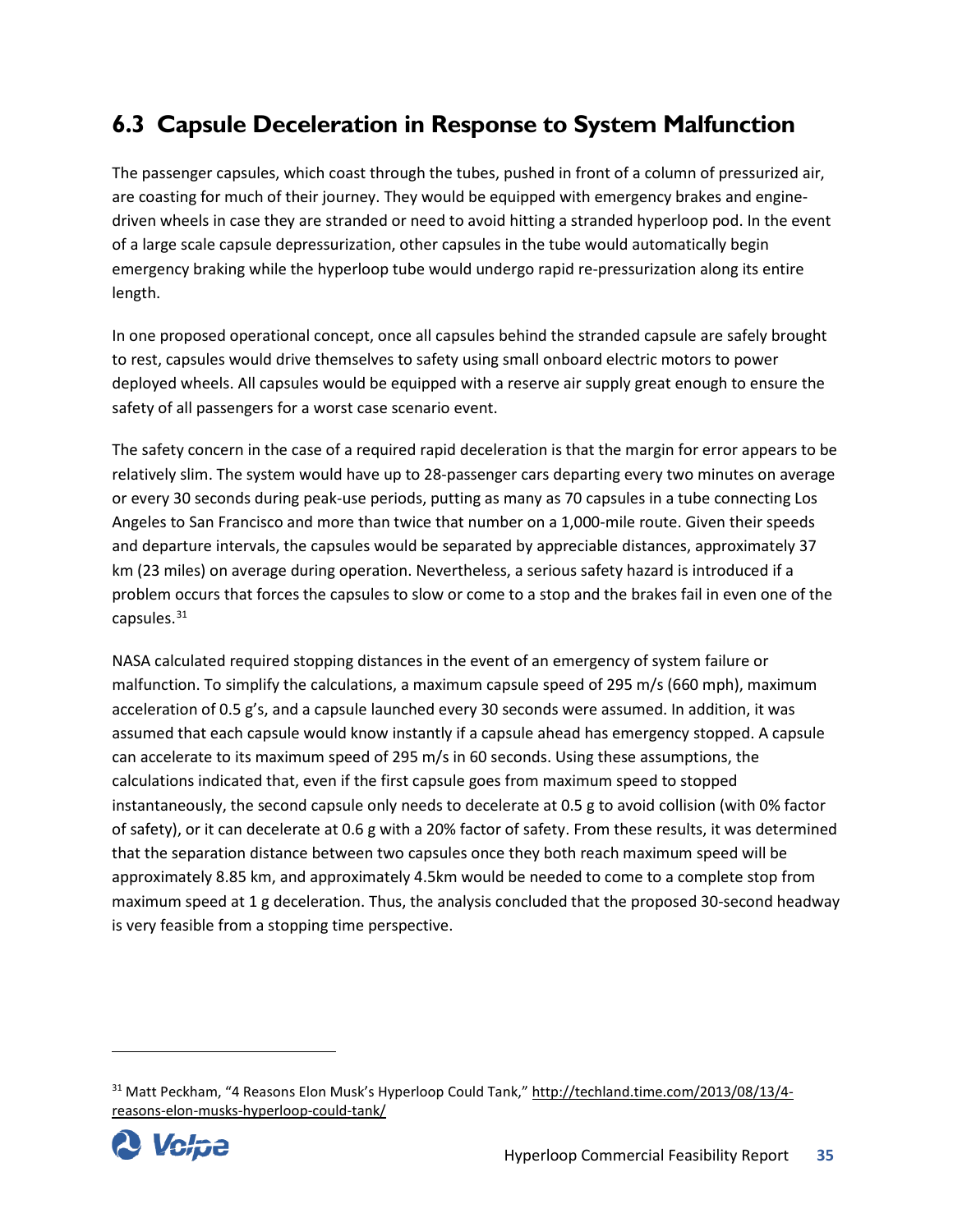## <span id="page-41-0"></span>**6.4 Power Outage**

While hyperloop would include safety systems, from oxygen masks (in the event of depressurization) to emergency brakes and retractable wheels in each pod, systems like these are not impervious to glitches, power outages, and battery backup failures. In the event of a power outage in the area, and to avoid a lengthy shutdown of the Hyperloop system, it seems that it would be necessary to at least complete the trip for all in-progress capsules. Hyperloop Transportation Technologies states that it would be desirable, if possible, to continue for 8 hours to allow people to get home.

SpaceX maintains that the vast majority of the hyperloop travel distance is spent coasting and so the capsule does not require continuous power to travel. The risk of a power outage is mitigated in their design by using two or more redundant lithium ion battery packs to power the capsule life support systems. In the event of a power outage occurring after a capsule had been launched, all linear accelerators would be equipped with enough energy storage to bring all capsules currently in the hyperloop tube safely to a stop at their destination. In addition, linear accelerators using the same storage would complete the acceleration of all capsules currently in the tube. For additional redundancy, all hyperloop capsules would be fitted with a mechanical braking system to bring capsules safely to a stop.<sup>[32](#page-41-2)</sup>

# <span id="page-41-1"></span>**6.5 Capsule Depressurization**

One potential risk for passengers of trains operating in evacuated tubes is that they could be exposed to the risk of cabin depressurization unless safety monitoring systems can re-pressurize the tube in the event of a train malfunction or accident. However, since the hyperloop capsules operate very close to the Earth's surface, emergency restoration of ambient pressure should be straightforward. In the event of a minor leak, it is proposed that the onboard environmental control system would maintain capsule pressure using the reserve air carried onboard for the short period of time it will take to reach the destination. In the case of a more significant depressurization, oxygen masks would be deployed as in airplanes.

Pressure is so low (100 Pascal) that under the point of view of human physiology the conditions are closer to space than to the ones at commercial airplanes. At 100 Pascal, none of the emergency measures commonly used even by military pilots (except the partial pressure suit), are enough to avoid severe hypoxia and traumas related to the decompression.<sup>[33](#page-41-3)</sup>

Maintaining even a partial vacuum is nontrivial and expensive. If a leak were to occur, the entire tube

<span id="page-41-3"></span><span id="page-41-2"></span><sup>&</sup>lt;sup>33</sup> Hyperloop Transportation Technologies Crowdstorm Documentation



<sup>&</sup>lt;sup>32</sup> Hyperloop Alpha, p. 54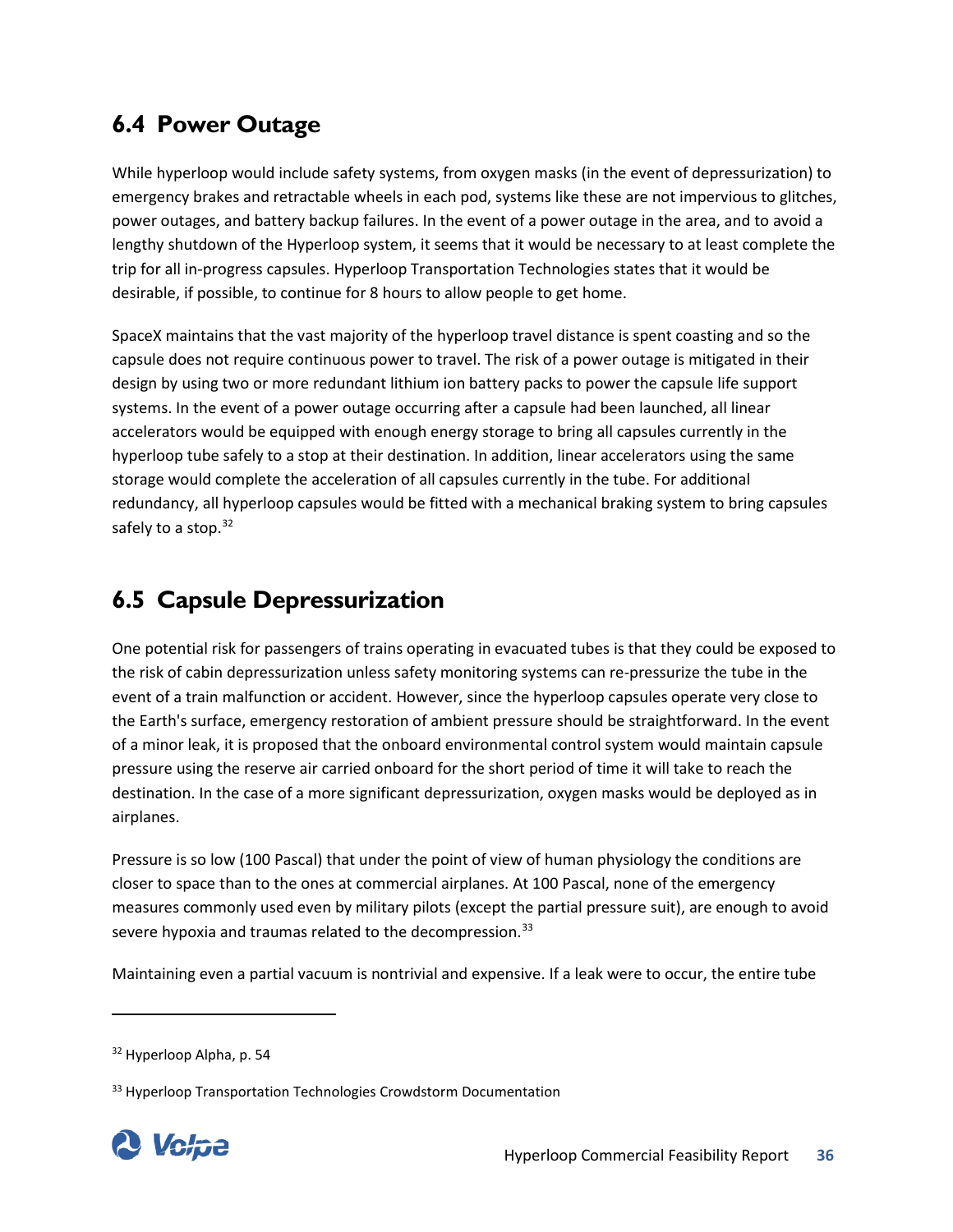would shut down. In addition, the extremely thin air cushion is worrisome. The tolerances provide little factor of safety so that in the best case scenario, the passengers experience uncomfortable bumps and turbulence; the worst case outcome could be potentially devastating.<sup>[34](#page-42-2)</sup>

# <span id="page-42-0"></span>**6.6 Capsule Stranded in Tube**

A capsule stranded in a tube due to a system or component malfunction or perhaps a passenger emergency presents a safety hazard. In their Hyperloop Alpha White Paper<sup>35</sup>, SpaceX addresses this issue by stating that this scenario is highly unlikely since the capsule coasts the majority of the distance at high speed, and no propulsion is required for more than 90% of the journey. If a capsule were somehow to become stranded, capsules ahead would continue their journeys to the destination unaffected. Capsules behind the stranded one would be automatically instructed to deploy their emergency mechanical braking systems. Once all capsules behind the stranded capsule had been safely brought to rest, capsules would drive themselves to safety using small onboard electric motors to power deployed wheels. In addition, all capsules would be equipped with a reserve air supply great enough to ensure the safety of all passengers for a worst case scenario event.

## <span id="page-42-1"></span>**6.7 Environmental Hazards**

An important safety concern, particularly on the proposed route from Los Angeles to San Francisco through central California, is resistance of the pylon and tube infrastructure to earthquakes. In California, transport systems are all built with earthquakes in mind. Musk comments that hyperloop would be no different with the entire tube length built with the necessary flexibility to withstand the earthquake motions while maintaining the hyperloop tube alignment. It is also likely that in the event of a severe earthquake, hyperloop capsules would be remotely commanded to actuate their mechanical emergency braking systems.[36](#page-42-4)

Another concern expressed in one critique of the hyperloop concept has to do with temperature. It is argued that the passenger capsule will be compressing air and expelling it downwards and backwards, thus creating an enormous amount of heat that could potentially damage the capsule and its machinery.<sup>[37](#page-42-5)</sup> Musk's solution is to add to each capsule a water tank that will capture that heat and turn

 $\overline{\phantom{a}}$ 

<span id="page-42-5"></span><span id="page-42-4"></span><sup>37</sup> Matt Peckham, "4 Reasons Elon Musk's Hyperloop Could Tank," [http://techland.time.com/2013/08/13/4](http://techland.time.com/2013/08/13/4-reasons-elon-musks-hyperloop-could-tank/) [reasons-elon-musks-hyperloop-could-tank/](http://techland.time.com/2013/08/13/4-reasons-elon-musks-hyperloop-could-tank/) 



<span id="page-42-2"></span><sup>34</sup> Natalie Burkhard, "Why Invent the Hyperloop?"[, http://large.stanford.edu/courses/2014/ph240/burkhard2/](http://large.stanford.edu/courses/2014/ph240/burkhard2/)

<span id="page-42-3"></span><sup>&</sup>lt;sup>35</sup> Hyperloop Alpha, p. 55

<sup>&</sup>lt;sup>36</sup> Hyperloop Alpha, p. 55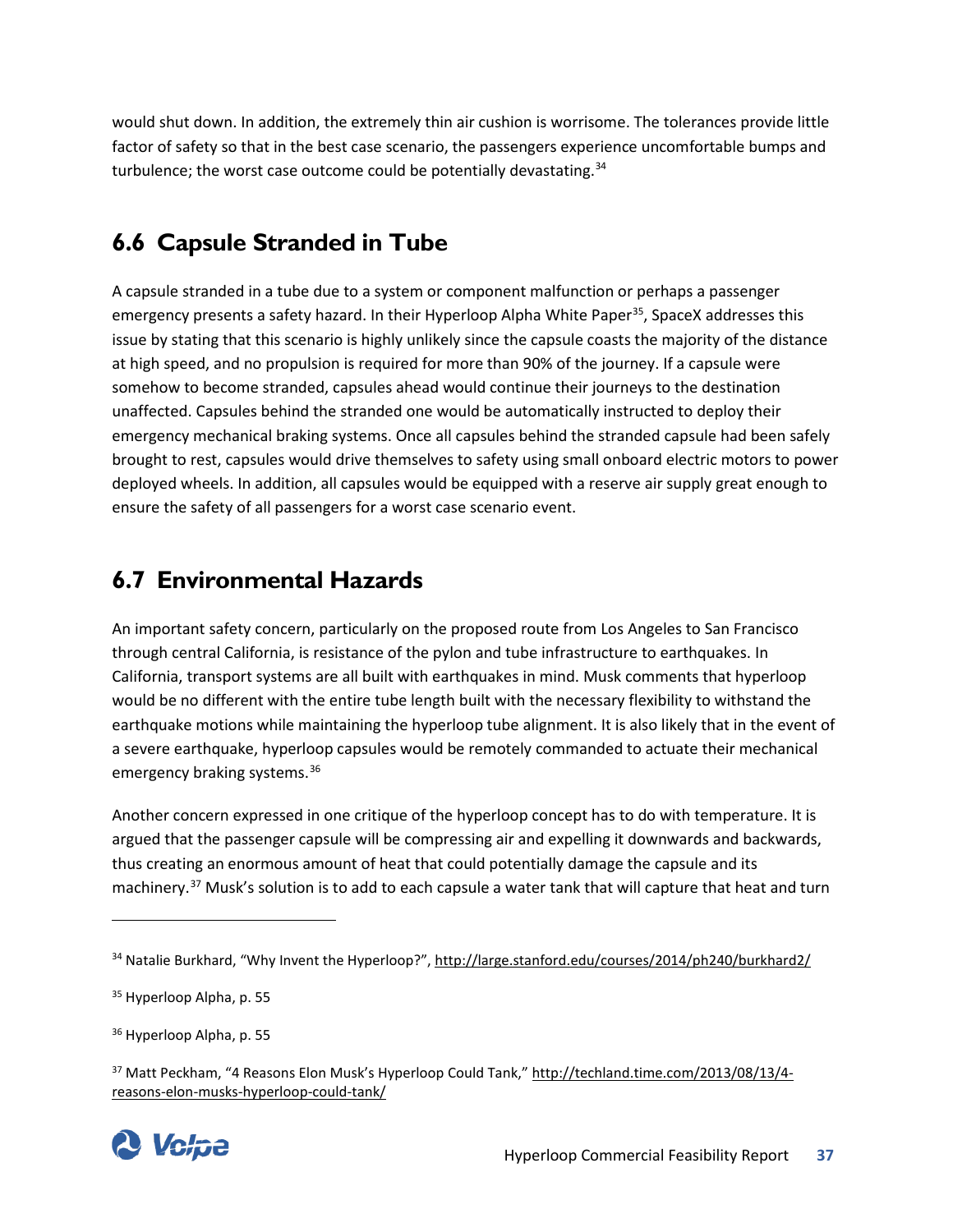it into steam to be offloaded at the next station. However, a thermodynamic analysis conducted by NASA<sup>[38](#page-43-1)</sup> concluded that the dominant heating factors and thermal interactions are a result of the massive tube structure and are unrelated to the heat generated by the capsule compression system. Therefore, the temperature effect from air compression would be minimal and the steady-state temperature inside the tube would be only 10-20°F higher than ambient temperatures. As a result, the need for the originally proposed water-based heat exchangers is eliminated.

Wind stress is another challenge. Any structure elevated 100 feet off the ground is going to be under a lot of wind pressure, which will act on it in unpredictable and sometimes multiple directions. If that structure is a heavy tube stretching hundreds of miles in either direction, you effectively have a big sail. Will the concrete pylons be powerful enough to resist that pressure? This problem is similar to air flow over a cylinder and could therefore be easily and accurately modeled.

# <span id="page-43-0"></span>**6.8 Prototype**

The biggest issues with hyperloop technology are speed and scale. It is still unclear how to create a prototype that verifies the safety of the technology and allows testing of all necessary components. It is easy to imagine safety concerns limiting hyperloop speeds to just a fraction of its theoretical top speed or right-of-way issues keeping stations far from urban centers. These deployment details are critical issues for the hyperloop, but as long as the tests are focused on the planned 5-mile test tracks that are under development, it is not clear these issues will ever be fully understood. If one wonders how fast the hyperloop can go or how safe it will be at high speeds, a 5-mile test track will only provide the slightest glimpse of the important challenges ahead. A test track of only 5 miles falls far short of the distance needed to reach 700 miles per hour. For the same reason, these test tracks cannot address the unique safety issues that come with near-supersonic travel. The result is just a tube-powered version of conventional transportation technology such as maglev and high-speed rail.<sup>[39](#page-43-2)</sup>

A possible solution proposed by Hyperloop Transportation Technologies would be to create a full-scale version on a commercial route used for freight transport only. Using this approach, all components of the system could be tested under optimized speed and acceleration conditions, and valuable data would be collected for the final design of system used to transport human passengers. In order to get up to speed and be able to slow down, a minimum length of a little over 38 km (23.61 miles) would be needed, but it would not be able to be used by people; a smooth ride would require approximately 120km (74.56 miles). As the cost for such a prototype is close to the cost of a fully operational system, it

<span id="page-43-2"></span><sup>&</sup>lt;sup>39</sup> Russell Brandom, "The Hyperloop's biggest questions are still unanswered," <http://www.theverge.com/2015/6/16/8789061/hyperloop-test-track-problems-elon-musk-spacex>



 $\overline{\phantom{a}}$ 

<span id="page-43-1"></span><sup>&</sup>lt;sup>38</sup> Chin, J. C., Gray, J. S., Jones, S. M., and Berton, J. J. "Open-Source Conceptual Sizing Models for the Hyperloop Passenger Pod." AIAA 2015-1587, 56<sup>th</sup> AIAA/ASCE/AHS/ASC Structural Dynamics and Materials Conference, January 2015.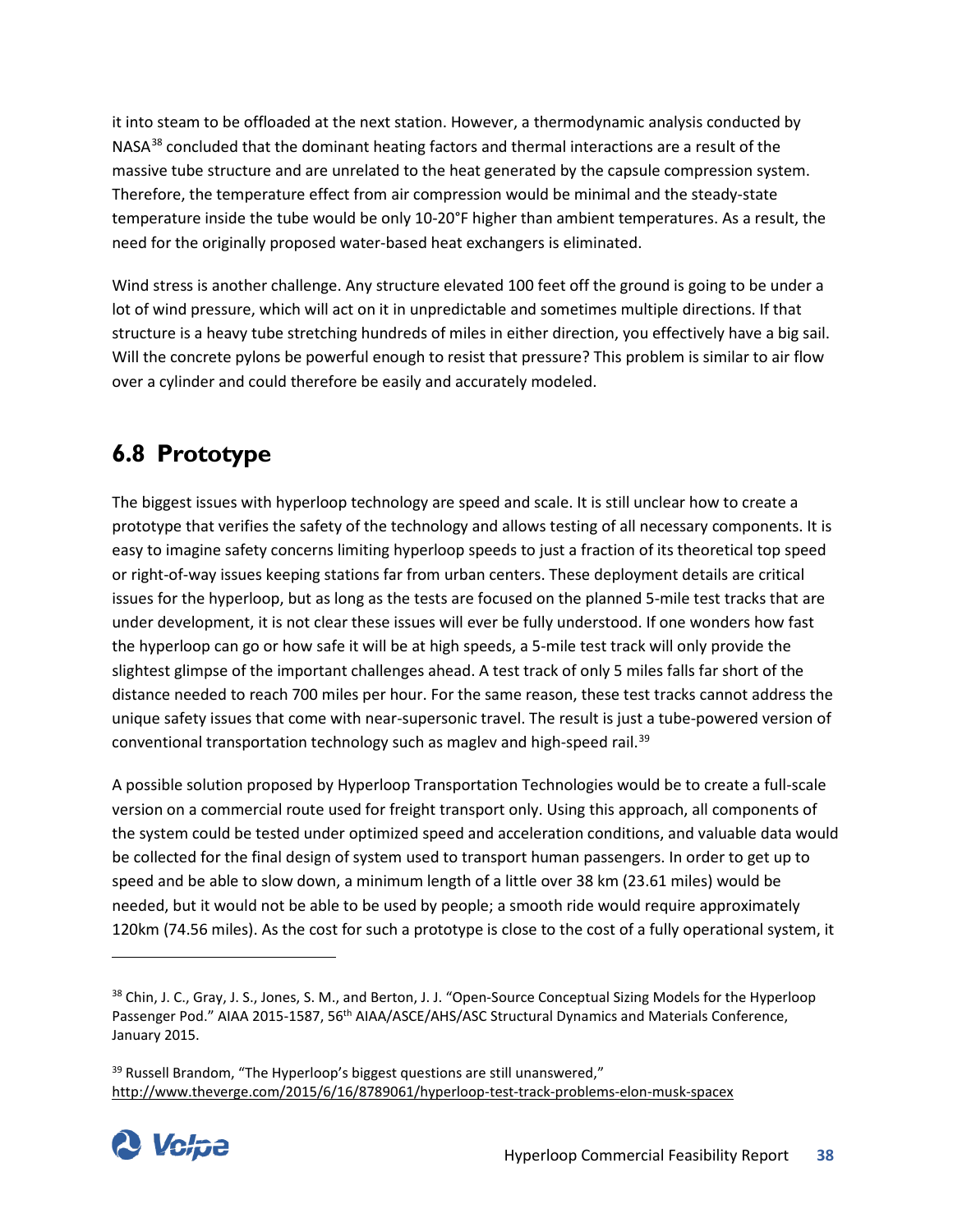would make sense to place it in an area that has an actual need for hyperloop transportation.

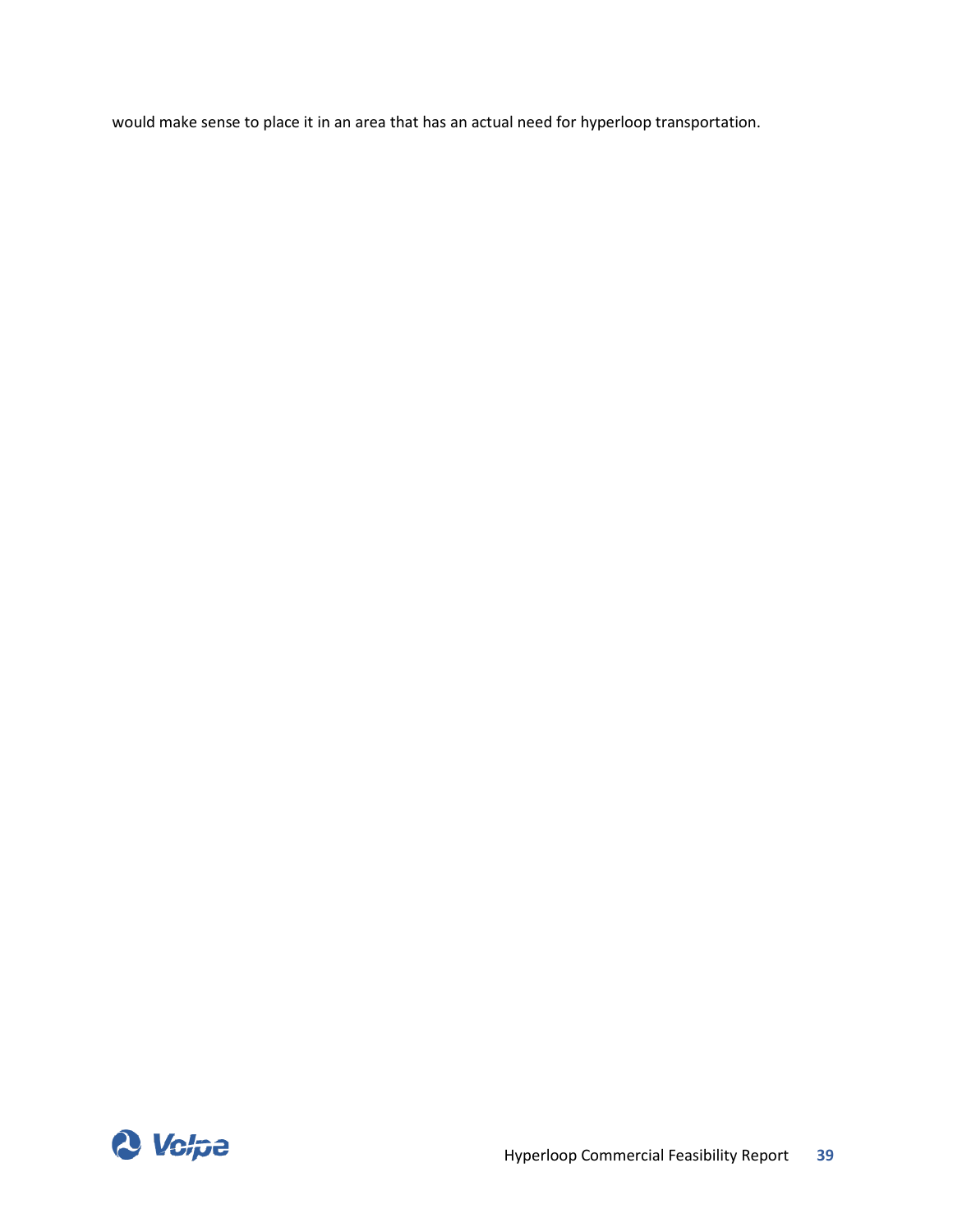# <span id="page-45-0"></span>**7.Key Research Issues**

In attempting to evaluate the commercial feasibility of the hyperloop transportation concept, several interesting research questions have emerged:

- 1. Is the hyperloop transportation system sufficiently lightweight that there would significant construction cost savings compared to building an elevated HSR or maglev system?
- 2. What are the technology hurdles to building hyperloop underwater and can they be overcome?
- 3. Can the capacity of a hyperloop pod be expanded to seat more than the originally proposed 28 passengers?
- 4. What would be the weight limit for a freight capsule?
- 5. How big would the tube need to be in order to carry a standard size shipping container?
- 6. Can the system be designed so that in addition to carrying long distance passengers, it can also provide local transit service?
- 7. Would hyperloop be loud for passengers? Would hyperloop be loud in communities?